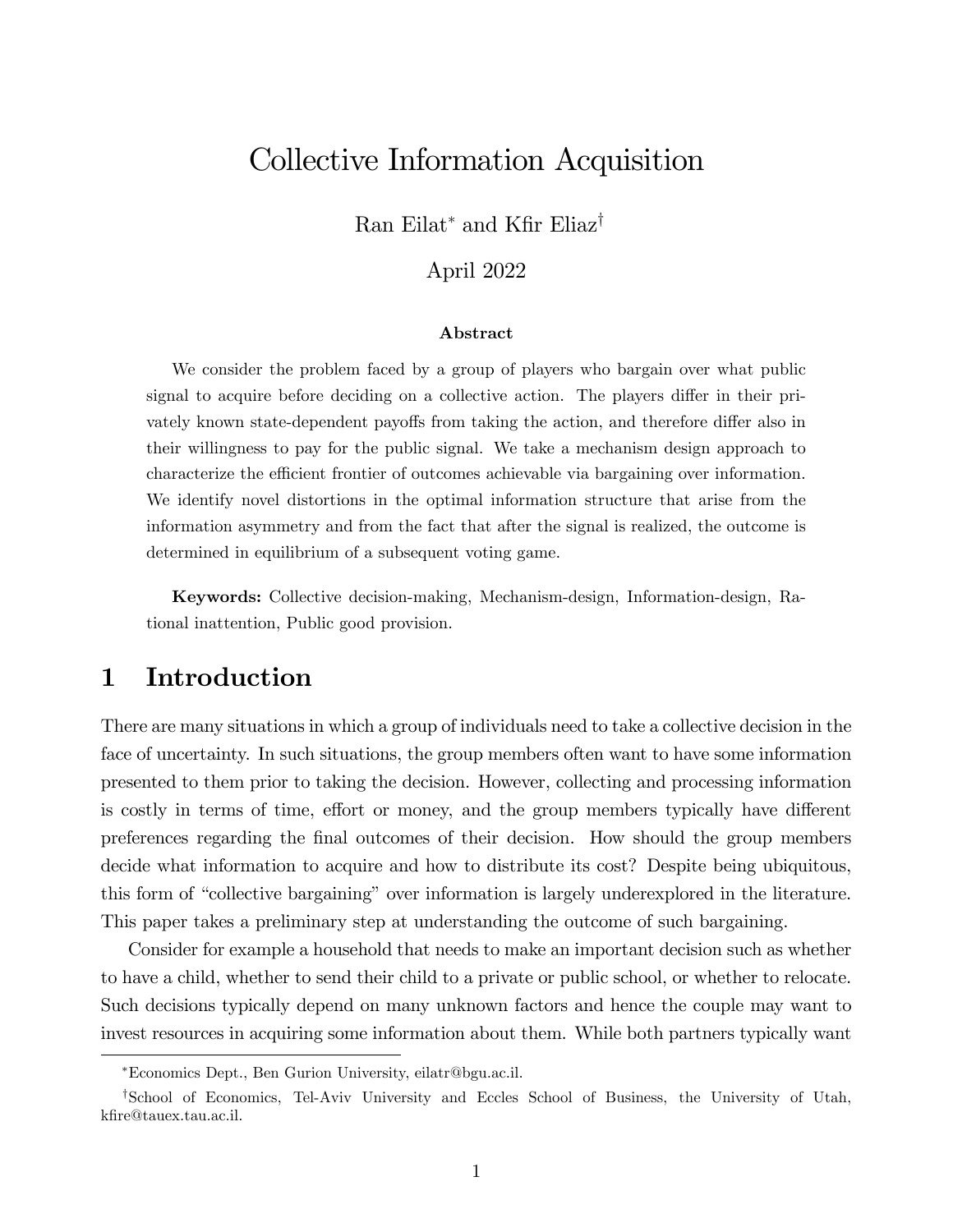to take the "right decision", each may not necessarily know how intensely the other feels about making the "wrong" decision. How informed would the couple choose to be? Would the couple acquire the optimal amount of information? How would they divide the burden of collecting and processing the information?

As another example, consider a group of division heads in some firm who need to decide whether to undertake some project, develop a new product, or enter a new market. Because of the uncertainty regarding the right decision, the division heads may want to carry out a pilot project that involves all the divisions (e.g., software, hardware, product, marketing, etc.). While all division heads want to make the right decision, they typically differ in the price they pay in case of a failure (which oftentimes is known only to each manager). Because conducting a pilot is costly, the managers need to agree on its scale and goals and how to divide the labor and costs among them. What characterizes the information that the optimal pilot reveals? How does the rule for deciding on the collective action (e.g. whether undertaking the project requires the consent of all managers or just a majority of them) interacts with the managers decision on the pilot characteristics?

Other examples with similar features include partners in a firm who need to vote on a merger or an acquisition and hence, need to agree on which consulting firm to hire for market research (and what research it will conduct), or a committee needing to vote on whether to hire a candidate that deliberates over what information to collect about the candidate. In these situations and others, it is natural to ask what characterizes the information that the group acquires? How is the acquired information affected by the fact that the group members will base their collective decision on it? How does the optimal signal look like, compared to the case in which the players' preferences are commonly known?

To address these questions, we propose the following stylized model. A group of players is faced with a binary decision – whether or not to depart from a status-quo (the "default" actionî). There are two states of nature, and all players would like the action to match the state. However, they differ in their disutility from a mismatch, and this disutility is privately observed. Prior to making the binary decision, the players have the opportunity to collectively acquire a costly public signal about the state. The players then proceed in two steps. First, they bargain over which signal to acquire and how to distribute its cost. Second, they all observe the signal realization and vote on the binary decision, where a supermajority is required to depart from the status-quo. If no information is acquired, all players prefer the status-quo.

Our analysis abstracts from the particular protocol of bargaining over information by following Myerson and Satterthwaite (1983) and taking a mechanism design approach to explore the bounds on the "constrained" social surplus that the group can achieve. That is, we characterize the optimal feasible mechanism for deciding which signal to acquire, taking into account the incentive and participation constraints as well as the second stage voting game.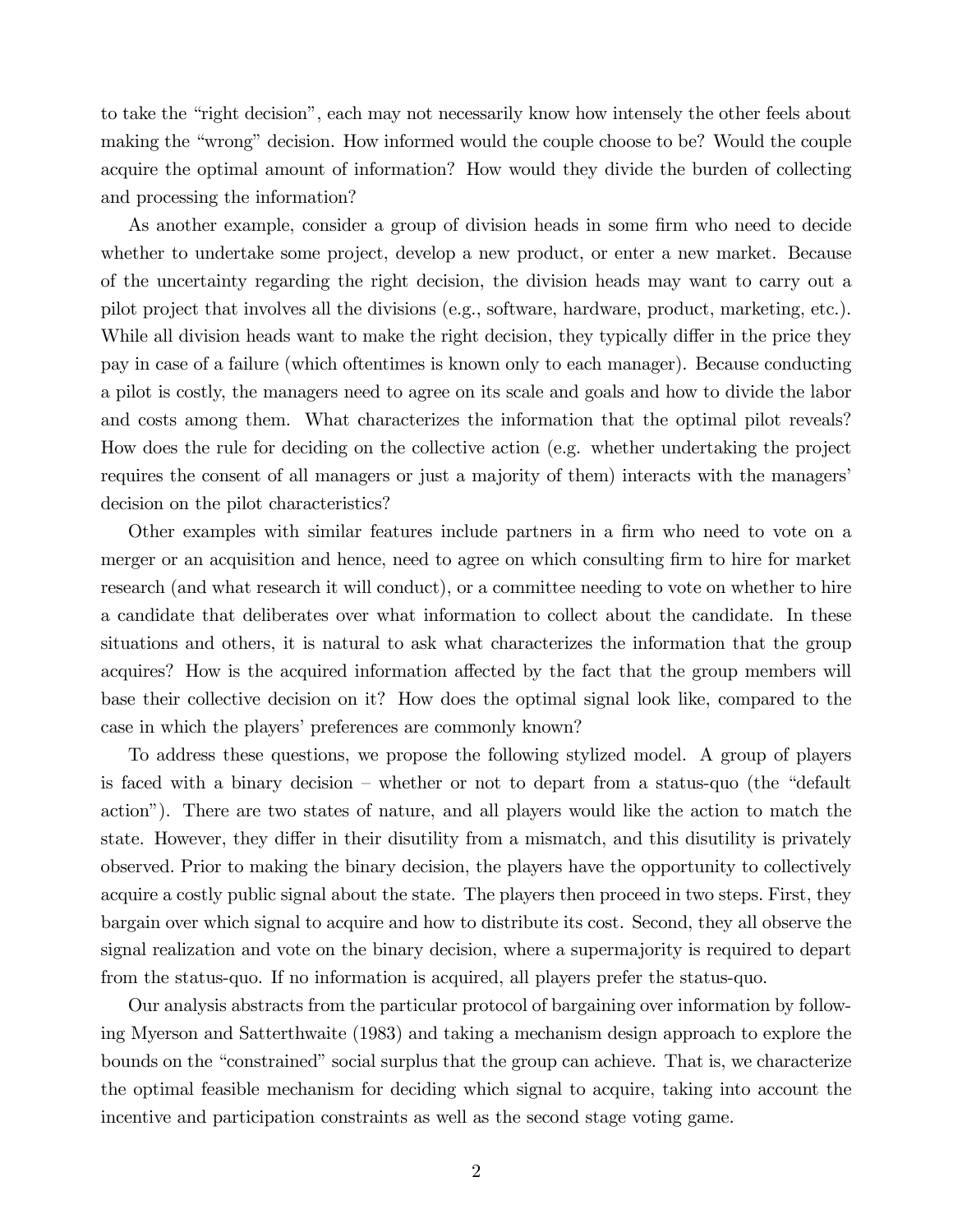Within this framework, the following insights emerge. Even if the group members' preferences were known, the fact that a supermajority vote is required to depart from the status quo leads to a distortion in the information that is acquired (relative to the unconstrained socially optimal signal). Furthermore, the higher the supermajority requirement, the lower the social welfare. When the participants' disutility from making the wrong decision is unobservable, an incentive to free ride arises in the sense that an individual would want to behave as if information is not that important for him so that others will bear its cost. On the one hand, this further lowers the likelihood of acquiring information (relative to the case in which preferences are known) and makes the group even more conservative in departing from the status-quo. On the other hand, when the group does decide to leave the status-quo, it is more confident in its decision (relative to the case of complete information).

The socially optimal bargaining outcome exhibits the following features. In one subset of the type space, no signal is acquired. In a second subset, the acquired signal is at its optimal ìinteriorî solution: its structure is optimal given the cost, it attenuates the incentives to freeride and it is always instrumental (that is, it always has at least one realization for which the collective action is different than if no signal is acquired). In a third subset of the type space the acquired signal is distorted to be minimally "supermajority-persuasive": it is chosen such that one of its realizations just ensures a supermajority support for the non-default action. This last subset illustrates the distortion caused by the presence of a second stage voting game, which is outside the control of the designer.

In addition to characterizing the solution to the collective bargaining over information, this paper also contributes to three different strands of literature. First, our group decision problem may be viewed as a variant of rational inattention à la Sims (2003). While this literature has focused exclusively on individual decision makers, in many of the applications the decision is inherently made by a group (a firm, a household, etc.). Our paper introduces a framework of collective rational inattention: A group needs to agree on which signal to acquire, taking into account the trade-off between the cost and benefit of more precise information. There are three key differences between the problem we study and the problem of individual rational inattention. First, in our setting, the final decision following a signal realization is determined by an *equilibrium* in a game. Second, the group members may disagree on the benefit from each signal. Finally, in order to aggregate the individuals' willingness to pay for signals, the individuals need to disclose their private information.

Second, we expand the scope of the information design literature by introducing a new design problem with the following features:  $(i)$  the "receivers" themselves have to choose the optimal information structure (i.e., there is no "sender"),  $(ii)$  the optimal information structure depends on the receivers' private types, and  $(iii)$  information is costly.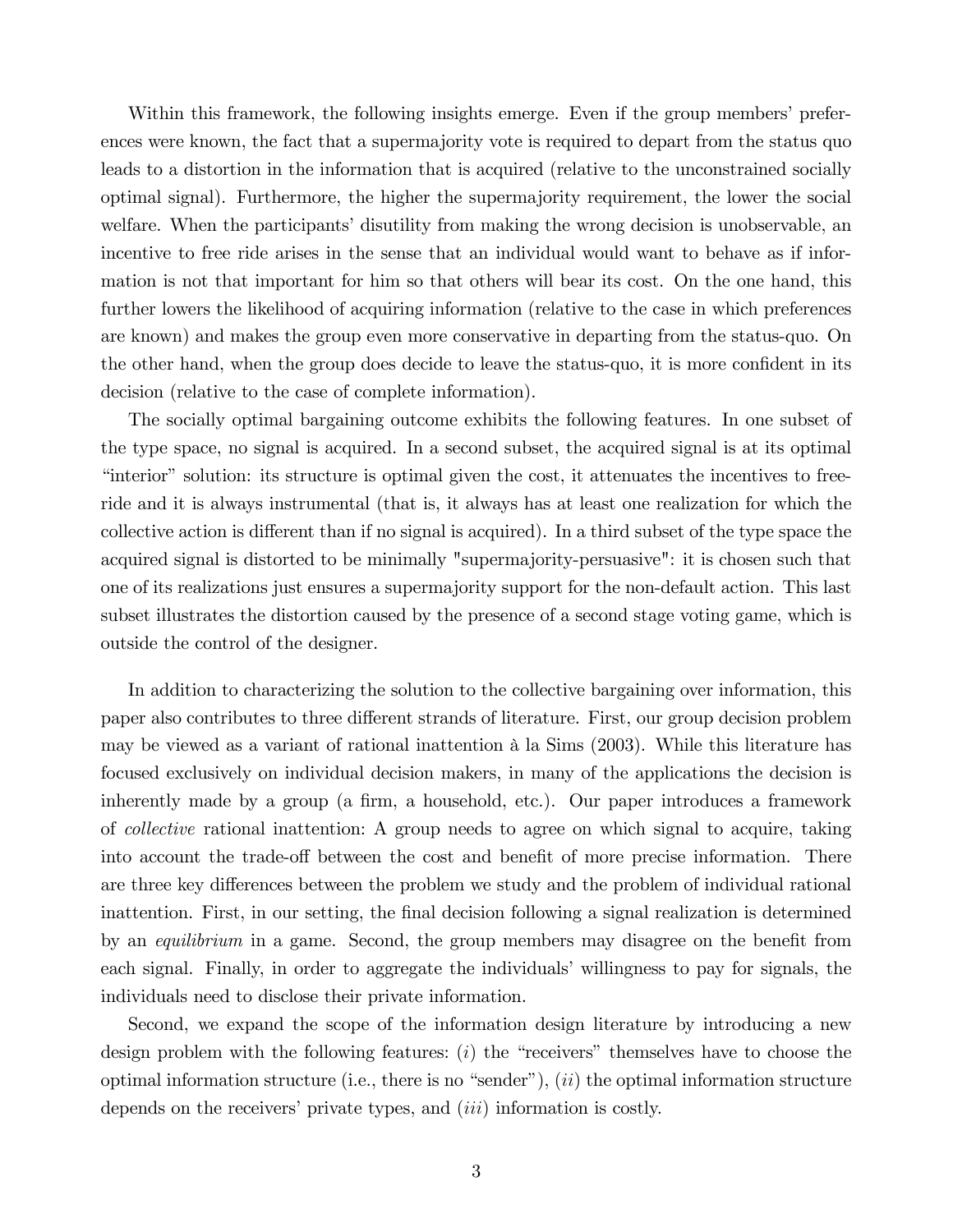Finally, this paper introduces a new type of public good provision problems. In our set-up the pubic good is information: each player benefits from the public signal, but prefers others to bear its cost. However, unlike a standard public good problem, here, the public good (the signal) does not directly produce utility for the agents, but it is instrumental to making a more informed choice in a subsequent game (the voting game). Additionally, in contrast to a ìclassicalî public good, in our model the players do not necessarily agree on the ranking of (noisy) signals, even when the cost is ignored (although they all agree that full information is the best signal). This is because they may disagree on the optimal collective action for each realized posterior belief. Lastly, the public good in our framework is a multi-dimensional object. Nevertheless, we manage to "map" the problem back to one that can be solved using Myersonian techniques.

Related literature. As mentioned above, our analysis combines information-design with mechanismdesign. In a linear environment with a single player, Kolotilin et. al (2017) showed that the optimal signal can be implemented without relying on the player's private information. However, it is well known that in environments with multiple interacting players (as in Bergemann and Morris, 2013, Alonso and Câmara, 2016, Taneva, 2019, and Mathevet, Perego and Taneva, 2020) ignoring the players' private information is suboptimal. Candogan and Strack (2021) show that when there are more than two possible actions, ignoring the player's private information is suboptimal even if there is only one receiver.

Several recent works have addressed the problem of designing information for a group of voters. Notable papers include Wang (2013), Schnakenberg (2015), Alonso and Câmara (2016), Bardhi and Guo (2018), Chan et al. (2019) and Arieli and Babichenko (2019). These studies characterize the signal that maximizes the probability that in equilibrium voters vote on the outcome favorable to the sender. They differ in whether the designed signals are private or public, and in the class of voting rules that is considered. There are two key differences between these papers and ours. First, in these papers the voters' state-dependent utilities are *commonly* known (i.e., voters have no private information), and hence, in order to design the optimal signal there is no need to elicit information from the voters. Second, in these papers signals are *costless*, and the problem is to find the signal that induces voters to coordinate on an equilibrium which is best for the sender.

The question we study is also related to the problem of designing voting rules that incentivize the voters to acquire costly information. Persico (2004) characterizes the optimal size and voting threshold that efficiently aggregates information when each voter needs to incur a cost to acquire a private binary signal. Gershkov and Szentes (2009) extend the analysis to a broader class of voting mechanisms. Our approach differs in that voters' willingness-to-pay for information is private and the signal they acquire is public. We fix the voting rule and look for the optimal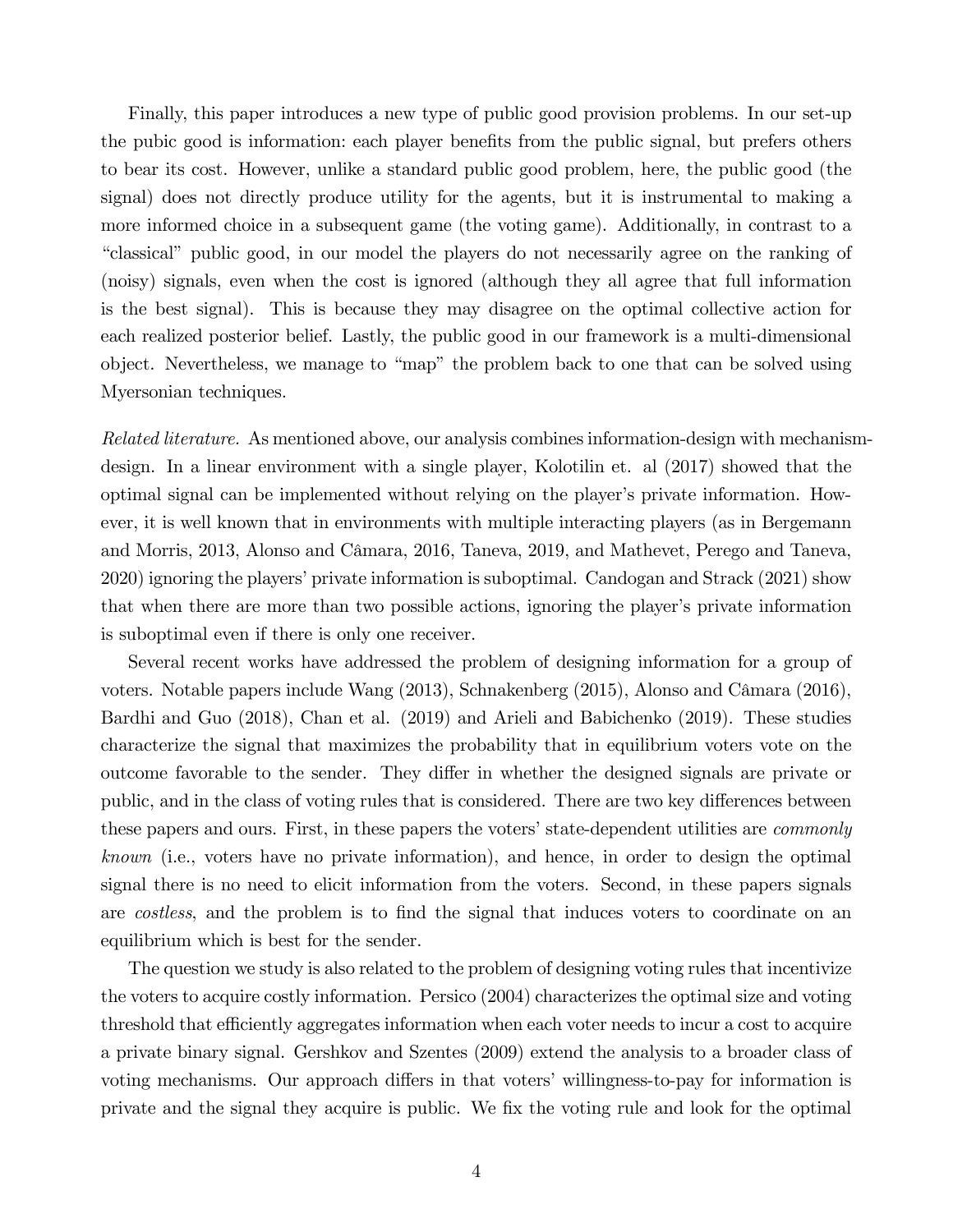signal, taking into account that this signal depends on the voters' private information, and taking into account that the signal realization affects voting behavior. Relatedly, Godefroy and Perez-Richet (2013) study a model where in the first stage a group of asymmetrically informed individuals vote on whether to acquire full information on their payoffs from a proposal and, if information is acquired, they proceed to vote on the proposal. They show that likelihood of remaining with the status quo increases with the supermajority requirement in the first stage and decreases with the supermajority requirement in the second stage.

An alternative approach to the study of collective information acquisition is analyzed by Chan et al. (2018). They consider a dynamic model where in each point in time a group receives an exogenous signal and needs to vote on whether to stop and vote on a binary action, or continue and receive additional signals. Unlike us, they study a stopping problem in which the signal is exogenously given and the players' preferences are commonly known.<sup>1</sup> Relatedly, Gersbach (2000) considers a group with known preferences who can either accept a policy with no information or defer the vote on the policy after the state is realized.

Finally, our paper contributes to the literature that examines how strategic players free-ride on the information acquisition of others (see, e.g. Bolton and Harris, 1999, Bergemann and Välimäki, 2000, Décamp and Mariotti, 2004 and more recently, Aghamolla and Hashimoto, 2020). The key difference is that in all of these works, agents privately decide either to acquire costly information (for example by investing in  $R&D$  or assessing the profitability of an industry), or to wait and learn from the actions of other players. In contrast, in our work the players jointly decide on what public signal to acquire and free riding occurs by pretending that information is less valuable. In addition, our innovation is that we characterize the socially optimal information structure, and identify the optimal implementable information structures when players' types are private.

Outline. The remainder of the paper is organized as follows. Section 2 presents the model, solves the central-planner benchmark and provides an illustrative example. The mechanismdesign problem is presented in Section 3 and solved in Section 4. The latter section contains the lion's share of the theoretical analysis. We provide an intuitive summary of the main steps of the analysis at the beginning of the section, to allow readers who are more interested in the qualitative form of the solution to skip directly to Section 5. In Section 6 we discuss some key ingredients of our model and the challenges involved in extending our framework in several directions. Concluding remarks are presented in Section 7. All proofs are relegated to the appendix.

<sup>1</sup>For additional related works that take a collective search approach to sequential information gathering by a group, see the references in Chan et al. (2018).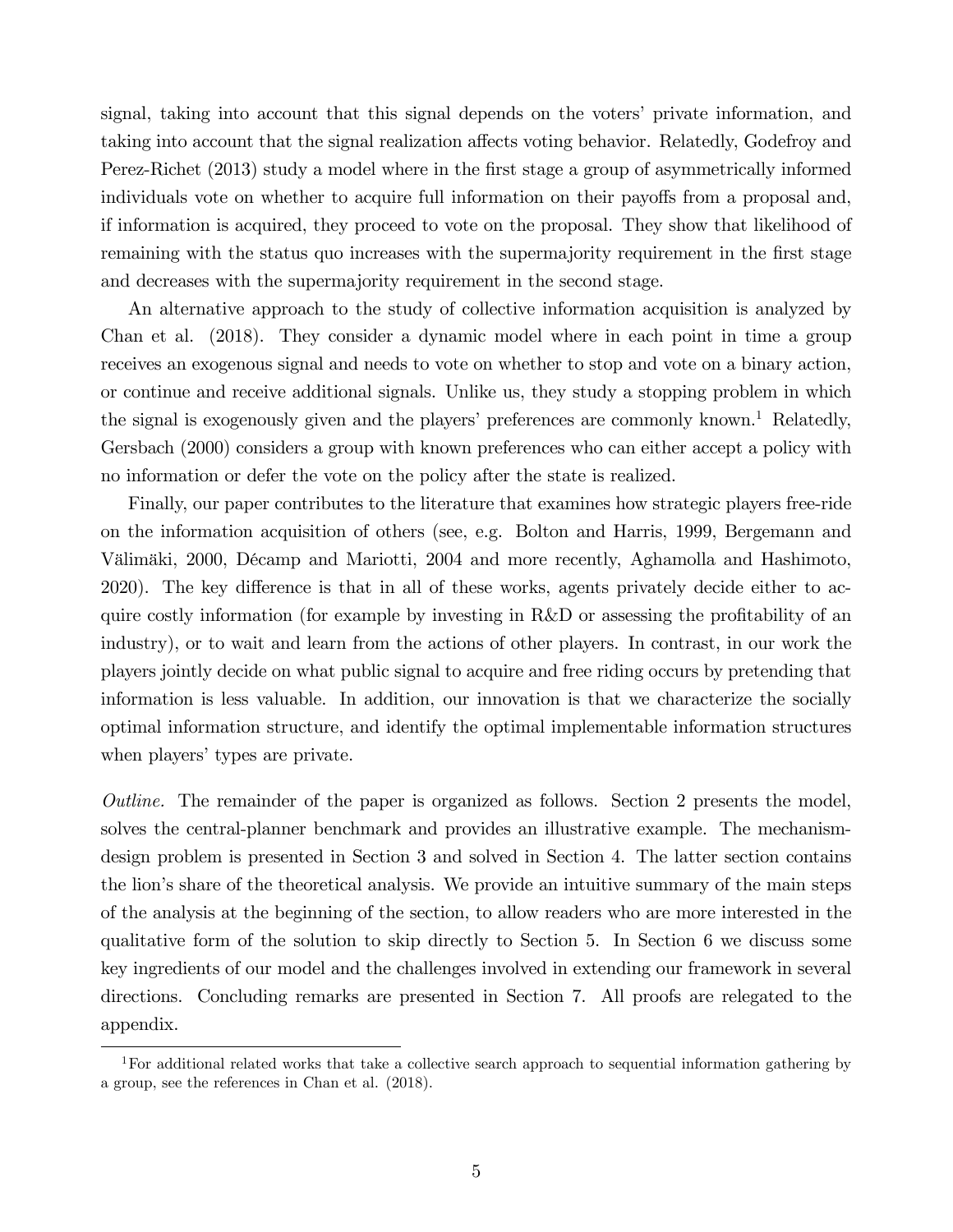### 2 Model

Our model consists of the following components.

**Players and payoffs.** There are *n* players who have to jointly agree on a decision  $a \in \{0, 1\}$ . Following the literature on strategic voting (most notably, Feddersen and Pesendorfer, 1998), we assume that each player's payoff from the collective action,  $u_i$ , depends on the joint action, on his type  $\theta_i \in \Theta$  and on the state of the world  $\omega \in \{0, 1\}$  as follows:

$$
u_i(a,\omega,\theta_i) = \begin{cases} 1 & if \quad a = \omega \\ \theta_i & if \quad a = 1, \omega = 0 \\ 1 - \theta_i & if \quad a = 0, \omega = 1 \end{cases}
$$

Each player has quasi-linear preferences over the collective action and any additional costs he incurs.

We assume that the players do not observe the realization of  $\omega$  and have the common prior belief that the probability of  $\omega = 1$  is p. In addition, each player i privately and independently draws a type  $\theta_i$  from a common distribution F on the interval  $[0, 1 - p]$  (we explain below why we assume that  $\theta_i \leq 1 - p$ . We assume that F admits a density f that is strictly positive, continuously differentiable and bounded over  $[0, 1 - p]$ . Let  $v(\theta_i) \equiv \theta_i - (1 - F(\theta_i))/f(\theta_i)$ denote the virtual valuation of the player's type  $\theta_i$ . We assume that F is regular, i.e.  $v(\theta_i)$  is increasing in  $\theta_i$ .<sup>2</sup>

Our specification of the utility function  $u_i$  implies that player i weakly prefers the joint decision  $a = 1$  if and only if, given any information he has, his posterior belief on  $\omega = 1$  is at least  $1 - \theta_i$ . This follows from observing that if the posterior belief on  $\omega = 1$  is r, then the action  $a = 1$  yields an expected payoff of  $r \cdot 1 + (1 - r) \cdot \theta_i$  whereas the action  $a = 0$  yields an expected payoff of  $r \cdot (1 - \theta_i) + (1 - r) \cdot 1$ . From our assumption that  $p \leq 1 - \theta_i$  for every  $\theta_i$ , it follows that without further information on the state each player prefers the action  $a = 0$ . This gives a clean benchmark that without additional information the group remains with the status-quo.

Costly Signals. Before making the joint decision (in a manner described below), the players have the opportunity to acquire a *public* signal on the state  $\omega$ . A signal can be represented by a probability distribution over posterior beliefs on  $\omega = 1$ , such that the expected posterior belief on  $\omega = 1$  equals the prior  $p<sup>3</sup>$ . To simplify the exposition we assume that the distribution

<sup>&</sup>lt;sup>2</sup>The assumption that F is regular simplifies the analysis of the mechanism design problem that we introduce later. It is a standard assumption in the mechanism design literature, where it guarantees that the solution to the design problem satisfies a monotonicity condition that ensures incentive compatibility. In our setting, regularity helps us prove that indeed the solution to our design problem satisfies a similar monotonicity condition.

<sup>&</sup>lt;sup>3</sup>In our collective decision-making setting, there is no loss in representing a signal as a distribution over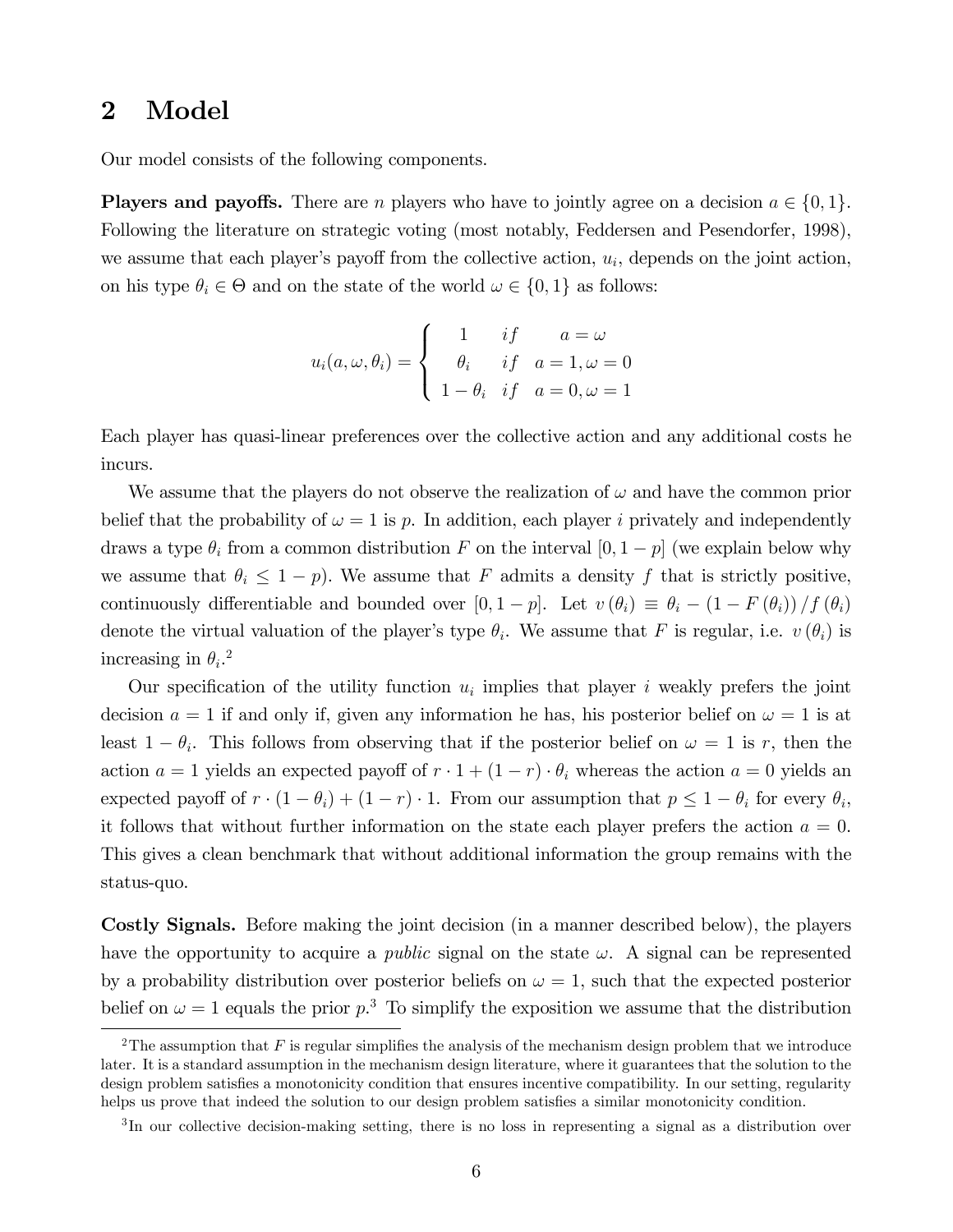is discrete, with finitely many possible realizations.<sup>4</sup> We denote by  $q_j$  the probability that the posterior belief on the state  $\omega = 1$  is  $r_j$  and by J the total number of posteriors. We then have:

$$
\sum_{j \in \{1, ..., J\}} q_j \cdot r_j = p,\tag{1}
$$

where  $0 < q_j \leq 1$  and  $0 \leq r_j \leq 1$  for all  $j \in \{1, ..., J\}$ , and  $\sum_{j \in \{1, ..., J\}} q_j = 1$ . The players can decide to acquire no information. This option is equivalent to choosing the degenerate signal  $J = 1, q_1 = 1$  and  $r_1 = p$ .

Acquiring and/or analyzing signals is costly. Following the rational inattention literature (in particular, the posterior-based approach of Caplin, Dean and Leahy, 2020), we assume that a signal's cost is a function of the induced distribution over posterior beliefs. For now we assume only that given J, the cost function  $c\left(\{(q_j,r_j)\}_{j=1}^J\right)$  is twice continuously differentiable and monotone with respect to the Blackwell ordering, and that acquiring no information is costless (for our main characterization result we will impose additional structure). For concreteness, and to be able to give illustrative examples, we will occasionally use a cost specification that is proportional to the mutual information between the signal realization and the state. That is, the cost of the signal  $\{(q_j, r_j)\}_{j=1}^J$  will be given by the expected KL-divergence (or relative entropy) between the posteriors and the prior:

$$
c\left(\left\{(q_j,r_j)\right\}_{j=1}^J\right) = \kappa \cdot \sum_{j=1}^J q_j D_{KL}(r_j||p) \tag{2}
$$

where  $\kappa$  is some positive constant, and:<sup>5</sup>

$$
D_{KL}(r||r') \equiv r \log \frac{r}{r'} + (1-r) \log \frac{1-r}{1-r'}.
$$
 (3)

This specification captures situations where there is an overwhelming amount of information available and the difficulty is in processing and understanding that information (see, e.g., Maćkowiak, Matějka and Wiederholt, 2018). As is well known, the cost function given by (2) is monotone with respect to the Blackwell ordering. However, our analysis applies to a

posteriors that average to the prior belief. First, as long as the mean posterior equals the prior, there is some signal that generates the distribution over posteriors. Second, our preference specification implies that voting for  $a = 1$  is dominant for type  $\theta_i$  if and only if the realized posterior is at least  $1 - \theta_i$ . Thus, for a given tie breaking rule, each player's decision, and hence the final outcome, is pinned down by the realized public posterior.

 $4$ We can extend the analysis to signals with infinitely many realizations (posteriors). Apart for affecting notations, this requires a change only in the proof of Lemma 1, where instead of merging a pair of posteriors, we need to merge all the posteriors above  $1 - \theta^{(n-m+1)}$ , and all the posteriors below  $1 - \theta^{(n-m+1)}$ .

<sup>&</sup>lt;sup>5</sup>Since there are only two states, we represent a distribution over the states by the probability on  $\omega = 1$ . Thus, the divergence between two distributions can be written as a function of the probabilities that each distribution puts on the state  $\omega = 1$ .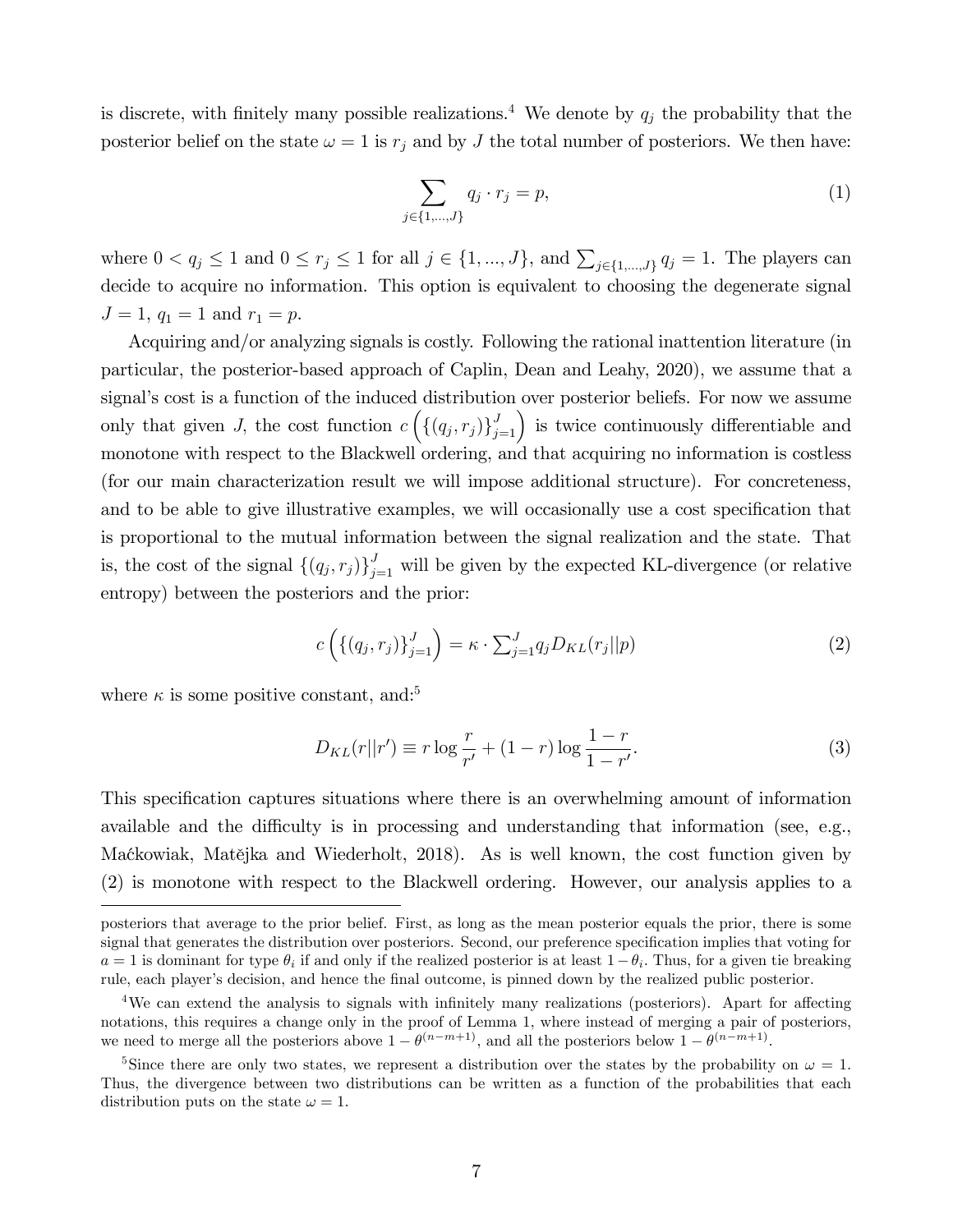broader class of cost functions  $(P1-P3)$  in Section 4.2 give the general sufficient conditions on the cost function). For example, it is easy to verify that these conditions are also satisfied by a cost function that is proportional to the variance of the induced posteriors on the high state.

The cost of the signal has to be covered by the players. We denote by  $t_i$  the cost borne by player *i*, so that  $\sum_{i=1}^{n} t_i = c \left( \{ (q_j, r_j) \}_{j=1}^J \right)$ . Thus, the net payoff of type  $\theta_i$  from action *a* in state  $\omega$  is given by  $u_i(a, \omega, \theta_i) - t_i$ .

The assumption that the cost of information can be shared among the players (or, that players can compensate each other using another sort of transferable utility) is crucial for our analysis. Sharing this cost can be interpreted, for example, as sharing the monetary cost of the signal (e.g., when different departments in a firm use their budgets to pitch in for the cost of hiring a consultant); or as reallocating chores, consumption or resources (e.g. in a household or a firm); or as sharing the collective effort of processing the acquired information (e.g., the amount of documents that needs to summarized, or the time involved in organizing the data).

Agreeing on a signal. The group members decide which signal to acquire and how to distribute the costs through some form of bargaining. In doing so they take into account that each of them has private information and that the signal realization will affect the decision on the collective action. As we explain in the next section, our analysis will not be tied to any particular bargaining protocol. Instead, we will take a mechanism design approach for characterizing the bargaining outcomes that maximize the constrained social surplus.

We assume that when a player refuses to take part in the discussion of what signal to acquire, he prevents the group from making a decision on the signal. This assumption, which is typical in almost all public good settings (e.g., Mailath and Postlewaite, 1990 and Hellwig 2003), effectively means that each player has veto power with respect to acquiring the public signal. Notice that, with no additional information the group will stick with the status quo. For instance, recall the example of several department heads that need to agree on a pilot study. If the pilot requires experts from every department (software, hardware, etc.) then any department head can block the pilot by refusing to allocate manpower. With no pilot, the firm will not undertake the project. Hence, by opting out from bargaining a player expects to get the payoff of the status-quo option. This assumption is helpful for tractability since it fixes the payoff of the outside option of a player in a way that is independent of the other participants. We further discuss this assumption in Section 6.2.

Voting. After the players observe the realization of the public signal (if one is acquired), they vote on the collective decision using an  $m$ -majority rule: the action  $a = 1$  is chosen if, and only if, at least m players vote for this option. Otherwise, the default action  $a = 0$  is chosen. We assume that the players do not choose weakly dominated strategies. In addition, whenever a player is indifferent between  $a = 1$  and  $a = 0$ , he breaks ties in favor of  $a = 1$ . Thus, player i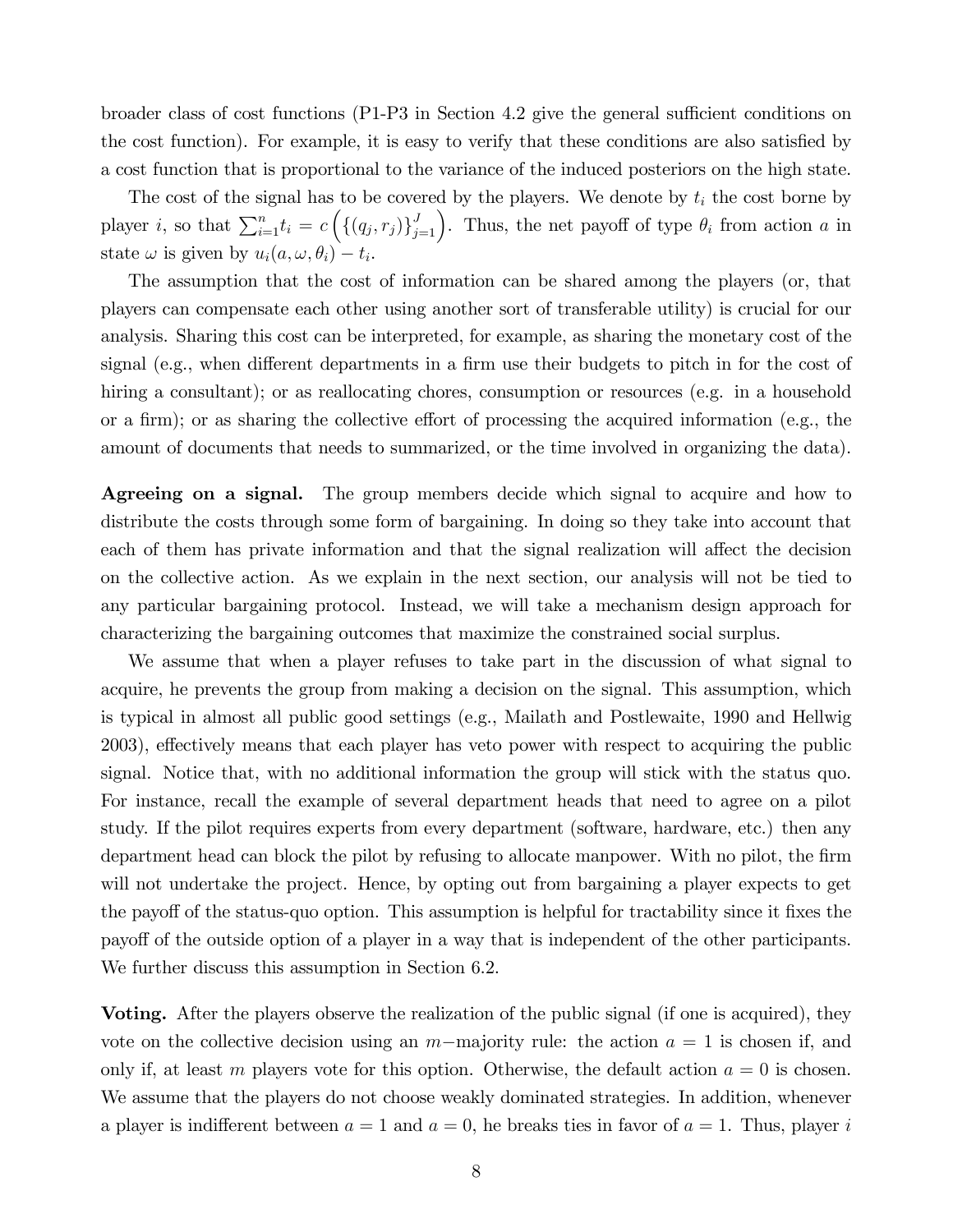votes for  $a = 1$  if and only if the realized posterior belief that the state is  $\omega = 1$  is above  $1 - \theta_i$ . Consequently, the alternative  $a = 1$  is chosen if and only if the realized posterior belief that the state is  $\omega = 1$  is above  $1 - \theta^{(n-m+1)}$ , where  $\theta^{(k)}$  is the  $k^{th}$  smallest element in  $\theta$ . For example, if choosing the non-default action  $a = 1$  requires unanimity, i.e.  $m = n$ , then for this action to be chosen the realized posterior belief has to be larger than  $1 - \theta^{(1)}$ , where  $\theta^{(1)}$  is the smallest element in  $\theta$ . Note that, given  $\theta = {\theta_1, ..., \theta_n}$ , a signal induces a probability distribution over the outcomes of the vote.

We assume the group members cannot make any transfers that are conditional on their votes. This can follow from institutional constraints that prohibit such vote buying, or because the votes are secret, or because such contractual arrangements cannot be enforced (the case of contractible votes is covered by the central-planner benchmark below). In light of this, the group members can only bargain over what information to acquire (and not simultaneously on both the information and the ultimate action). We therefore take the voting stage as given, while allowing for any supermajority requirement.

**Optimal bargaining outcome.** Note that the players' preferences are quasi linear and that the signal realization fully determines the voting outcome. It follows that the ex-ante social surplus that is induced by a mapping from types to signals equals the sum of the players' exante expected utilities, where utilities are evaluated according to the equilibrium outcome in the ensuing voting game. We say that a bargaining protocol is socially optimal if the mapping it induces from types to signals maximizes the ex-ante social surplus.

Our model strikes a compromise between being sufficiently simple to analyze while being sufficiently general to accommodate a broad range of situations.<sup>6</sup> In Section 6 we discuss the role of some key features of our model in the analysis, suggest possible directions for extending the model and explain the technical challenges involved in pursuing them.

<sup>&</sup>lt;sup>6</sup>In our intra-household bargaing example, both partners have to agree on the decision at hand (hence voting requires uninamous agreement). In addition, both partners have to agree how much effort to put into collecting information relevant to the decision, and this information is clearly observable to both. In line with our model, an extensive literature on intra-household bargaining argues that household members have conflicting preferences, which are not commonly known, and that the bargaining involves exchange of "transfers" (either in the form of consumption or taking up chores). See, e.g., Ashraf et. al (2014,2021) and Doepke and Kindermann  $(2019)$ . Obviously, any such transfers between the partners can be used to compensate for the effort of seeking information, but cannot be used to convince a partner to have a baby when she doesnít want to, or to send the child to a bad public school.

In our department heads example, our model is consistent with situations in which the firm would undertake some project only if a majority of the department heads support it. Conducting a pilot project is oftentimes costly, requires a joint effort from all departments and its outcome is publicly observed. Indeed, a department head may be skeptic about the benefit of the pilot, but she may be willing to go ahead with it if she is appropriately compensated, for example by temporarily allocating manpower or other resources to her department. However, if after a pilot is run, the department head is still not convinced that the project is worth undertaking, it is unlikely that any transfer will persuade her to risk her reputation for what she thinks would end up as a devastating failure.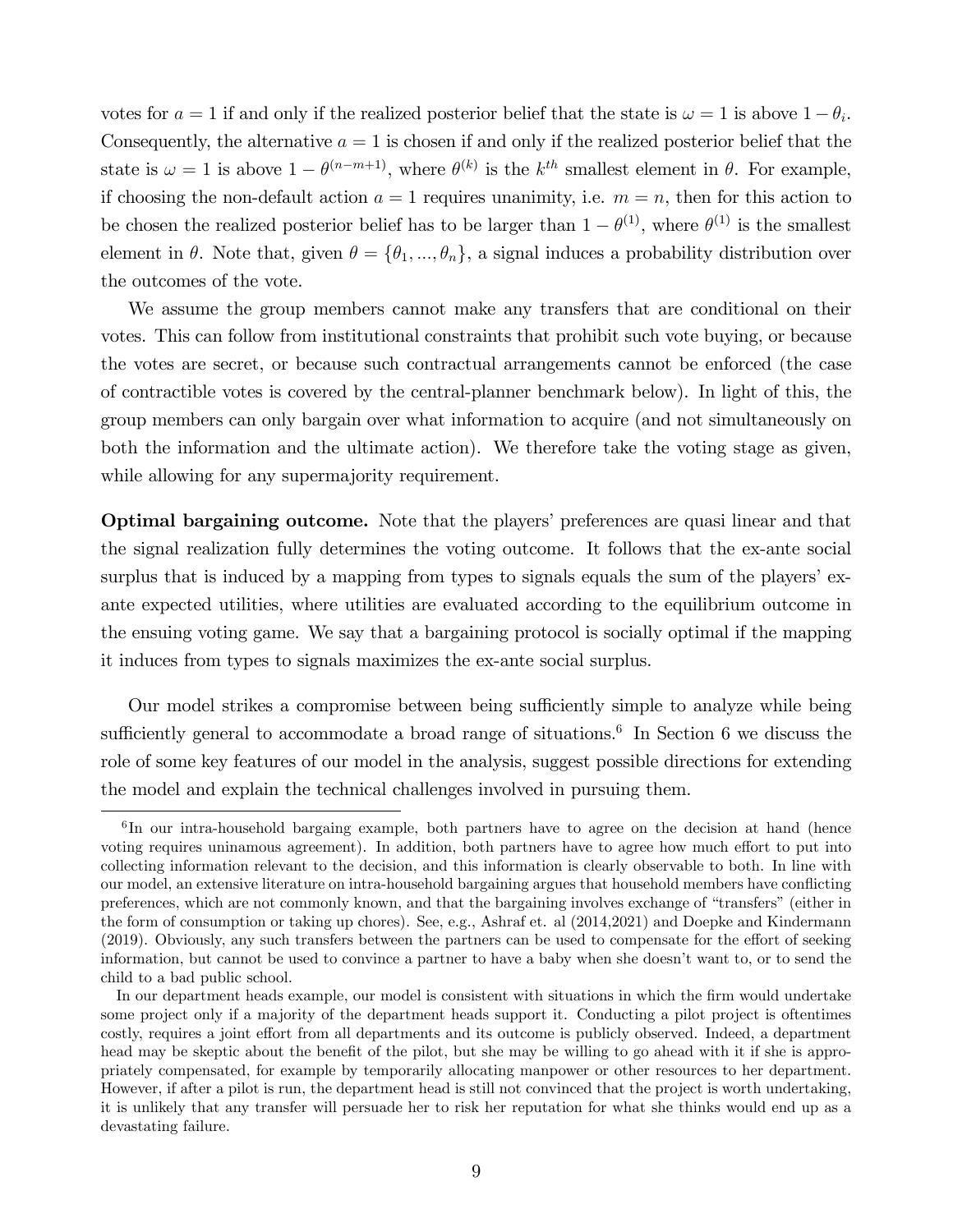

Figure 1: Feasible signals

### 2.1 Simplifying the domain of signals

Our first observation is that signals that induce only two posterior beliefs on  $\omega = 1$  (one on either side of the prior belief) dominate signals with more posterior beliefs on  $\omega = 1$ :

Lemma 1 For any signal that induces more than two posterior beliefs, there exists a signal that induces only two posterior beliefs, generates the same distribution over actions for each realization of state and types and has a strictly lower cost.

This result is straightforward in standard information design problems where signals are costless. In such settings all that matters is the distribution over the actions in each state, and this distribution can be replicated by signals that induce two posterior beliefs when there are only two actions. In our setup, signals are costly and the cost depends on the entire distribution of posteriors. However, our assumption that the cost increases in Blackwell informativeness implies that the optimal mechanism does not need to employ signals with more than two posteriors (for an analogous result in a model of individual rational inattention see, e.g., Lemma  $1$  in Matějka and McKay, 2015).

In light of this observation, we restrict attention to signals that induce at most two posterior beliefs.<sup>7</sup> Thus, a signal can be represented by a pair  $(q, r_H)$ , where  $q \in [0, 1]$  is the probability that the posterior belief on  $\omega = 1$  is  $r_H \geq p$ . Equation (1) then implies that with probability  $1-q$  the other posterior belief induced by the signal is  $r<sub>L</sub> \equiv (p-qr<sub>H</sub>)/(1-q) \leq p$ . Thus, when the realized posterior belief is  $r<sub>L</sub>$  all players agree that the optimal action is  $a = 0$ . When the

<sup>&</sup>lt;sup>7</sup>Because the players are risk neutral, if we switch from a signal with more than two posteriors to a cheaper signal that induces only two posteriors, it is possible to re-adjust the transfers between the players such that the decrease in cost is translated into a constant reduction in the interim payment of each player. This modification maintains ex-post budget balance, incentive compatibility and interim individual rationality.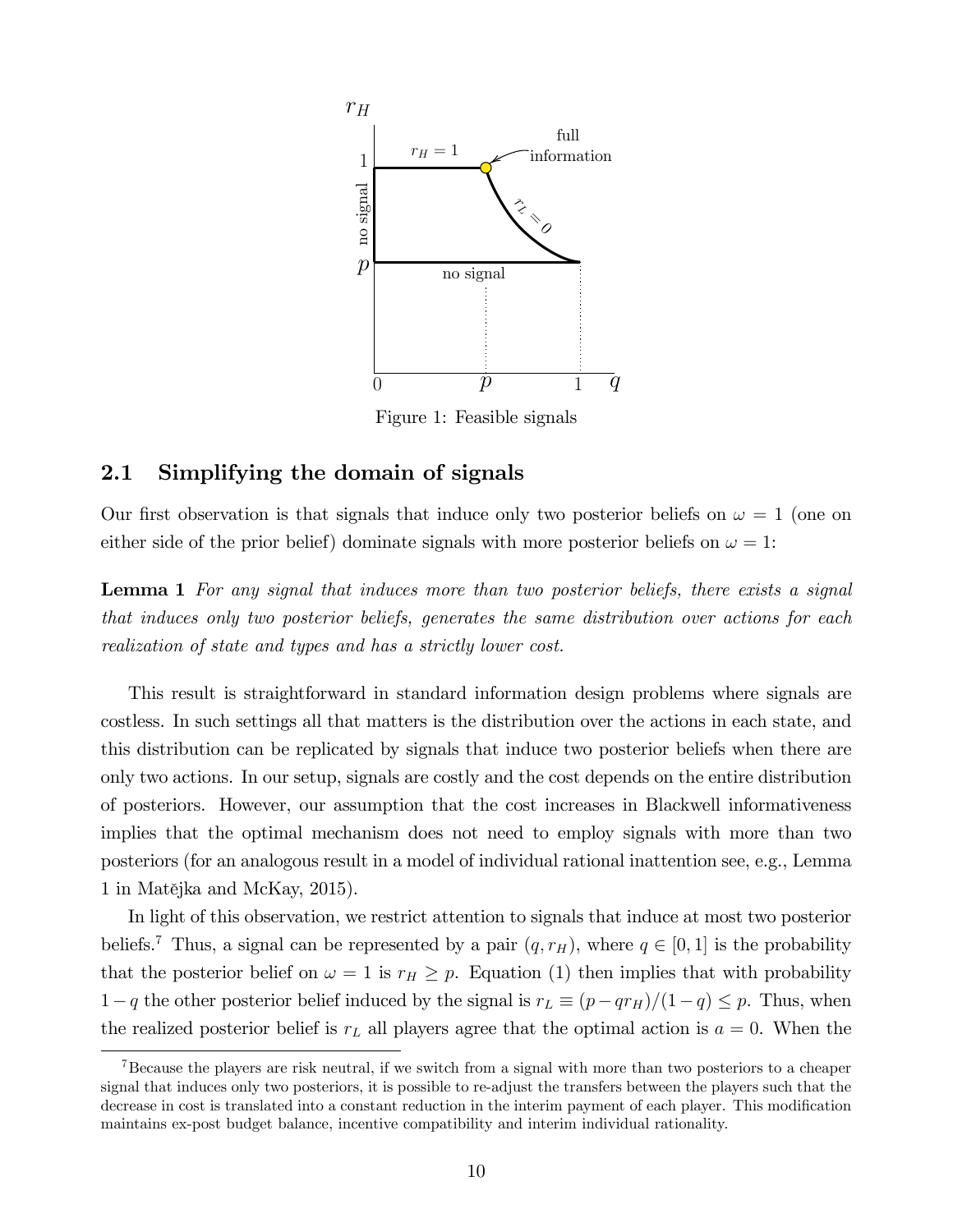realized posterior belief is  $r_H$  there are m players who prefer  $a = 1$  over  $a = 0$  if and only if  $r_H \geq 1 - \theta^{(n-m+1)}$ . Notice that, since  $r_L \geq 0$ , then it must be the case that  $p \geq qr_H$ . Figure 1 illustrates the set of all possible signals, depicted on the plane of  $q$  and  $r_H$ .

Choosing  $q = 0$  or  $q = 1$  is equivalent to purchasing no signal. The cost in this case is 0 by assumption. We say that a signal is *informative* if  $q \in (0, p/r_H]$  and  $r_H > p$ . We say that a signal is *instrumental* for a type profile  $\theta$  if at least for one of the signal's realizations there is an m-majority for the non-default action  $a = 1$ . This means that a signal  $(q, r_H)$  is instrumental for  $\theta$  if  $r_H \geq 1 - \theta^{(n-m+1)}$  and  $q \in (0, p/r_H]$ .

#### 2.2 A Central Planner Benchmark

To better understand the implications of the players' private information and the super-majority requirement for departing from the status quo, we begin by analyzing the benchmark where a central planner, who knows the players' types, chooses both the socially optimal signal and the collective action as a function of the signal realization.

Given a type profile  $\theta$ , let  $\overline{\theta} = \frac{1}{n}$  $\frac{1}{n} \sum_{i=1}^{n} \theta_i$  denote the average type in  $\theta$ . Clearly, if the planner acquires a signal, it is necessarily instrumental: The posterior  $r_H$  has to lead to the action  $a = 1$ and the posterior  $r<sub>L</sub>$  has to lead to  $a = 0$  (otherwise, the players incur a cost but ignore the information). The expected per-capita social welfare from purchasing an instrumental signal  $(q, r_H)$  for the type profile  $\theta$  is given by:

$$
q \cdot \left[1 \cdot r_H + \overline{\theta} \cdot (1 - r_H)\right] + (1 - q) \cdot \left[\left(1 - \overline{\theta}\right) r_L + (1 - r_L)\right] - \frac{1}{n} c(q, r_H). \tag{4}
$$

This expression is a sum of three terms. The first term is the total per-capita welfare when the posterior  $r_H$  is realized, which occurs with a probability q. Since the planner takes the action  $a = 1$  in this event, the per-capita payoff is 1 with probability  $r_H$ , and is  $\overline{\theta}$  with the complementary probability. The second term is the total per-capita welfare when the posterior  $r<sub>L</sub>$  is realized, which occurs with probability  $1 - q$ . In this case, the action  $a = 0$  is taken. The third term is the per-capita cost.

Alternatively, if the planner does not acquire any signal, the players remain at the prior beliefs and the planner takes the action  $a = 0$ . In this case, the per-capita social welfare is  $1 - p\overline{\theta}$ . The planner acquires information if the signal  $(q, r_H)$  that maximizes (4) achieves a social welfare above  $1 - p\theta$ .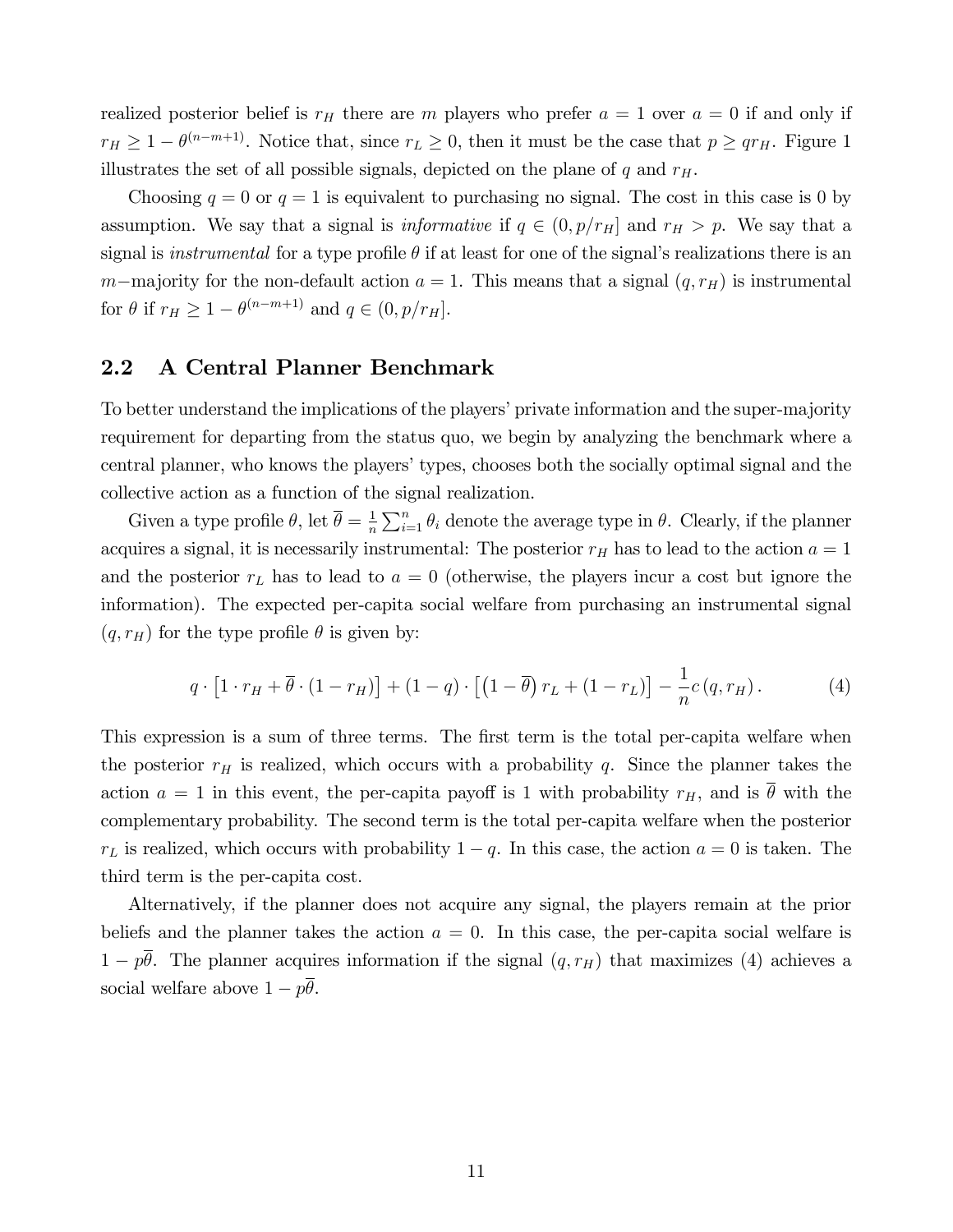Assuming the cost function is given by Equation  $(2)$ , the planner's solution is:<sup>8</sup>

$$
r_H = \frac{e^{\frac{n}{\kappa}} - e^{\frac{n}{\kappa}\overline{\theta}}}{e^{\frac{n}{\kappa}} - 1}, \qquad r_L = \min\left\{\frac{e^{\frac{n}{\kappa}\left(1 - \overline{\theta}\right)} - 1}{e^{\frac{n}{\kappa}} - 1}, p\right\}, \qquad q = \frac{p - r_L}{r_H - r_L}.\tag{5}
$$

This implies that a signal is acquired whenever  $r_L < p$ , which occurs if  $\bar{\theta} > 1 - \frac{\kappa}{n}$  $\frac{\kappa}{n}\ln\left[p\left(e^{\frac{n}{\kappa}}-1\right)+1\right].$ 

The socially optimal signal structure exhibits the property that both  $r_H$  and  $r_L$  are decreasing in  $\bar{\theta}$ , whereas q is increasing in  $\bar{\theta}$ . To get some intuition for this, note that when the average type is higher, the social disutility from taking the action  $a = 0$  when the state is  $\omega = 1$  is higher. At the same time, the disutility from making the opposite mistake is lower. Therefore, when the average type is higher, the action  $a = 1$  is socially more desirable, which suggests that q should be higher. For the same reason, higher types, who are biased towards action  $a = 1$ , are willing to sacrifice a reduction in  $r_H$  (which lowers the confidence that  $a = 1$  is the right action when this posterior is realized) to obtain a reduction in  $r<sub>L</sub>$  (which raises the confidence that  $a = 0$  is the right action when this posterior is realized). Of course, the precise argument for the comparative statics of the signal with respect to the type profile also depends on properties of the cost function. Sufficient conditions for these comparative statics are provided in Section 4.2.

The socially optimal signal also changes in an intuitive way as  $\kappa$ , the scaler of the cost function, changes:

**Proposition 1** Assume the cost function is given by Equation (2). Let  $\theta$  be a type profile and  $\kappa_L < \kappa_H$  be two levels of the scaler of the cost function such that a signal is acquired for  $\theta$  at both scaler levels. Then the signal for  $\kappa_L$  is more Blackwell informative than the signal for  $\kappa_H$ . Furthermore, at the limit, as  $\kappa \to 0$ , the socially optimal signal that is acquired for any type profile converges to the fully informative one.

### 2.3 An illustrative example

To illustrate what forces are at work in the absence of a central-planner, consider the following example. Suppose there are only two players (i.e.  $n = 2$ ),  $p = 0.5$  and the cost function is given by Equation (2) with  $\kappa = 0.5$ .

The central planner benchmark. Suppose first that there's a central planner, as described above. For the type profile  $\theta = (0,0)$  the planner's decision is straightforward: Since the action  $a = 0$  dominates the action  $a = 1$  for both players in each state of the world, implementing  $a = 0$ 

<sup>&</sup>lt;sup>8</sup>These equations are directly obtained from the first-order conditions of the planner's problem, which are also given by (FOCq) and (FOCr) in Section 4.2 for the case of  $w = \overline{\theta}$ . Also, notice that since  $\overline{\theta} \leq 1 - p$  then  $r_H \in (p, 1).$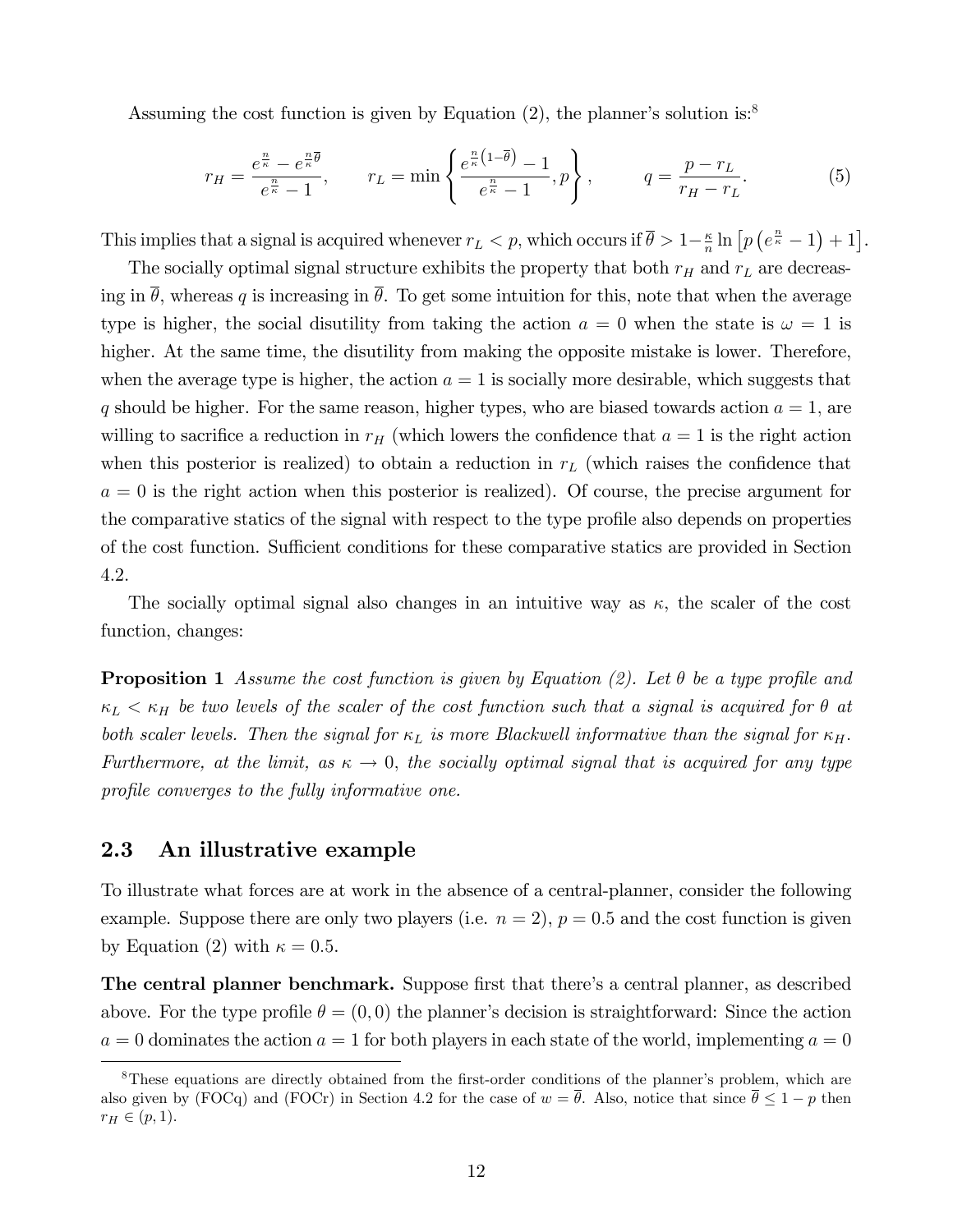without acquiring any information is optimal. In contrast, for the type profile  $\theta = (0.5, 0.5)$ acquiring some information is beneficial for both players. A computation shows that the signal  $q = 0.5$  and  $r_H \approx 0.88$  maximizes (4) and is better than acquiring no information.

Now suppose that the type profile is  $\theta = (0, 0.5)$ . In this case, player 1 (weakly) prefers the action  $a = 0$  regardless of the state of the world, whereas player 2 prefers the action  $a = 1$  when his posterior belief on the state  $\omega = 1$  is greater than 0.5. The planner, who is not concerned with the preferences of each player individually but rather with the aggregate social surplus, chooses the signal that maximizes (4), provided that it is better than acquiring no information. A computation shows that this signal is given by  $q \approx 0.24$  and  $r_H \approx 0.97$ . Intuitively, the social harm from a mismatch when  $a = 1$  is greater for the type profile  $(0, 0.5)$  compared to the type profile  $(0.5, 0.5)$ . Thus, the optimal signal for  $(0, 0.5)$  leads to adopting  $a = 1$  with a lower probability  $(0.24 < 0.5)$ , but whenever  $a = 1$  is taken, it is done with greater confidence  $(0.97 > 0.88).$ 

A supermajority voting rule. Suppose now that there's no planner and the players vote on the collective action. Suppose further that  $a = 1$  requires a unanimous agreement  $(m = 2)$ . For now, retain the assumption that types are commonly known. It is easy to verify that for the type profiles  $(0,0)$  and  $(0.5,0.5)$ , where the players' interests are perfectly aligned, the optimal signals are the same as those purchased by the planner.

Consider now the asymmetric profile  $(0, 0.5)$ . In this case, the socially optimal signal  $(q =$ 0.24,  $r_H = 0.97$ ) is too weak to persuade player 1 to vote for  $a = 1$ . In other words, this signal is not instrumental and is therefore useless: player 1 will thwart any attempt to deviate from the status quo, regardless of the signal's realization, even when  $a = 1$  is the socially optimal action. Indeed, when  $\theta = (0, 0.5)$  and a unanimous agreement is required, only signals with  $r_H \ge 1 - \min(0, 0.5) = 1$  are sufficiently strong to persuade the two players to vote for  $a = 1$  when the posterior  $r_H$  is realized. The optimal signal in this case is  $q \approx 0.21$ ,  $r_H = 1$ . Notice that this signal is distorted compared to the socially optimal one in order for the signal to be instrumental. This observation raises a question: How does the voting stage affect the optimal signal in the more general case, and how does the distortion depend on the required supermajority?

The asymmetric information distortion. Assume now that the players' types are private information. Would the players agree to disclose their types if they knew that the optimal signal will be acquired? While addressing this question requires some more involved computations, it is not too difficult to show that the answer is negative. Perhaps not surprisingly, the players may be tempted to free-ride on each other by pretending to be a lower type, in order to reduce their share in the signal's cost. Indeed, as in the case of "standard" mechanism design, it is possible to weaken the players' incentives to free-ride on each other by distorting outcomes away from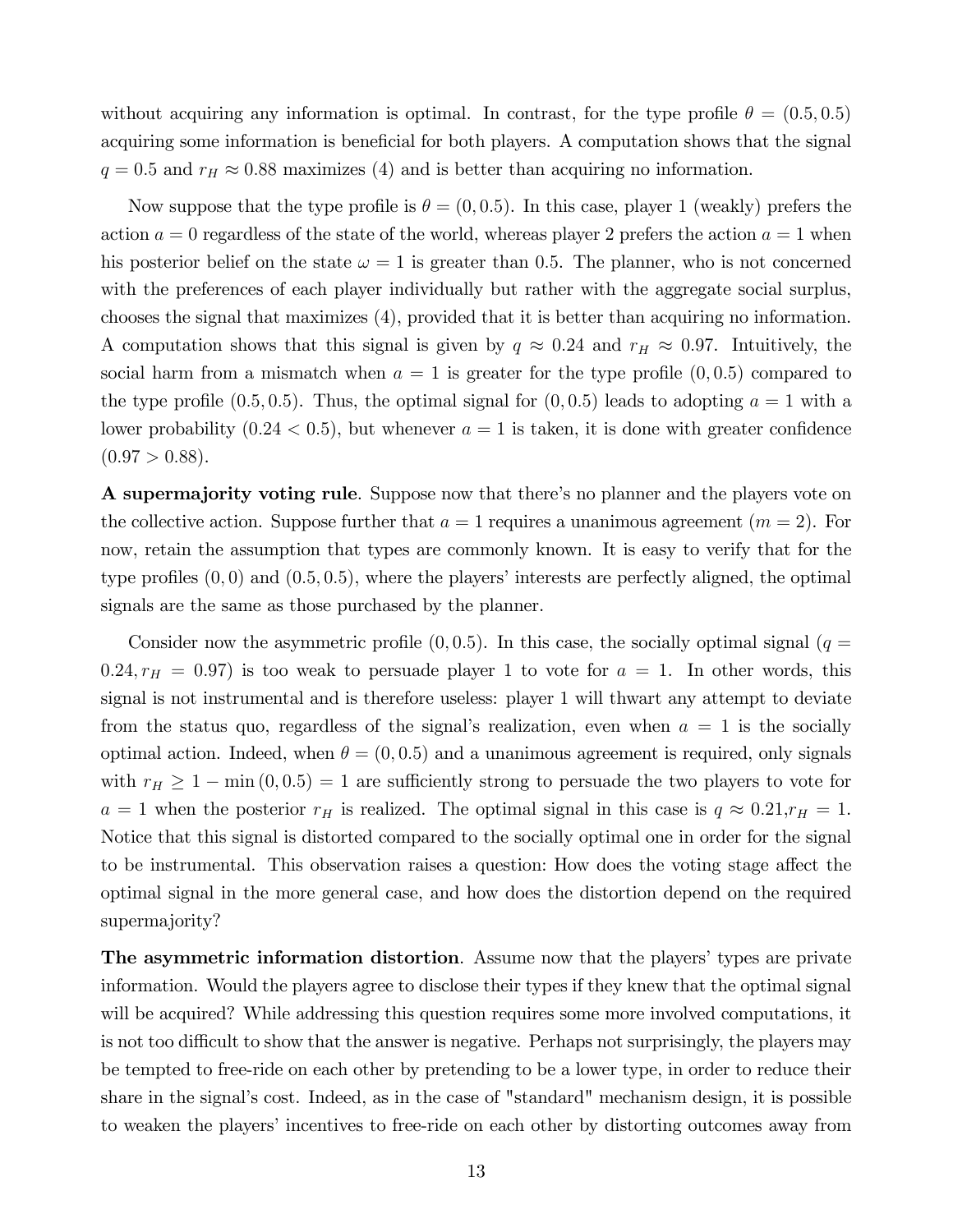their efficient level (that is on top of the distortion required to make the signal instrumental). Given the parameters of the example, assuming that the distribution  $F$  is uniform and letting  $m = 2$ , it can be showed that it is (ex-ante) optimal not to acquire any signal when the type profile is  $\theta = (0, 0.5)^9$  But what is generally the optimal way to distort a signal which is a multidimensional object?

### 3 A mechanism for information acquisition

As explained in the Introduction, to characterize the constrained efficient frontier of signals that can be acquired through bargaining, we take a mechanism design approach that abstracts from any particular bargaining protocol.<sup>10</sup> By "constrained efficient" we mean that we take as given the ensuing voting game, which may lead to outcomes that are not socially efficient ex-post.

In our setting, there is no loss of generality in restricting attention to direct revelation mechanisms in the first stage of the players' interaction, i.e., when they decide on which signal to acquire.<sup>11</sup> We define an *actual* direct mechanism to be a vector of functions  $\langle q, r_H, t_1, ..., t_n \rangle$ , where  $q: \Theta^n \to [0,1]$ ,  $r_H: \Theta^n \to [p,1]$  and  $t_i: \Theta^n \to \mathbb{R}$  for every  $i \in \{1,..,n\}$  such that  $\sum_{i=1}^{n} t_i(\theta) = c(q(\theta), r_H(\theta))$ . Thus, following a profile of reports  $\hat{\theta} = (\hat{\theta}_1, ..., \hat{\theta}_n)$ , with probability  $q(\hat{\theta})$  the players end up with the posterior probability  $r_H(\hat{\theta})$  on the state  $\omega = 1$  and with probability  $1 - q(\hat{\theta})$  they end up with the posterior probability  $r_L(\hat{\theta})$  on that state, where  $r_L(\hat{\theta}) \equiv (p - q(\hat{\theta}) \cdot r_H(\hat{\theta})) / (1 - q(\hat{\theta}))$ . In addition, each player i pays  $t_i(\hat{\theta})$ . We say that an actual mechanism is optimal if it maximizes the expected social surplus, taking into account the equilibrium of the subsequent voting game.

In the actual mechanism the designer cannot directly control the outcome of the second stage voting game because the group members cannot commit in advance how they would vote following any possible realization of the signal. Thus, a player who misreports his true type to the mechanism (say, in order to reduce his share in the cost) retains his ability to vote according to his true preferences in the second stage. As a step towards characterizing the optimal mechanism, we proceed by considering *auxiliary* (direct) mechanisms in which, in addition to choosing which signal to acquire and how to distribute the costs, the mechanism also votes on behalf of the players in the second stage. Thus, an auxiliary mechanism effectively chooses the collective action  $a = 1$  whenever  $r_H \geq 1 - \hat{\theta}^{(n-m+1)}$ , and the collective action

 $9$ This observation previews a result that will be formally presented in Corollary 2 below.

 $10$ That is, there is no "real" designer. The mechanism here is used as a methodology for characterizing the limits of the what the players can achieve by any protocol of bargaining

 $11$ Note that the mechanism is used only to select the public signal, and not the collective action, and hence, the revelation principle follows from standard arguments.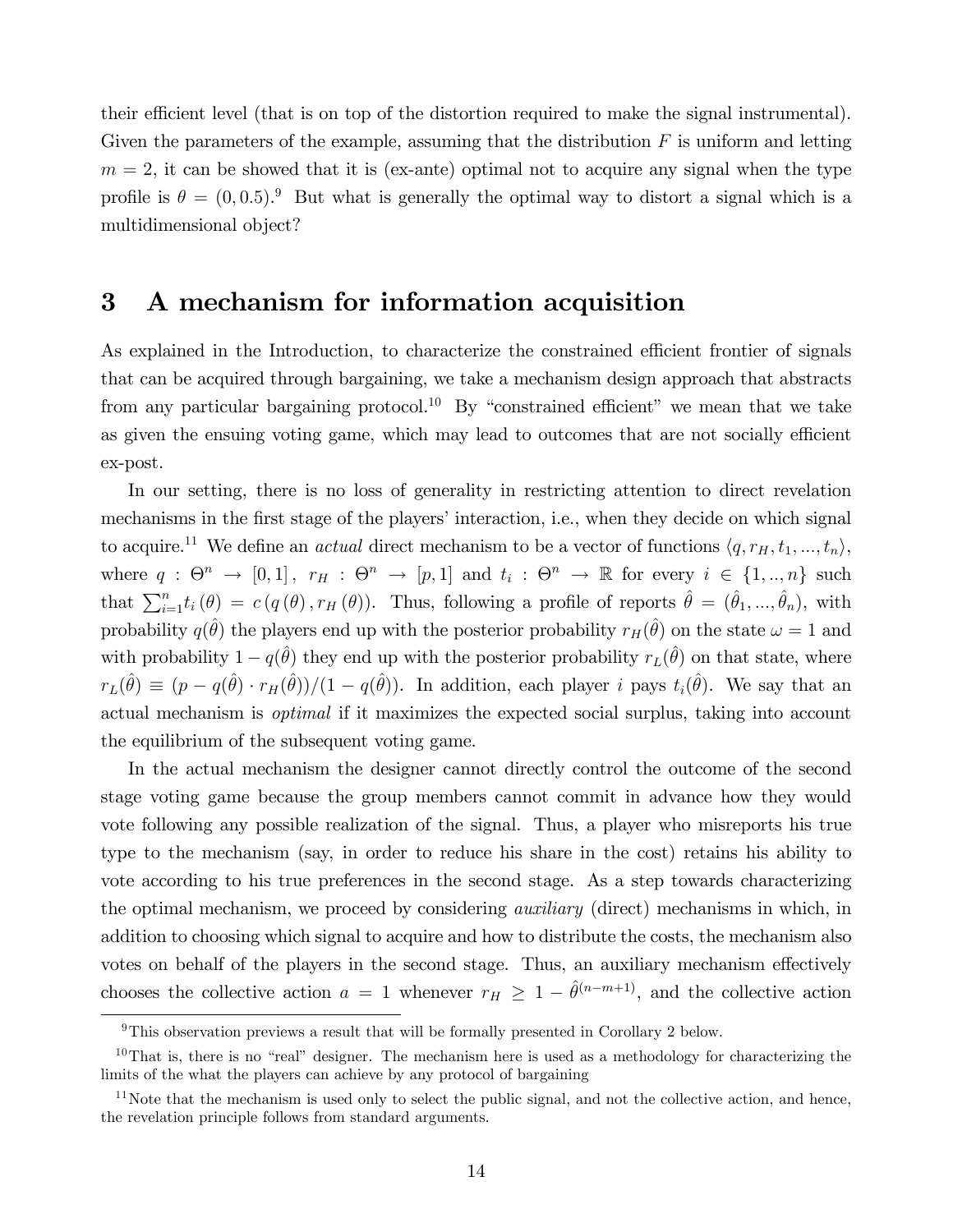$a = 0$  otherwise. In other words, we assume that the players commit to vote according to their reported types and not their true types.<sup>12</sup> Our focus on direct auxiliary mechanisms follows from the revelation principle which holds in this environment.<sup>13</sup>

Formally, an auxiliary mechanism is an actual mechanism augmented by two decision functions,  $a_H(\hat{\theta})$  and  $a_L(\hat{\theta})$ , which are the collective actions chosen by the mechanism when the posterior beliefs  $r_H$  and  $r_L$  are realized, respectively. Thus,

$$
a_H(\hat{\theta}) = \begin{cases} 1 & \text{if } r_H(\hat{\theta}) \ge 1 - \hat{\theta}^{(n-m+1)} \\ 0 & \text{otherwise} \end{cases}
$$
(6)

$$
a_L(\hat{\theta}) = 0 \tag{7}
$$

The highest expected surplus achievable by an auxiliary mechanism is weakly higher than the highest expected surplus achievable by an actual mechanism. This is because any equilibrium play path in the actual mechanism and the ensuing voting game can be replicated by the auxiliary mechanism. The reason is that deviations from truth-telling in the auxiliary mechanism are more costly than in the actual mechanism. In light of this, we begin by looking for the auxiliary mechanism that attains the highest social surplus. We will then show that the equilibrium that attains this surplus can be replicated by an actual mechanism and the ensuing voting game.

Fix a player i and suppose that the remaining players report their types truthfully. The expected utility of player i of type  $\theta_i$  who reports  $\hat{\theta}_i$  is then given by:

$$
V(\theta_{i}, \hat{\theta}_{i}) = \mathbb{E}_{\theta_{-i}} \left[ q(\hat{\theta}_{i}, \theta_{-i}) \cdot \left( r_{H}(\hat{\theta}_{i}, \theta_{-i}) \cdot u(a_{H}(\hat{\theta}_{i}, \theta_{-i}), 1, \theta_{i}) + (1 - r_{H}(\hat{\theta}_{i}, \theta_{-i})) \cdot u(a_{H}(\hat{\theta}_{i}, \theta_{-i}), 0, \theta_{i}) \right) \right] + (1 - q(\hat{\theta}_{i}, \theta_{-i})) \cdot \left( r_{L}(\hat{\theta}_{i}, \theta_{-i}) \cdot u(0, 1, \theta_{i}) + (1 - r_{L}(\hat{\theta}_{i}, \theta_{-i})) \cdot u(0, 0, \theta_{i}) \right) - t_{i}(\hat{\theta}_{i}, \theta_{-i}) \right]
$$
(8)

where  $\theta_{-i} \in \Theta^{n-1}$  represents the vector of true types of all players other than i, and  $\mathbb{E}_{\theta_{-i}}$  is evaluated according to the probability distribution of the true types  $\theta_{-i}$ .

Since we are interested in the auxiliary mechanism that maximizes the total surplus (subject to the voting stage), it is useful to represent the players' payoffs as the expected *gain* from information (rather than the utility per-se) compared to the case in which the players do not participate in the mechanism and no information is acquired. Note that in the latter case, the

<sup>&</sup>lt;sup>12</sup>Notice that while auxiliary mechanism can decide on the collective action in contrast to the actual mechanism, it is still constrained in how it maps types to collective actions. For example, it cannot force the action  $a = 1$ : For any signal that is acquired, when  $r<sub>L</sub>$  is realized, it must choose  $a = 0$ .

 $13$ Note that the auxiliary mechanism is a standard mechanism in the sense that it maps reports to final outcomes, and hence, the revelation principle applies.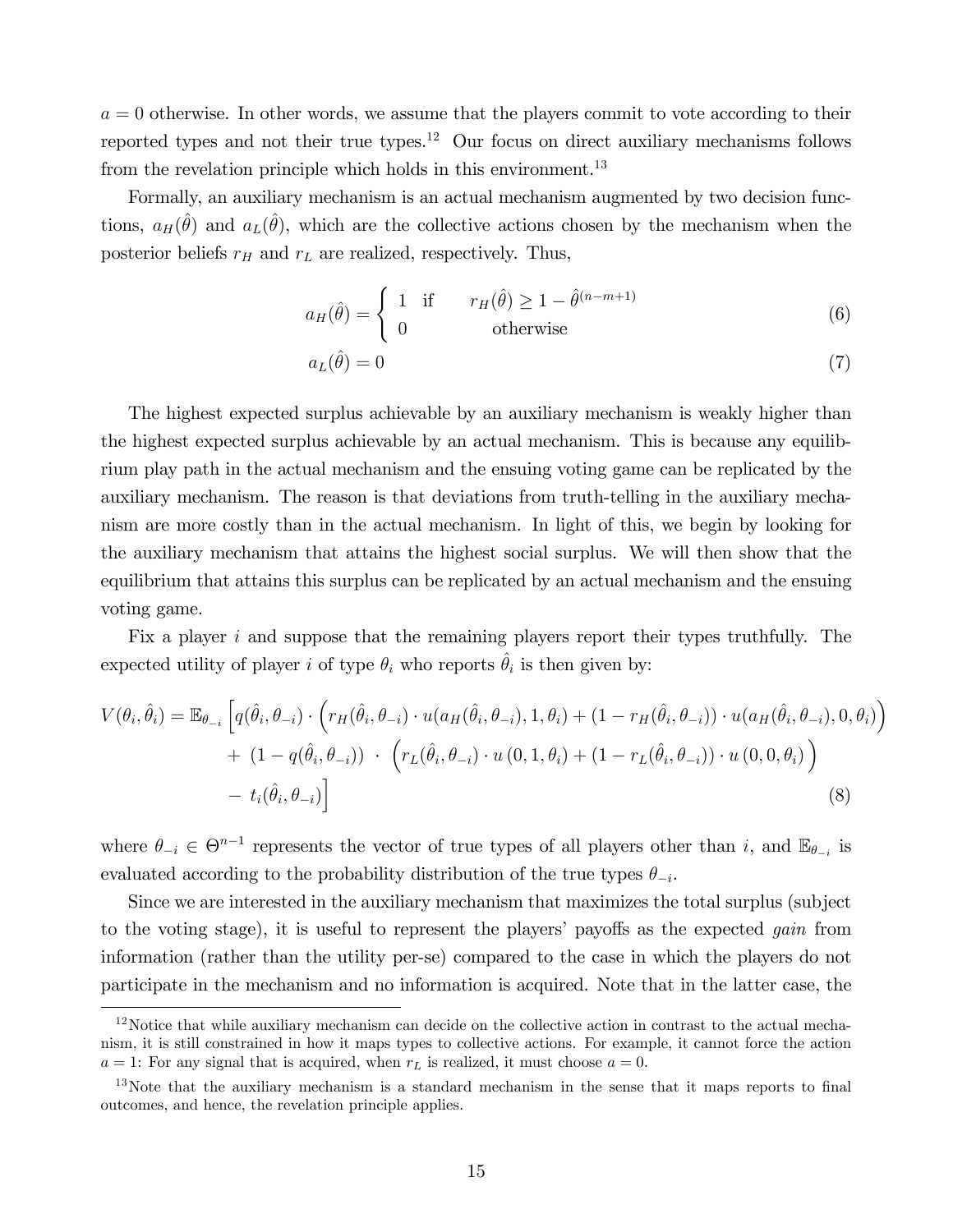default action  $a = 0$  is chosen and type  $\theta_i$ 's payoff is  $p \cdot (1 - \theta_i) + (1 - p)$ . Thus, the gain from information of type  $\theta_i$  of player i who reports  $\hat{\theta}_i$  is given by:

$$
U(\theta_i, \hat{\theta}_i) = V(\theta_i, \hat{\theta}_i) - (p \cdot (1 - \theta_i) + (1 - p))
$$
\n(9)

To simplify the exposition, when all players report truthfully, we denote  $U(\theta_i) \equiv U(\theta_i, \theta_i)$ .

The objective of the mechanism is to maximize the total ex-ante expected gain from signals under truthful reporting, and taking as given the ensuing voting game:

$$
\sum_{i=1}^{n} \mathbb{E}_{\theta_i} U(\theta_i).
$$
 (OBJ)

The auxiliary mechanism has to be ex-post budget balanced: the cost of any signal that is acquired has to be fully covered by the players. In what follows we slightly weaken this requirement and allow the auxiliary mechanism to be balanced only ex-ante, so that the cost of the acquired signal has to be covered only on average (that is, we allow the mechanism to have a budget deficit in some cases, so long as on average the costs are fully covered):

$$
\mathbb{E}_{\theta} \sum_{i=1}^{n} t_{i}(\theta) = \mathbb{E}_{\theta} \left[ c(q(\theta), r_{H}(\theta)) \right]
$$
 (BB)

However, as is well known (see, e.g., Borgers, 2015, p.47), if a mechanism is ex-ante budget balanced, one can modify the transfers to satisfy ex-post budget balanceness without affecting the interim expected transfers or the incentives for truthful reporting. That is, if a mechanism is incentive-compatible, individually rational and ex-ante budget balanced, then there is another mechanism that achieves the same allocation of types to signals, and which is also incentivecompatible and individually rational but is ex-post budget balanced. In light of this, we will focus on ex-ante budget-balance in the analysis that follows.

The players cannot be forced to participate in the mechanism. Since when a player opts out, he gets the payoff of the status-quo option (evaluated according to the prior belief), then the gain from participation must be non-negative for any type  $\theta_i$  of any player i:

$$
U(\theta_i) \ge 0. \tag{IR}
$$

Finally, to guarantee that truthtelling is indeed an equilibrium, the following incentive compatibility condition must hold:

$$
U(\theta_i) \ge U(\theta_i, \hat{\theta}_i) \tag{IC}
$$

for any type  $\theta_i$  of any player i, and for any report  $\hat{\theta}_i$ .

In sum, we look for an auxiliary mechanism that maximizes (OBJ) subject to the constraints  $(IR)$ ,  $(IC)$  and  $(BB)$ .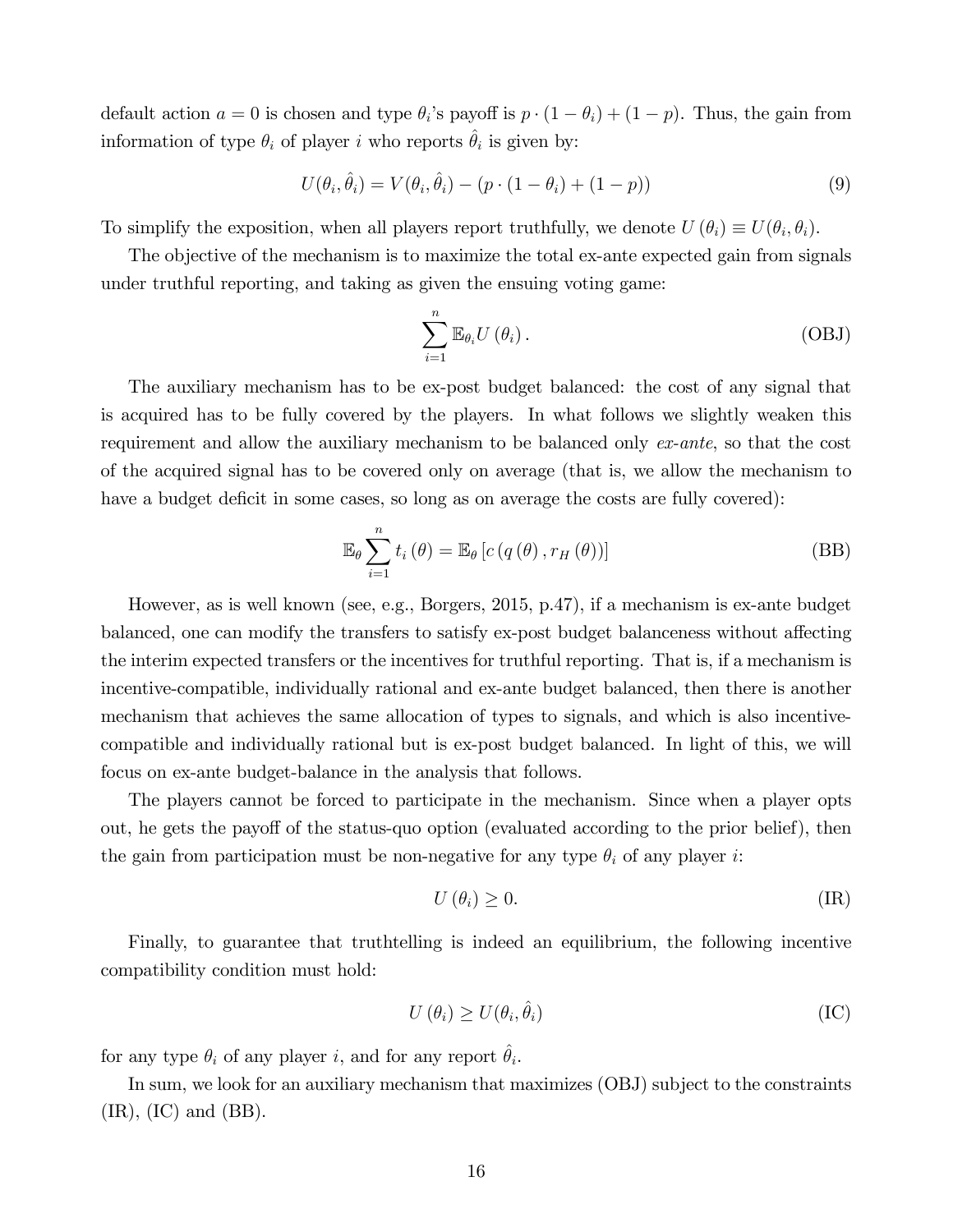### 4 Solving the design problem

In this section we characterize the mechanism which maximizes the ex-ante social surplus (taking into account how the signal affects the ensuing voting game). While the mechanism design problem we study is not a conventional one, we nevertheless are able to reduce it to a problem that is amenable to familiar methods. In the next paragraphs we summarize the main steps that we take to achieve this, and explain how the reduced problem is solved. Readers who prefer to skip the detailed theoretical analysis, can go directly to Section 5.

In Section 4.1 we reformulate the designer's maximization problem. While mechanisms for selecting multi-dimensional objects are in principle difficult to solve, we show how to transform our problem into a tractable one. The key step is to show that the auxiliary design problem can be reformulated to look "almost" like a second-best public good provision problem. In this problem, for any type profile the designer chooses the probability of departing from the status quo (which is the analog of the quantity of the public good), the division of costs, and an extra new variable which is the posterior probability that departing from the status quo is the right decision (which does not have an analog in the conventional public good problem).

In Section 4.2 we introduce a property we call "supermajority-persuasiveness"  $(SP)$ , which captures the requirement that any acquired signal must be instrumental for decision-making: it must have at least one realized posterior for which the collective action is different than if no signal was acquired. We then show that the optimal auxiliary mechanism necessarily satisfies this property. Consequently, supermajority-persuasiveness leads to a distortion in the acquired signal relative to the socially optimal one: there are type profiles for which the optimal auxiliary mechanism chooses a signal that is different from the signal that would be chosen by a central planner, and this is even if the type profile were commonly known. This occurs when the central planner's signal is such that *none* of its realizations can persuade a supermajority of players to vote against the status-quo. We then write the auxiliary design problem as a problem of maximizing a Lagrangian, show that it has a solution and characterize it (Proposition 2). We show how our solution also applies to two variants of our model: one where types are commonly known (but there is no central planner) and another where players can also bargain over the collective decision (i.e. the voting assumption is relaxed). Finally, we illustrate the solution for the cost specification of mutual information (see Corollary 1).

In Section 4.3 we show that the solution for the optimal auxiliary design problem coincides with the solution of the actual design problem where players vote for the collective action independently of their reports to the mechanism (Proposition 3). This follows from the observation that truthtelling is a dominant strategy equilibrium in the optimal auxiliary mechanism (Corollary 2).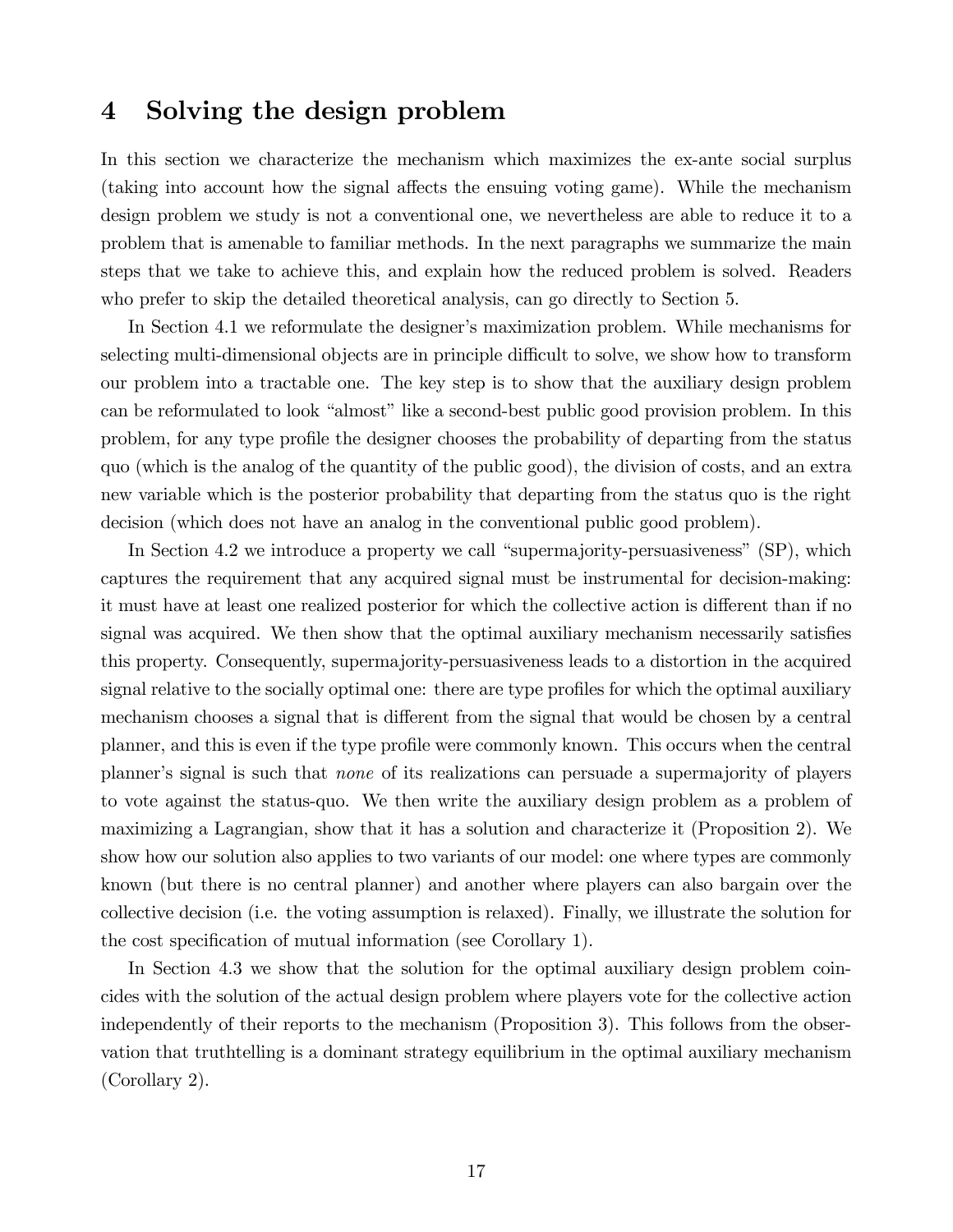### 4.1 Reformulating the design problem

Fix a player i and suppose that all other players  $-i$  report truthfully  $\theta_{-i} \in \Theta^{n-1}$ . If player i's report is such that  $r_H(\hat{\theta}) \geq 1 - \hat{\theta}^{(n-m+1)}$ , where  $\hat{\theta} = (\hat{\theta}_i, \theta_{-i})$ , then player *i*'s net utility is given by  $q(\hat{\theta}) \cdot (\theta_i - (1 - r_H(\hat{\theta}))) - t_i(\hat{\theta})$ . If player is report is such that  $r_H(\hat{\theta}) < 1 - \hat{\theta}^{(n-m+1)}$  then no signal is acquired and player *i*'s net utility is  $-t_i(\hat{\theta})$ . Thus, we can rewrite the net utility of type  $\theta_i$  of player i who reports  $\hat{\theta}_i$  when all other players report truthfully (Equation 9) as follows:

$$
U(\theta_i, \hat{\theta}_i) = \int_{\theta_{-i}|r_H(\hat{\theta}_i, \theta_{-i}) \ge 1 - (\hat{\theta}_i, \theta_{-i})^{(n-m+1)}} q\left(\hat{\theta}_i, \theta_{-i}\right) \cdot \left[\theta_i - \left(1 - r_H\left(\hat{\theta}_i, \theta_{-i}\right)\right)\right] dF^{n-1}\left(\theta_{-i}\right)
$$

$$
- \int_{\theta_{-i}} t_i(\hat{\theta}_i, \theta_{-i}) dF^{n-1}\left(\theta_{-i}\right)
$$

To express  $U(\theta_i, \hat{\theta}_i)$  more compactly, we introduce the following notations. Given a report  $\hat{\theta}_i$ , denote by  $Q(\hat{\theta}_i)$  the expected probability that the auxiliary mechanism chooses the action  $a = 1$ . Denote by  $M(\hat{\theta}_i)$  the expected probability that the auxiliary mechanism chooses  $a = 1$ but the state is  $\omega = 0$  (this is the probability that the auxiliary mechanism deviates from the default action when it shouldn't). Denote by  $T_i(\hat{\theta}_i)$  the expected payment of player i. Thus:

$$
Q(\hat{\theta}_i) = \int_{\theta_{-i}|r_H(\hat{\theta}_i, \theta_{-i}) \ge 1 - (\hat{\theta}_i, \theta_{-i})^{(n-m+1)}} q(\hat{\theta}_i, \theta_{-i}) dF^{n-1}(\theta_{-i})
$$

$$
M(\hat{\theta}_i) = \int_{\theta_{-i}|r_H(\hat{\theta}_i, \theta_{-i}) \ge 1 - (\hat{\theta}_i, \theta_{-i})^{(n-m+1)}} q(\hat{\theta}_i, \theta_{-i}) \cdot \left(1 - r_H(\hat{\theta}_i, \theta_{-i})\right) dF^{n-1}(\theta_{-i})
$$

$$
T_i(\hat{\theta}_i) = \int_{\theta_{-i}} t_i(\hat{\theta}_i, \theta_{-i}) dF^{n-1}(\theta_{-i})
$$

The expected net utility of player i with type  $\theta_i$  who reports  $\hat{\theta}_i$  is then given by:

$$
U\left(\theta_i, \hat{\theta}_i\right) = Q(\hat{\theta}_i) \cdot \theta_i - M(\hat{\theta}_i) - T_i(\hat{\theta}_i)
$$
\n(10)

Note that our specification of the players' utility has the convenient feature that it is as if a player gets a payoff of  $\theta_i$  every time the collective action 1 is chosen, but he pays a penalty  $(M(\hat{\theta}_i))$  that is equal to the probability that this is the *wrong* collective action.

The designer's objective function (OBJ) can therefore be written as

$$
\sum_{i=1}^{n} \int_{0}^{1-p} \left[ Q\left(\theta_{i}\right) \cdot \theta_{i} - M\left(\theta_{i}\right) - T_{i}\left(\theta_{i}\right) \right] dF(\theta_{i}) \tag{11}
$$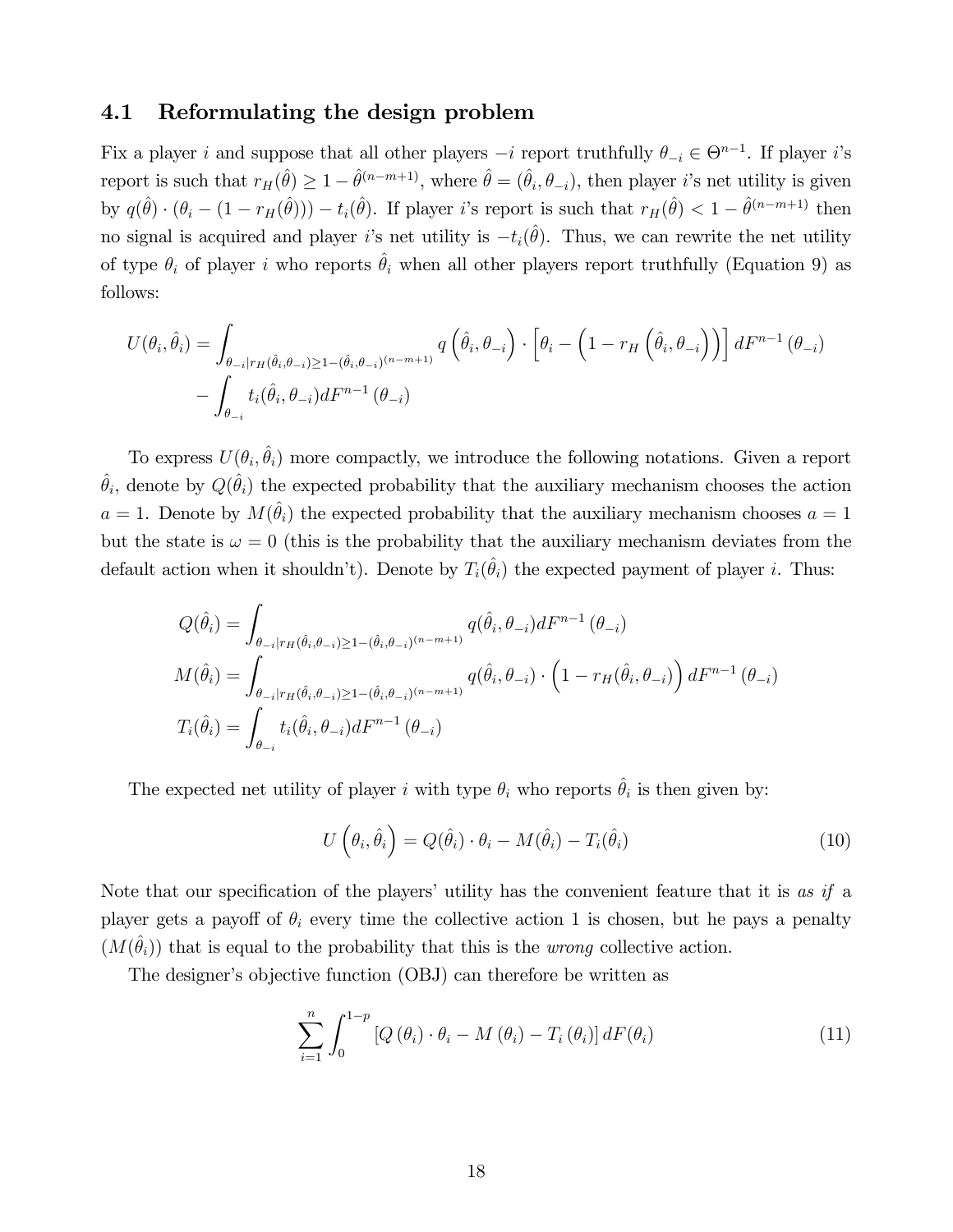while incentive compatibility (i.e., Equation IC) requires

$$
Q(\theta_i) \cdot \theta_i - M(\theta_i) - T_i(\theta_i) \ge Q(\hat{\theta}_i) \cdot \theta_i - M(\hat{\theta}_i) - T_i(\hat{\theta}_i)
$$

for all  $\hat{\theta}_i$  and  $\theta_i$  and every player i. Note that  $U (\theta_i)$  is the upper envelope of a family of affine functions in  $\theta_i$ , and is therefore convex. It follows that an auxiliary mechanism satisfies incentive compatibility if and only if  $Q(\theta_i)$  is non-decreasing and  $U'(\theta_i) = Q(\theta_i)$  (see, e.g. Krishna, 2010, p. 64). Thus  $U(\theta_i) = \int_0^{\theta} Q(x) dx - M(0) - T_i(0)$ .

The above allows us to express the auxiliary mechanism design problem in the following compact form:

**Lemma 2** The auxiliary design problem consists of finding  $q(\theta)$  and  $r_H(\theta)$  that maximize the aggregate surplus,

$$
\sum_{i=1}^{n} \int_{0}^{1-p} \left[\theta_i \cdot Q(\theta_i) - M(\theta_i)\right] dF(\theta_i) - \int_{\theta} c(q(\theta), r_H(\theta)) dF^n(\theta),\tag{12}
$$

subject to the following constraints: (i)  $Q(\theta_i)$  is monotone and (ii) the aggregate virtual surplus is non-negative,

$$
\sum_{i=1}^{n} \int_{0}^{1-p} \left[ v(\theta_i) \cdot Q(\theta_i) - M(\theta_i) \right] dF(\theta_i) - \int_{\theta} c(q(\theta), r_H(\theta)) dF^n(\theta) \ge 0.
$$
 (13)

This inequality is both necessary and sufficient for individual rationality and ex-ante budget balance.

The monotonicity of  $Q(\theta_i)$  is necessary for incentive-compatibility, while the non-negativity of the aggregate virtual surplus follows from the IR constraint after we impose budget-balance and employ transfers that induce incentive-compatibility. For further details, see the proof in the appendix.

We refer to an auxiliary mechanism that employs the functions  $q(\theta)$  and  $r_H(\theta)$ , which solve the design problem described in the lemma, as an *optimal auxiliary mechanism*.

We have therefore transformed the design problem of acquiring the (ex-ante) welfare maximizing signal and covering its cost into a problem of choosing a welfare maximizing public good and covering its cost, but with the following "twists". First, the public good is multidimensional: it is a distribution over posterior beliefs, which can be summarized by a pair of numbers, the high posterior  $r_H$  and the probability q of realizing it. Second, unlike a standard problem of public good provision, the characteristics of the public good affect the players'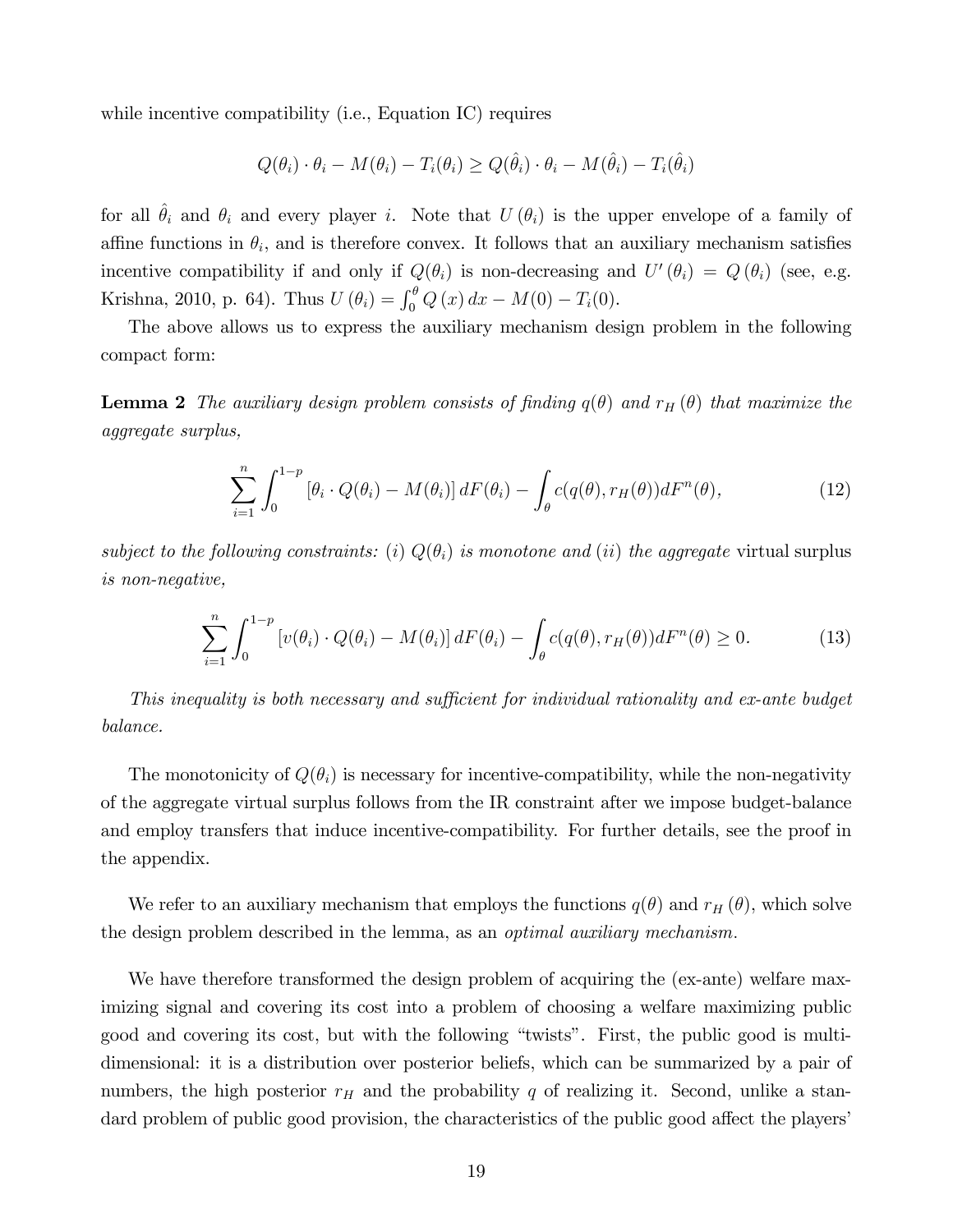actions in a game that is played after the good is provided. Third, unlike a "textbook" public good problem, here, the players do not necessarily agree on the ranking of (noisy) signals, even when the cost is ignored. This follows from the players' possible disagreement on the optimal collective action for each realized posterior belief. Finally, in a "conventional" public good problem, the cost of the optimal level of the public good increases in types. This is not necessarily true in our set-up: even when types are known, the cost of the optimal signal is not necessarily monotone in the types.<sup>14</sup>

### 4.2 Characterizing the optimal auxiliary mechanism

Assigning a type profile  $\theta$  to an informative signal that will not result in a supermajority vote for  $a = 1$  no matter what posterior is realized is wasteful: The players incur a cost, but do not change their behavior relative to having no signal. We therefore introduce the following property:

**Definition 1 (supermajority-persuasiveness, SP)** A signal  $(q, r_H)$  is supermajority-persuasive (SP) for the type profile  $\theta$  if  $q \in (0, p/r_H]$  and  $r_H \geq 1 - \theta^{(n-m+1)}$ . An auxiliary mechanism is SP if almost every informative signal that it acquires is SP.

We then have that:

#### Lemma 3 The optimal auxiliary mechanism is SP.

While it may seem intuitive that an optimal mechanism should be SP, note that in principle, a mechanism can achieve ex-ante optimality by committing to non-optimal interim actions (as in Myerson and Satterthwaite, 1983). This is because non-optimal actions can lower the players' incentives to misreport their types, and hence lower the information rents required to support truth-telling. However, in our model, information rents depend solely on the distribution over outcomes and not on the (cost of the) acquired signal. Thus, not buying a signal induces the same distribution over outcomes as buying a non-instrumental signal. It follows that buying a non-instrumental signal wastes resources but is not helpful in decreasing information rents.

<sup>&</sup>lt;sup>14</sup>For example, assume the cost function is given by (2) and suppose that  $n = 20$ ,  $\kappa = 3$ ,  $p = 0.4$  and that the players' types are commonly known. When all players' types are 0.4 then the cost of the optimal signal is  $^{\circ}1.45$ , when all players' types are 0.55 then the cost of the optimal signal is  $^{\circ}1.58$  and when all players' types are 0.6 the cost of the optimal signal is  $1.56$  (regardless of the required supermajority). The intuition for this non-monotonicity is that a high type has a lower disutility from taking  $a = 1$  when  $\omega = 0$ . Hence, when types are high, it is socially optimal to save on costs by lowering  $r_H$  (which is the likelihood that  $a = 1$  is the optimal action). Whether or not the cost savings from  $r_H$  outweighs the additional cost from increasing q (which is monotone in types) depends on the particular type profiles and the cost specification. Nevertheless, it is easy to verify that this non-monotonicity can also arise when the cost is equal to the variance of the posterior beliefs.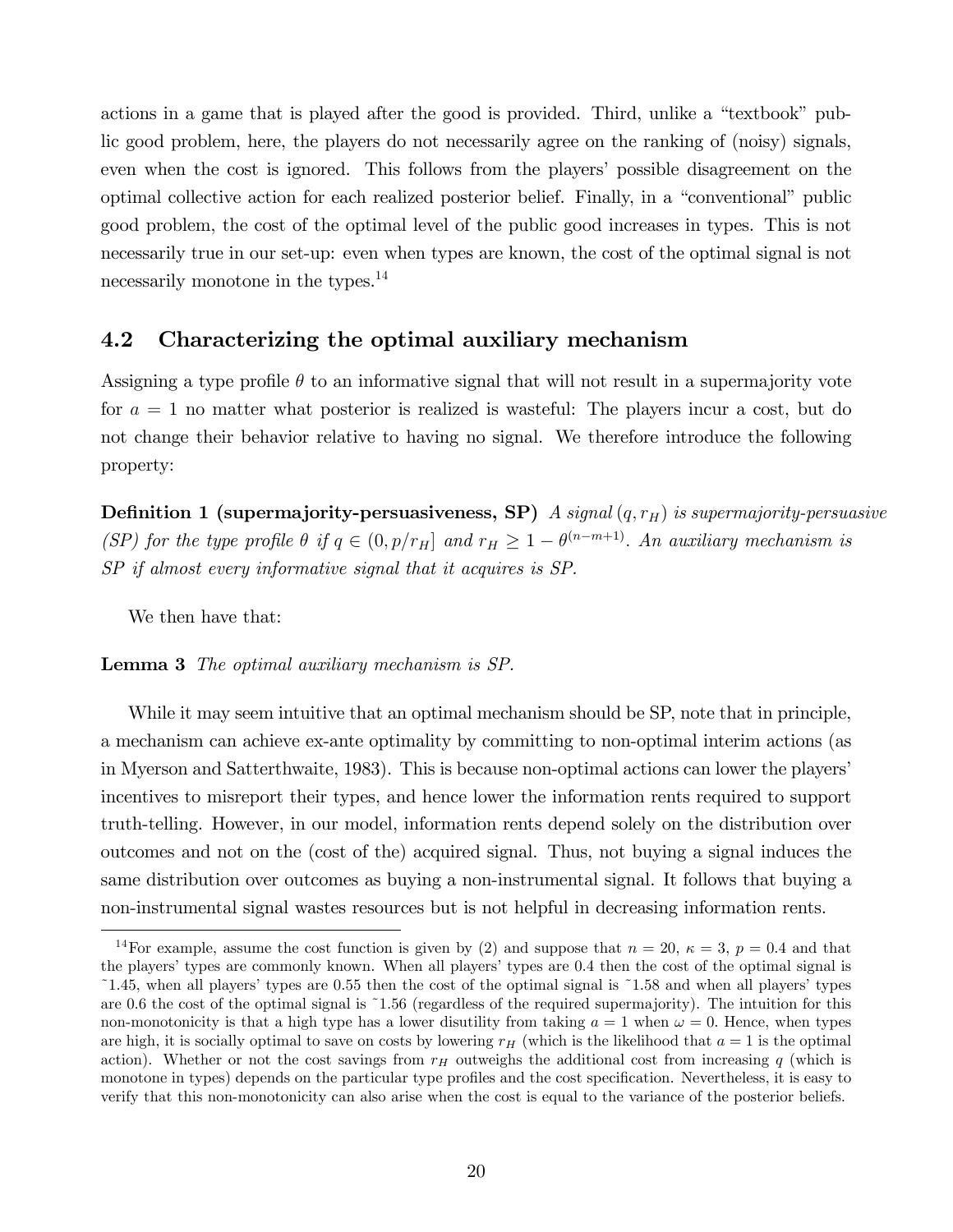By Lemma 3, an optimal auxiliary mechanism solves the constrained optimization problem defined in Lemma 2 subject to an additional constraint that the mechanism is SP. If for a particular type profile  $\theta$  the acquired signal satisfies that  $r_H(\theta) = 1 - \theta^{(n-m+1)}$  (i.e., the "marginal" decisive voter is indifferent between the two collective actions), we say that the signal is minimally-supermajority-persuasive (MSP) for that profile, or that at the profile  $\theta$ , the SP constraint is binding.

Since in an optimal auxiliary mechanism  $q(\theta) = 0$  whenever  $r_H(\theta) < 1 - \theta^{(n-m+1)}$ , we can simplify the expressions of  $Q(\theta_i)$  and  $M(\theta_i)$  as follows:

$$
Q(\theta_i) = \int_{\theta_{-i}} q(\theta_i, \theta_{-i}) dF^{n-1}(\theta_{-i})
$$
\n(14)

$$
M(\theta_i) = \int_{\theta_{-i}} \left(1 - r_H(\theta_i, \theta_{-i})\right) \cdot q(\theta_i, \theta_{-i}) dF^{n-1}(\theta_{-i})
$$
\n(15)

To solve the design problem given in Lemma 2, we start by ignoring the monotonicity constraint on  $Q(\cdot)$ , and later verify that the solution to this relaxed problem actually satisfies this ignored constraint.

Finding the two functions  $q(\cdot)$  and  $r_H(\cdot)$  that maximize the social surplus (12) is, formally, a problem of Önding the maximum of a mapping from the domain of (pairs of) integrable functions to the reals. In addition, the problem includes a constraint  $-$  that the aggregate surplus be non-negative (13). Since this constraint takes the form of an integral, the problem can be solved as an isoperimetric one, using techniques from the calculus of variations (see, e.g., Kamien and Schwartz, 2012, part I, section 7, p.48). Specifically, it is possible to append the constraint to the objective with a Lagrange multiplier, and derive the necessary conditions for the optimum by maximizing the augmented integral (just as in a "standard" calculus optimization problem). By the Lagrange sufficiency theorem, these conditions are also sufficient, provided that a feasible solution exists (for details see the proof of Proposition 2).

The Lagrangian associated with maximizing Equation (12) under the constraint (13) is given  $bv:$ <sup>15</sup>

$$
\mathcal{L} = \int_{\theta} \left[ w(\theta, \lambda) \cdot q(\theta, \lambda) - (1 - r_H(\theta, \lambda)) \cdot q(\theta, \lambda) - \frac{1}{n} \cdot c(q(\theta, \lambda), r_H(\theta, \lambda)) \right] dF^{n}(\theta)
$$
(16)

where

$$
w(\theta,\lambda) = \frac{1}{n} \sum_{i=1}^{n} \left( \frac{1}{1+\lambda} \theta_i + \frac{\lambda}{1+\lambda} v(\theta_i) \right).
$$
 (17)

<sup>&</sup>lt;sup>15</sup>To obtain the Lagrangian  $\mathcal{L}(\lambda)$ , write the aggregate surplus given by Equation (12) plus  $\lambda$  times the aggregate virtual surplus given by Equation (13). Now plug in the expressions for  $Q(\theta_i)$  and  $M(\theta_i)$  given by Equations (14) and (15) and divide by  $(1 + \lambda) \cdot n$ .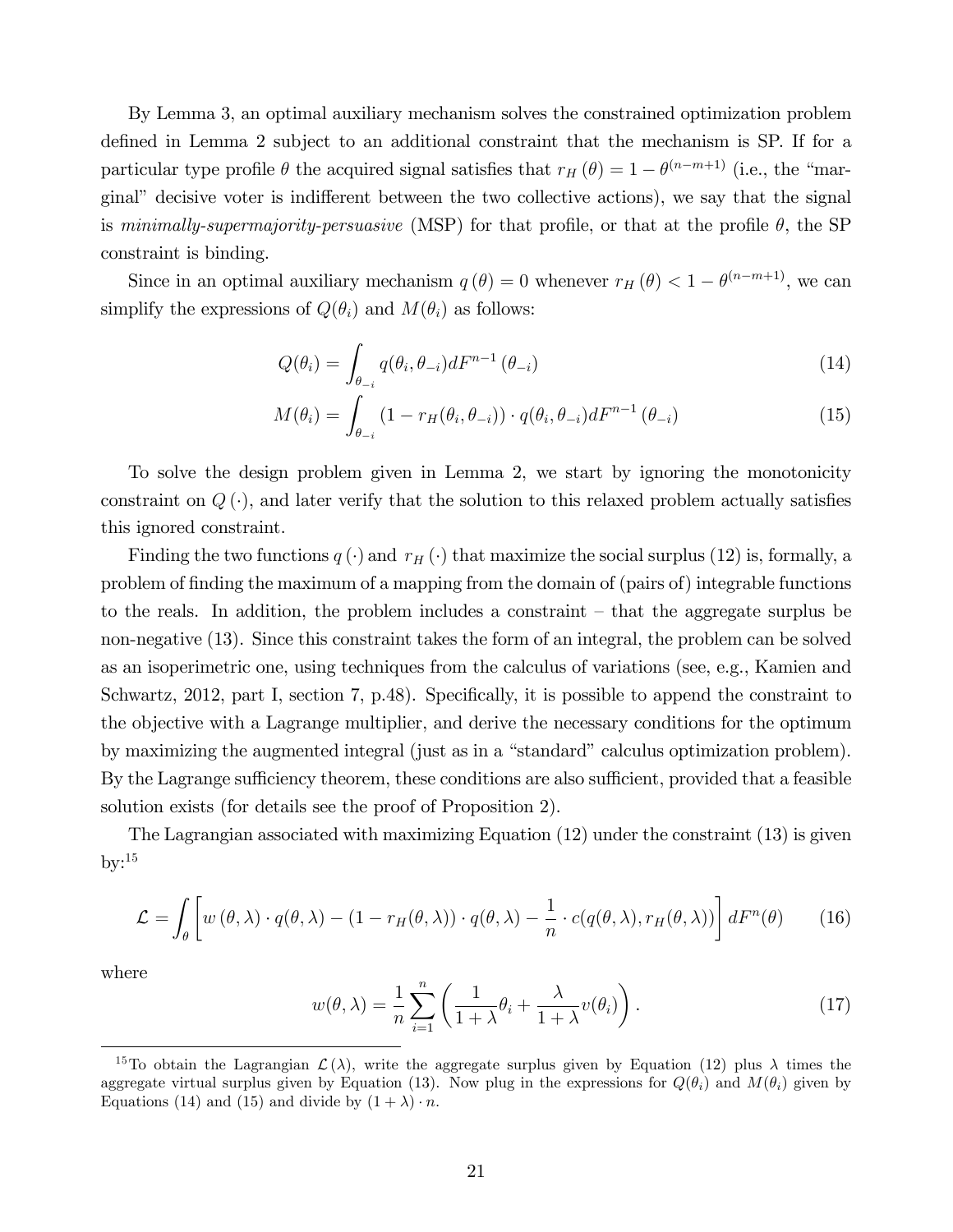Our assumption that the distribution F is regular ensures that for all  $\lambda$ , the function  $w(\theta, \lambda)$ is increasing in each component of  $\theta$ .

Notice that the Lagrangian (16) is independent of the derivatives of  $q(\cdot)$  and  $r_H(\cdot)$ . Thus, the Euler equation that solves the problem of maximizing  $(16)$  is not a differential equation, and therefore the between-type-profiles aspects of the optimization problem are degenerate.<sup>16</sup> Thus, the problem can be solved pointwise, i.e. by maximizing the integrand at each  $\theta$  (see also Kamien and Schwartz, 2012, part I, section 5, p. 34).

Fix a profile of types  $\theta$  and a multiplier  $\lambda$ . The part of the Lagrangian (16) that is affected by  $q(\theta, \lambda)$  and  $r_H(\theta, \lambda)$  is:

$$
\hat{\mathcal{L}}(q, r_H ; w) = q(r_H - (1 - w)) - \frac{1}{n} \cdot c(q, r_H)
$$
\n(18)

where  $r_H$ , w and q are used for brevity instead of  $r_H(\theta, \lambda)$ ,  $w(\theta, \lambda)$  and  $q(\theta, \lambda)$ . Note that  $\lambda$  and  $\theta$  affect the values of the maximizers q and  $r_H$  only through w. Differentiating  $\mathcal{L} (q, r_H ; w)$ with respect to  $q$  and  $r_H$  and equating to zero yields:

$$
\hat{\mathcal{L}}_1(q, r_H ; w) = r_H - (1 - w) - \frac{1}{n} \cdot c_1(q, r_H) = 0,
$$
 (FOCq)

$$
\hat{\mathcal{L}}_2(q, r_H ; w) = q - \frac{1}{n} \cdot c_2(q, r_H) = 0.
$$
 (FOCr)

where  $c_1(q, r_H)$  is the derivative of the function  $c(q, r_H)$  with respect to its first argument q, and  $c_2(q, r_H)$  is the derivative of  $c(q, r_H)$  with respect to its second argument  $r_H$ .

Given  $\theta$  and  $\lambda$ , denote by  $(\tilde{q}(\theta,\lambda), \tilde{r}_H(\theta,\lambda))$  the signal that solves (FOCq) and (FOCr), if such a signal exists. We say that  $({\tilde q}(\theta,\lambda),{\tilde r}_H(\theta,\lambda))$  is *interior* if  ${\tilde q}(\theta,\lambda) \in (0,p/r_H)$  and  $\tilde{r}_H(\theta,\lambda) \in (p,1)$ . Recall that  $(\tilde{q}(\theta,\lambda), \tilde{r}_H(\theta,\lambda))$  is SP if  $\tilde{r}_H(\theta,\lambda) \geq 1 - \theta^{(n-m+1)}$  and  $\tilde{q}(\theta,\lambda) \in$  $(0, p/r_H)$ .

We characterize the optimal mechanism for a class of cost functions  $c(q, r_H)$  that satisfy the following properties:<sup>17</sup>

<sup>16</sup> In the language of calculus of variations, the problem is not a dynamic one.

<sup>&</sup>lt;sup>17</sup>Formally, we require the following properties: (P1)  $c_1 > 0, c_2 > 0, c_{11} > 0, c_{22} > 0, c_{12} > 0, c_{211} > 0,$  $(P2)$   $c_1\left(\frac{p}{r_H}, r_H\right) > n$  for any  $r_H > p$ , and  $c_2(q, 1) > n$  for any  $q \in (0, 1)$  and  $(P3)$  as stated in the text. A sufficient condition for (P3) to hold is that  $c_{11}c_{22} - (1 - c_{12})^2 > 0$  whenever  $q = c_2(q, r_H)$ , which is the (FOCq) condition. Alternatively, this condition holds if the right-hand-side of Equation 18) is quasi-concave. If  $c\left(\left\{q_j, r_j\right\}_{j=1}^J\right) = \sum_j q_j h\left(r_j\right)$  for some  $h : [0,1] \to \mathbb{R}^+$ , then  $(P3)$  is satisfied when h is increasing and convex.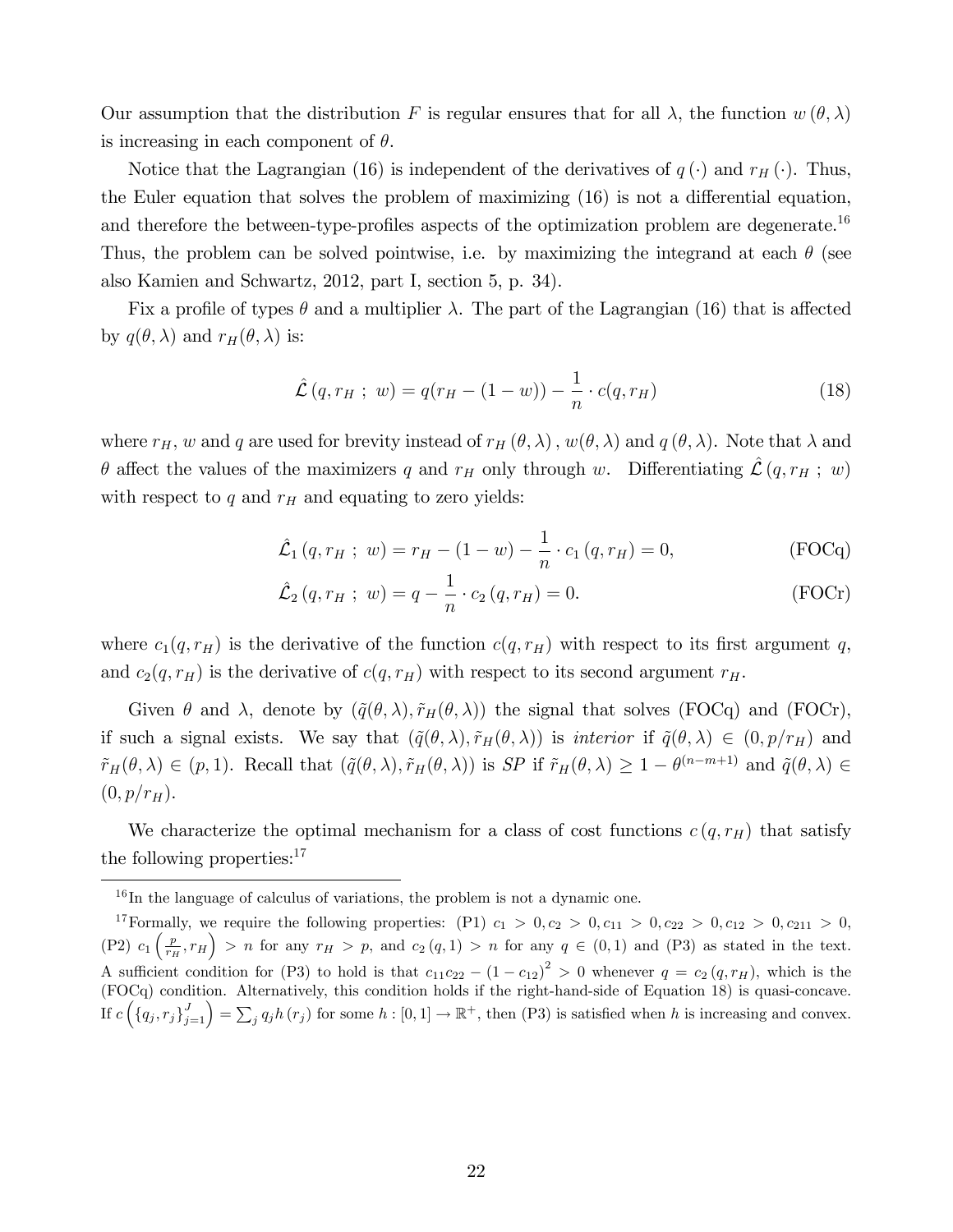- **P1** The cost and marginal costs are all increasing in both  $q$  and  $r_H$ . The marginal cost of  $r_H$ is convex in  $q$ .
- **P2** The marginal cost of achieving certainty in either  $\omega = 0$  or  $\omega = 1$  is at least n.

**P3** For any w there is at most one solution to (FOCq) and (FOCr).

It is easy to verify that these properties are satisfied by the cost function that is proportional to the mutual information between the signal and the state (given by Equation 2) or to the expected variance of the induced posterior beliefs.

**Proposition 2** Assume the cost function c satisfies  $(P1) - (P3)$ . Then there exists  $\lambda^* \geq 0$  for which an optimal auxiliary mechanism  $q^*(\theta)$ ,  $r_H^*(\theta)$  is characterized as follows:

- If  $(\tilde{q}(\theta, \lambda^*), \tilde{r}_H(\theta, \lambda^*))$  is not interior, then no information is acquired for the profile  $\theta$ .
- If  $(\tilde{q}(\theta, \lambda^*), \tilde{r}_H(\theta, \lambda^*))$  is interior and SP, then  $q^*(\theta) = \tilde{q}(\theta, \lambda^*)$  and  $r_H^*(\theta) = \tilde{r}(\theta, \lambda^*),$
- If  $(\tilde{q}(\theta,\lambda^*), \tilde{r}_H(\theta,\lambda^*))$  is interior but is not SP then  $r_H^*(\theta) = 1 \theta^{(n-m+1)}$  and  $q^*(\theta)$ is determined according to (FOCq), provided that the solution is interior. Otherwise, no signal is acquired.

Finally,  $r_H^*(\theta)$  is decreasing in each player's type, and  $q^*(\theta)$  is increasing in each player's type.

The proposition addresses the following special cases.

The case of commonly known types and/or no participation constraints. The optimal auxiliary mechanism when types are commonly known is obtained by setting  $\lambda^* = 0$ . To see this, note when  $\lambda = 0$  the problem of maximizing the Lagrangian (16) reduces to maximizing the aggregate surplus as given in (12) subject only to the SP constraint. Under complete information, a signal is purchased only when it creates a positive social surplus and therefore, the cost of the signal can always be covered, and the excess surplus can be redistributed to satisfy all the players' participation constraints.

The solution that is obtained when  $\lambda^* = 0$  is optimal also if types are private and players are obligated to participate in the bargaining. The reason is that under incomplete information, it follows from standard arguments (see, e.g. Borgers, 2015) that if there are no participation constraints, there exists a payment schedule that induces truthtelling and allows the group to implement the socially optimal outcome of the complete information case.<sup>18</sup>.

<sup>&</sup>lt;sup>18</sup>Specifically,  $T(\theta_i) = T(0) + Q(\theta_i) \cdot \theta_i + M(0) - M(\theta_i) - \int_0^{\theta_i} Q(x) dx$ , where Q and M are given by (14) and (15), respectively, with  $q(\cdot)$  and  $r_H(\cdot)$  characterized by Proposition 2 with  $\lambda^* = 0$ , and  $T(0)$  is chosen to satisfy budget balance (since we don't need to worry about participation constraints).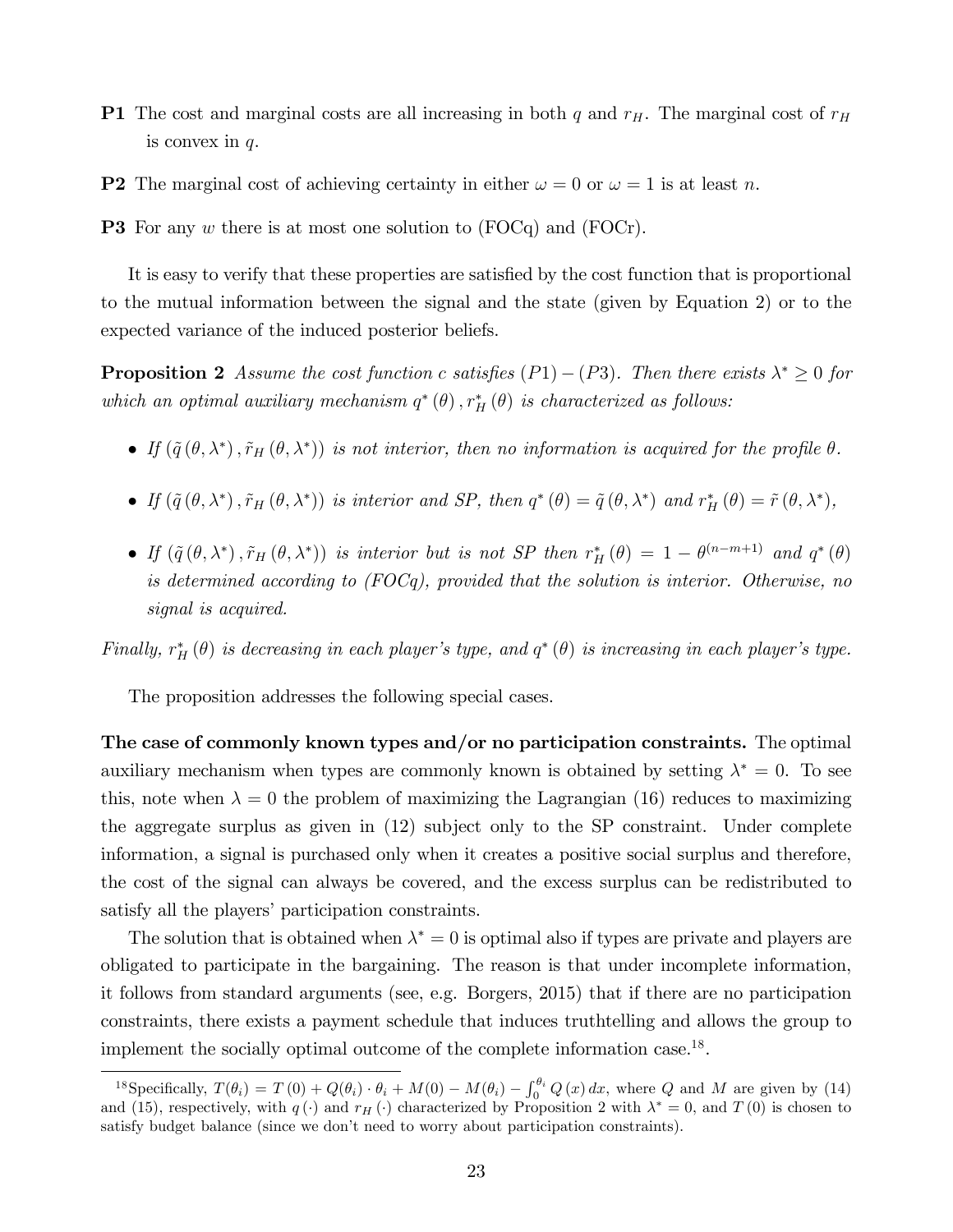The case of a contractible collective action. The case in which the mechanism can choose the signal and the action with no voting is equivalent to the case in which a single vote for  $a = 1$  is enough to make that decision (i.e.  $m = 1$ ). To see this, notice that by (FOCq), if an interior signal is purchased, then it is always the case that at least one player prefers the action  $a = 1$  when the high posterior  $r_H$  is realized.<sup>19</sup> Under  $m = 1$ , this means that every interior solution is supermajority-persuasive and therefore the SP constraint never effectively binds at the optimum. Thus, when  $m = 1$  the SP constraint can be ignored. It is easy to verify that solving the problem without the SP constraint is effectively the same as solving the problem when actions are contractible (in this case, too, the optimal signal is always instrumental, but the mechanism can choose the action  $a = 1$  after a realization of the posterior  $r_H$ , regardless of its value.)

An immediate corollary of Proposition 2 is that when the cost function is proportional to the mutual information between the signal and the state, the optimal auxiliary mechanism is characterized as follows.<sup>20</sup>

**Corollary 1** Suppose that the cost function is defined by Equation (2). Let  $\lambda^*$  be the constant defined in Proposition 2. Then, in the optimal auxiliary mechanism. $^{21}$ 

$$
r_H^*\left(\theta\right) = \max\left\{\frac{e^{\frac{n}{\kappa}} - e^{\frac{n}{\kappa}w(\theta,\lambda^*)}}{e^{\frac{n}{\kappa}} - 1}, 1 - \theta^{(n-m+1)}\right\}
$$
(19)

Next,  $r_L^*(\theta)$  is determined such that  $D_{KL}(r_H^*(\theta), r_L^*(\theta)) = \frac{n}{\kappa} [r_H^*(\theta) - (1 - w(\theta, \lambda^*))]$  provided that a solution exists and is in  $(0, p)$ ; Otherwise,  $r_L^* (\theta) = p$ . If  $r_H^* (\theta) > 1 - \theta^{(n-m+1)}$  then  $r_L^* (\theta)$ is given by:

$$
r_L^*\left(\theta,\lambda^*\right) = \min\left\{\frac{e^{\frac{n}{\kappa}(1-w(\theta,\lambda^*))}-1}{e^{\frac{n}{\kappa}}-1},p\right\}.
$$
\n(20)

Finally,

$$
q^*(\theta) = \frac{p - r_L^*(\theta)}{r_H^*(\theta) - r_L^*(\theta)}
$$
\n(21)

<sup>&</sup>lt;sup>19</sup>To see this formally, note that when  $m = 1$ , then if  $(\tilde{q}(\theta, \lambda^*), \tilde{r}_H(\theta, \lambda^*))$  is interior, it follows from (FOCq), that  $\tilde{r}_H(\theta, \lambda^*) > 1 - w(\theta, \lambda^*)$ . However, since  $w(\theta, \lambda^*) \leq w(\theta, 0) \leq \theta^{(n)}$ , then  $\tilde{r}_H(\theta, \lambda^*) > 1 - \theta^{(n)}$ , implying that SP is never violated when acquiring a signal that is socially optimal.

<sup>&</sup>lt;sup>20</sup>As in the central planner benchmark, it is still true that as  $\kappa \to 0$ , the optimal signal to acquire for each type profile converges to the fully informative signal. However, since the value of the Lagrange multiplier  $\lambda^*$ changes with  $\kappa$ , it remains an open question whether the acquired signal for a type profile necessarily becomes more Blackwell informative as  $\kappa$  decreases.

<sup>&</sup>lt;sup>21</sup>We do not restrict  $r_H(\theta)$  to be at most one if no signal is acquired (i.e., if  $q(\theta) = 0$ ). Indeed,  $r_H^*(\theta) > 1$ whenever  $w(\theta, \lambda) < 0$ . But in this case,  $r_L^*(\theta) = p$ , and hence,  $q(\theta) = 0$ . Also notice that since  $\theta_i \leq 1 - p$ , it follows that  $1 - \theta^{(n-m+1)} \geq p$ .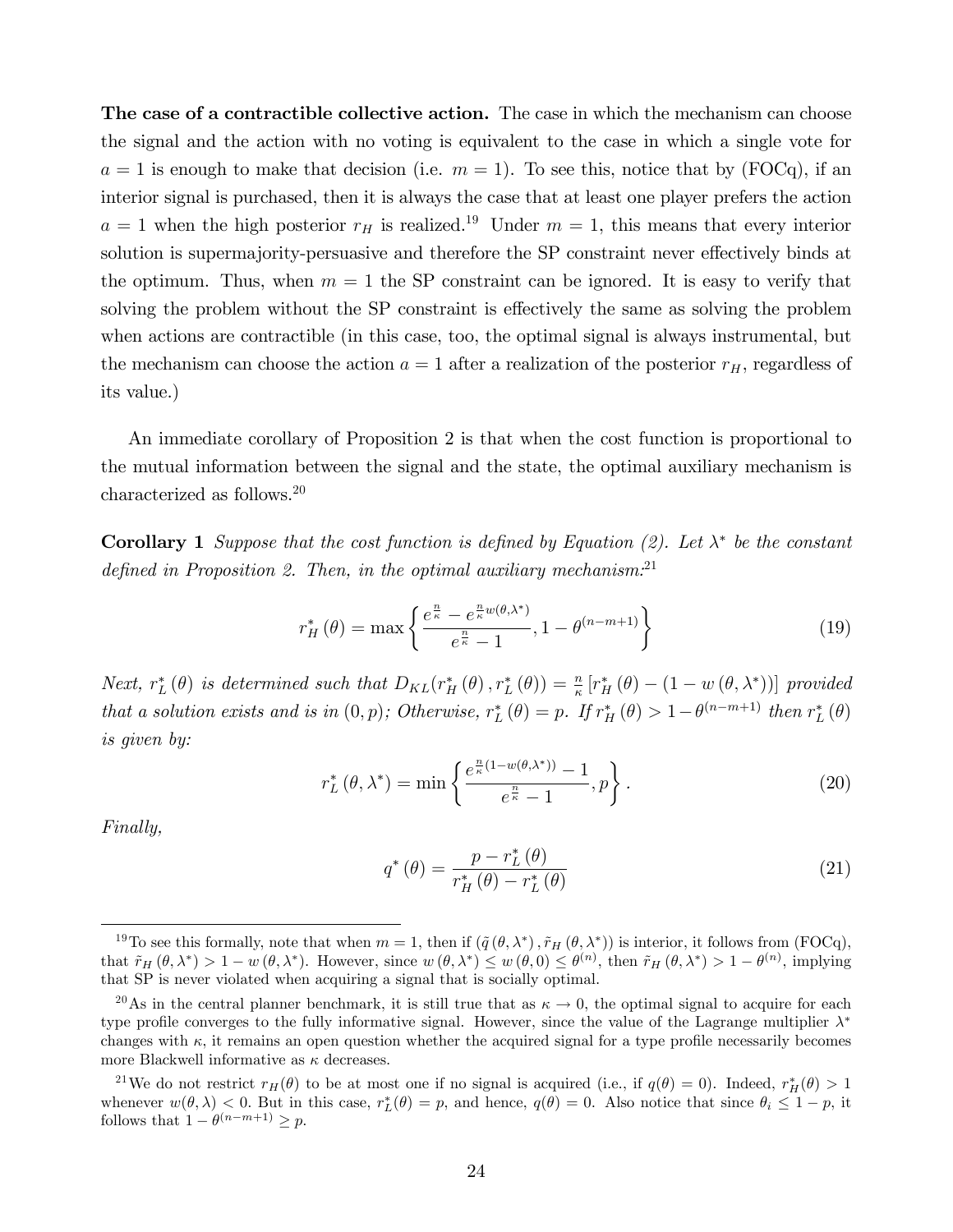Proposition 2 established that  $q^*(\theta)$  is increasing in each of its components. An immediate corollary of this is the following (see Mookherjee and Reichelstein,  $1992$ ):<sup>22</sup>

Corollary 2 There exists an optimal auxiliary mechanism that solves the problem stated in Lemma 2 in which truthtelling is a dominant strategy equilibrium.

#### 4.3 From the auxiliary mechanism to the actual mechanism

Up to now we analyzed an auxiliary mechanism, which operates as if the players commit to vote on the collective action according to their reported types. In such a mechanism, when a player considers misreporting, he takes into account that in the subsequent voting game his vote will not be cast according to his true preferences but rather according to his report. For instance, if player *i* of type  $\theta_i$  reports that his type is  $\theta'_i > \theta_i$ , and a posterior  $r_H$  between  $1 - \theta'_i$  and  $1 - \theta_i$ is realized, then the mechanism votes for  $a = 1$  on behalf of the player even though the player actually prefers the action  $a = 0$  according to the information he possesses and his true type. This fact may discourage players from misreporting their types in the auxiliary mechanism. In contrast, in an actual mechanism a player is free to vote according to his true preferences. In that case, a player may have an incentive to affect the choice of the signal, knowing that he can vote in favor of his truly preferred action in the ensuing voting game.

Consider now an "actual" mechanism that employs the functions  $q^*$  ( $\cdot$ ) and  $r_H^*$  ( $\cdot$ ) that were characterized in Proposition 2. Does the mechanism remain incentive-compatible, budgetbalanced and individually rational even though the players vote on the collective action according to their true preferences? Our next result shows that this is indeed the case.

**Proposition 3** The solution to the optimal actual mechanism coincides with the solution to the optimal auxiliary mechanism.

The proof hinges on the fact that there exists an optimal auxiliary mechanism, characterized by Proposition 2, which is SP and where truth-telling is a dominant strategy. We show that if a player wants to misreport in the actual mechanism, but not in the auxiliary mechanism, it must be the case that after  $r_H$  is realized the player finds it beneficial to vote for the status quo  $(a = 0)$ , whereas the auxiliary mechanism would have voted on his behalf for taking the action  $(a = 1)$ . However, it can be shown that in this case the player can profitably deviate in the auxiliary mechanism by reporting that he is of the lowest type.

 $22$ The equivalence between Bayesian and dominant incentive compatibility that we use here is defined in terms of the ex-post allocation. Mookherjee and Reichelstein (1992) show that this equivalence fails unless the ex-post allocation rule (which corresponds to q in our environment) is monotone in each of its coordinates. Gershkov et al. (2013) use a more permissive notion of equivalence, which considers the interim expected utilities of the players. They then show that this form of equivalence between Bayesian and dominant incentive compatible mechanisms holds whenever players have linear utilities and independent, one-dimensional, private types.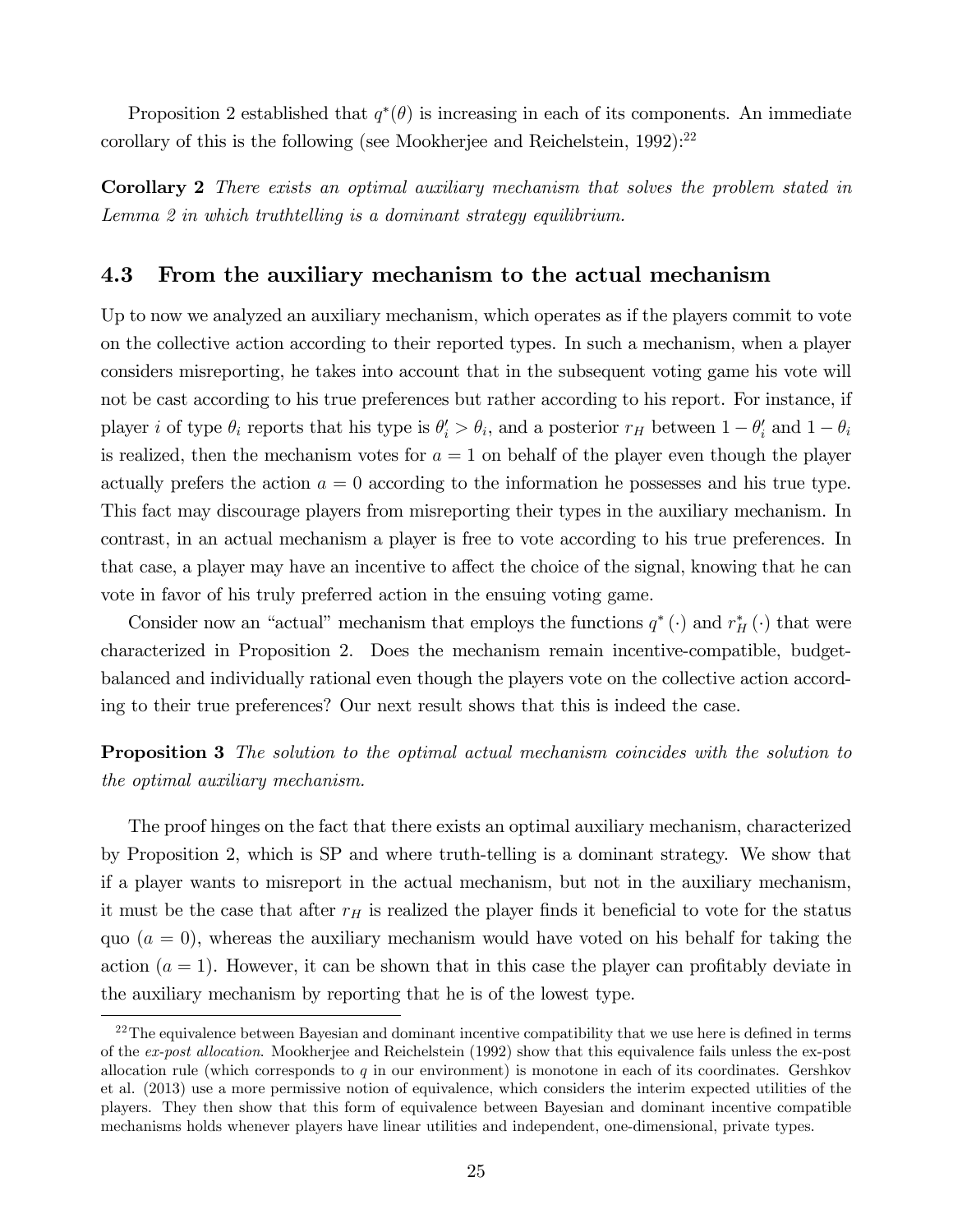### 5 Properties of the optimal signal structure

The characterization in Proposition 2 allows us to describe features of the optimal signal structure, and to also explain the effect of incomplete information and a supermajority requirement on the voting stage.

The mapping from types to signals. The characterization in Proposition 2 highlights three types of outcomes of the bargaining over information. These are summarized in the following proposition. To simplify the statement of the proposition, we slightly strengthen the assumptions on the cost function, and require that the marginal cost with respect to  $r_H$  is infinite when  $r_H = 1$  and  $q > 0$ , and the marginal cost with respect to q if finite when  $q = 0$ and  $r_H = 1.^{23}$ 

**Proposition 4** Suppose that the cost function is  $c(q, r) = \kappa \cdot \hat{c}(q, r)$  and that it satisfies (P1) – (P3) for all  $\kappa$ . For any type distribution F and for any  $m > 1$ , there exists  $\kappa^*$  such that for all  $\kappa < \kappa^*$ , the optimal mechanism partitions the set of all type profiles into three subsets:

- i. No signal: a positive measure subset of type profiles for which no signal is acquired,
- ii. Interior signal: a positive measure subset of type profiles for which the signal is given by the solutions to Equations (FOCq) and (FOCr),
- iii. MSP signal: a positive measure subset of type profiles for which an MSP signal is acquired.<sup>24</sup>

If  $\kappa > \kappa^*$ , subset (i) is of positive measure, while subsets (ii) and (iii) may be empty.

To illustrate the projection of the above three cases onto the players' type space, suppose there are two players who need a unanimous vote in order to depart from the status-quo and choose  $a = 1$  (i.e.,  $m = n = 2$ ). Proposition 4 highlights the following features of the optimal signal, which are also depicted in Figure (2b) below. When the sum of the players' types is small, no signal is purchased. Indeed, if the aggregate social harm from incorrectly keeping the status-quo is small, purchasing a costly signal is inefficient. Conversely, when the sum of types is large, it is optimal to purchase a signal. Intuitively, this is because the social harm of incorrectly keeping the status-quo is large and because convincing the players that the action

<sup>&</sup>lt;sup>23</sup>Formally, we assume that  $c_2(q, 1)$  is infinite for every  $q > 0$  and that  $c_1(0, 1)$  is finite. These stronger assumptions guarantee that the set of type profiles for which MSP signals are acquired has a non-zero measure  $\sim$  signals with  $r_H = 1$  are not too costly, nor too cheap, to acquire. These conditions are satisfied by our leading cost specification given by Equation 2, in which case  $c_1 (0, 1) = -\kappa \ln (p)$  and  $c_2 (q, 1) = \infty$  for all  $q > 0$ .

<sup>&</sup>lt;sup>24</sup>As defined in Section 4.2, a signal is MSP (minimally-supermajority-persuasive) for the type profile  $\theta$  if the high posterior  $r_H$  is equal to  $1 - \theta^{(n-m+1)}$ .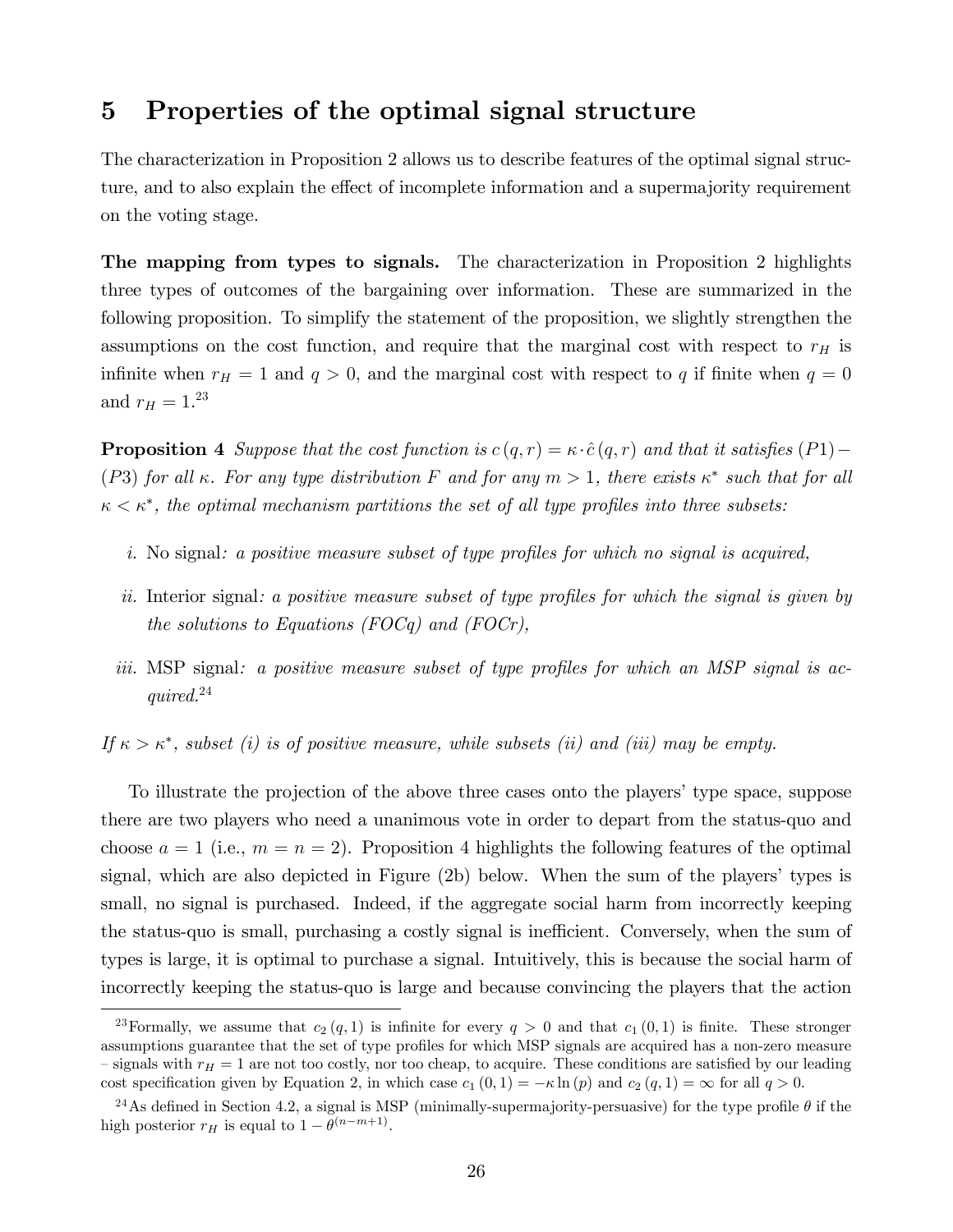$a = 1$  is optimal is relatively easy. When one type is high and the other is low, a signal is purchased but its characteristics must be distorted to just pass the unanimity requirement. This is because the high posterior  $r_H$  must be sufficiently large so as to convince the low type to agree to vote for  $a = 1$  upon the realization of  $r_H$ .

The effect of asymmetric information. To understand the distortions that are due to the fact that players' types are privately known, it is instructive to compare the characterization of the optimal signal in Proposition 2 in the two cases of complete and incomplete information. Let  $(q^c(\theta), r_H^c(\theta), r_L^c(\theta))$  denote the mapping from commonly known type profiles to signals that maximizes the total ex-ante social surplus (OBJ) such that the acquired signal is SP. We refer to this as the optimal acquisition rule under complete information. Recall that this acquisition rule is obtained by letting  $\lambda^* = 0$ . Since  $w(\theta, \lambda)$  (as defined in Equation 17) is increasing in each  $\theta_i$ , decreasing in  $\lambda$  and  $w((1-p,...,1-p),\lambda) = 1-p$  for any  $\lambda$ , it follows that

$$
w(\theta, \lambda^*) < w(\theta, 0) \le w((1 - p, ..., 1 - p), 0) = 1 - p
$$

Since  $w(\theta, \lambda^*)$  is continuous in each  $\theta_i$ , there exists  $\theta' > \theta$  (i.e.,  $\theta'_i \ge \theta_i$  for all i, with at least one strict inequality) such that  $w(\theta', \lambda^*) = w(\theta, 0)$ . This has the following implications.

**Observation 1.** If  $\theta$  is such that under both complete and incomplete information a signal is acquired and the SP constraint has slack, then  $q^c(\theta) > q^*(\theta)$  and  $r_H^c(\theta) < r_H^*(\theta)$ .

Since  $q(\theta)$  is the probability of taking the non-default action, this observation means that under incomplete information this action will be taken with a *lower* probability. However, since  $r_H^c(\theta) < r_H^*(\theta)$ , then whenever the non-default action is taken under incomplete information, it is taken with *greater* confidence.

An intuition for the above observation stems from how a signal is distorted in order to incentivize players to reveal their type. From the literature on trade with asymmetric information, we know that in order to incentivize agents to reveal their types, the probability of trade must be distorted downward. Since a signal is a multidimensional object, apriori it is not clear how information will be distorted to incentivize truthtelling. Our characterization shows that the distortion will occur by lowering the probability that  $a = 1$  will be taken, i.e., by lowering q.

However, in contrast to a standard mechanism-design problem of allocating an asset, since the mechanism in our environment (or the bargaining) decides on a signal, it can "compensate" for the distortion in the probability of taking  $a = 1$  (i.e., q) by changing the likelihood that this is the correct action whenever it is taken (i.e., by changing  $r_H$ ). In the family of cost functions that we focus on, both the marginal cost and the marginal benefit of  $r_H$  decrease when  $q$  is distorted down relative to the unconstrained socially optimal value. However, since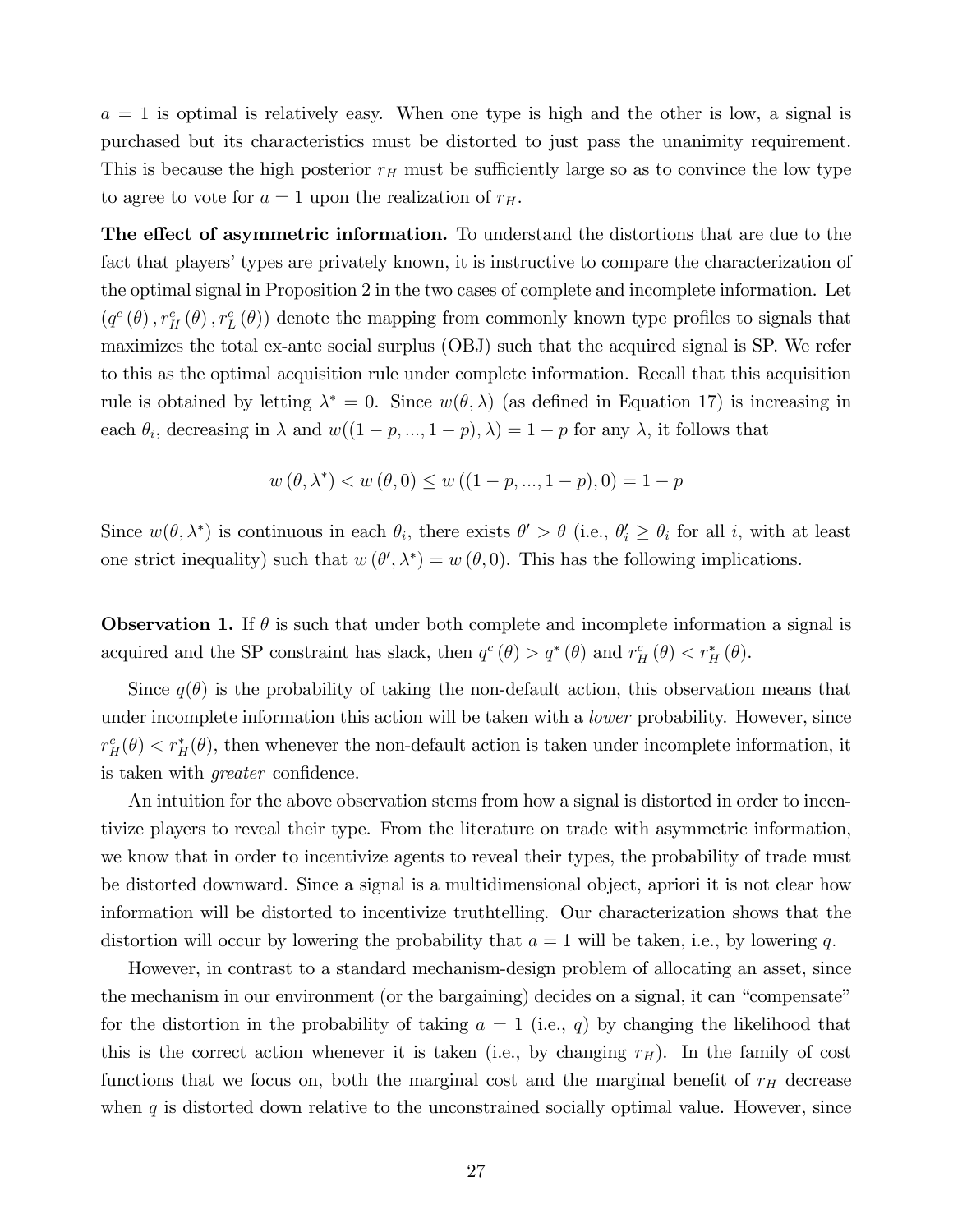the marginal cost of  $r_H$  is convex in q (see P1 above), whereas the marginal benefit is linear in q, in order to satisfy the first-order condition (FOCr),  $r_H$  must increase (relative to the complete information case).

A related intuition concerns the ability of low types to veto information acquisition. Lowering the probability that the signal will be acquired, and raising the confidence that  $a = 1$  is the right action (conditional on acquisition), makes the low types more inclined to participate in the bargaining over information.

### **Observation 2.** If  $q^c(\theta) = 0$  then  $q^*(\theta) = 0$ , but the converse is not true.

Put differently, there are realizations of  $\theta$  for which information is acquired under complete information but not under incomplete information. Hence, the fact that players do not observe each other's type can lead to *under-provision of information* for the collective decision, which implies greater "conservatism" in the sense of being less likely to depart from the status-quo. This again follows from the downward distortion in q that is necessary to induce players to reveal their type. Consequently, for some type profiles  $\theta$  for which  $q^c(\theta)$  is relatively low, this probability will decrease to zero when types are private.

**Observation 3.** A type profile is assigned an MSP signal under incomplete information, only if it is assigned one under complete information.

The fact that players vote after they observe the realization of the acquired signal introduces an ex-ante distortion even when playersí types are commonly known. This occurs when the signal  $(q, r_H)$  that maximizes ex-ante welfare satisfies  $q > 0$  and  $p < r_H < 1 - \theta^{(n-m+1)}$ . In this case, the acquired signal will be distorted such that  $r_H$  will increase to  $1 - \theta^{(n-m+1)}$ . Observation 3 establishes that introducing private types does not exacerbate this distortion. There are two reasons for this. First, some type profiles that are assigned a signal that just satisfies the SP constraint when the profile is commonly known may be assigned no signal when types are privately known. This follows from the downward distortion in q (relative to the unconstrained socially optimal signal), which arises under incomplete information in order to induce truthtelling. Since the SP constraint typically has bite when some players have low types, it means that for these profiles,  $q<sup>c</sup>$  is relatively low (since it increases in each player's type). Hence, for sufficiently low  $q^c$ , the downward distortion introduced by private types may drive this probability all the way down to zero. The second reason is a consequence of Observation 1: For each type profile  $r_H^* > r_H^c$ , and therefore, for some profiles where the SP constraint is binding under the complete information, the increase in  $r_H$  introduces slack to the constraint under incomplete information.

We illustrate the above differences between the complete and incomplete information environments for the case of two players who need to unanimously agree on  $a = 1$  (i.e.,  $n = m = 2$ ) whose types are independently drawn from a uniform distribution on  $[0, 0.25]$  and the prior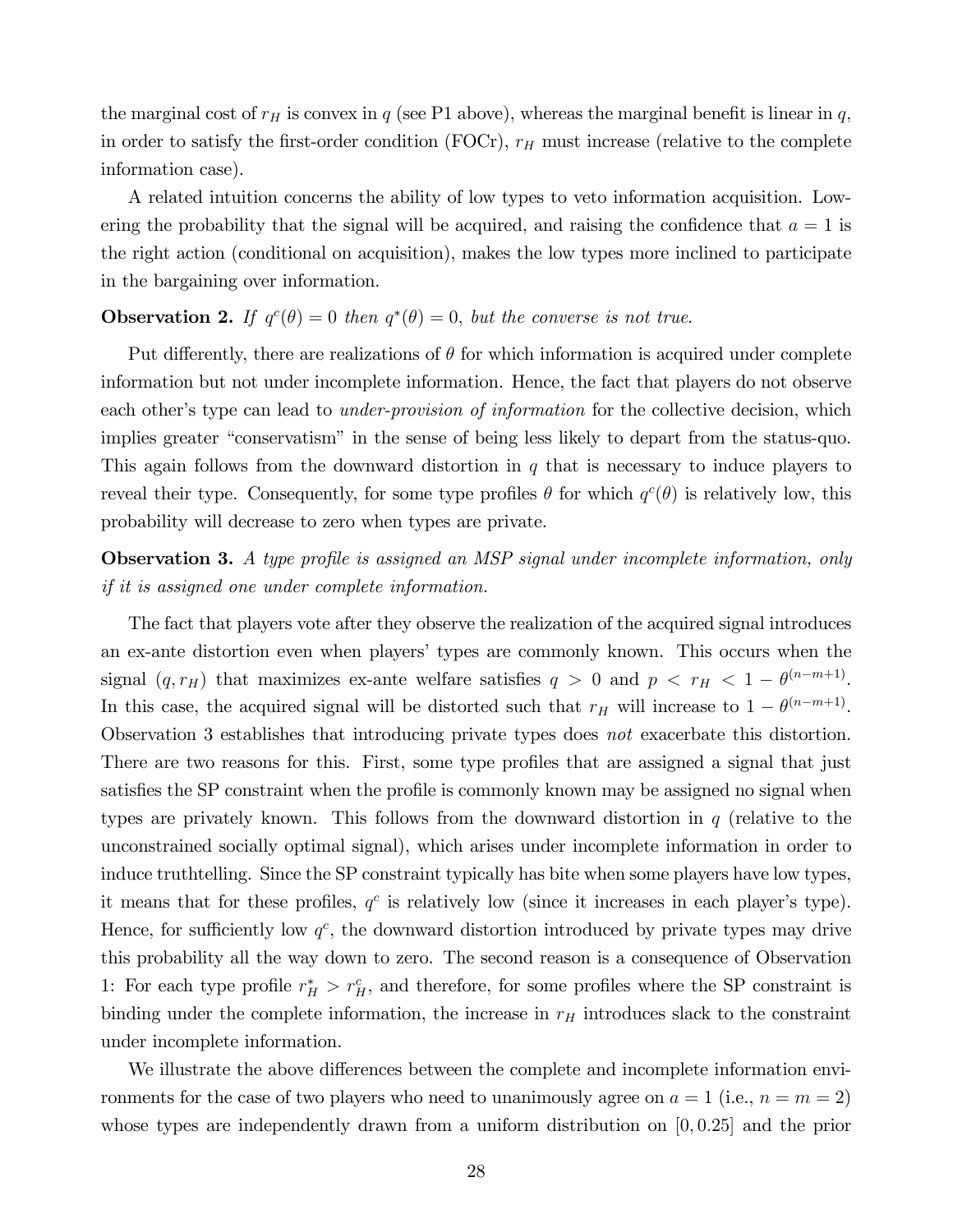

Figure 2: Optimal signals for two players. (a) The case of complete information and  $m = 1$ . (b) Complete information and  $m = 2$ . (c) Privately known types, uniformely distributed over [0,0.25] and  $m = 2$ .

probability  $p$  is 0.75. The cost function is assumed to be proportional to the mutual information between the state and the signal, as defined in Equation (2), with  $\kappa = 0.55$ . We use this example to also illustrate the effect of allowing players to commit to what collective action they will choose for each signal realization, which as explained above, is obtained by setting  $m = 1$ .

Figure (2a) illustrates the complete information case with  $m = 1$ . There are two regions in this figure. The area in grey represents the type profiles for which no signal is acquired, while the area in blue represents the types profiles for which the socially optimal signal is purchased. Notice that since  $m = 1$ , supermajority persuasiveness has no bite. It follows that the case represented by this figure exhibits no distortions relative to the (unconstrained) socially optimum.

Figure (2b) illustrates the complete information case with  $m = 2$ . Here, a third region emerges: The hatched area represents the type profiles for which the (unconstrained) socially optimal signal is not supermajority persuasive, but acquiring an MSP signal is better than no information at all. Notice that this occurs for profiles in which the average type is above some threshold but the minimal type is small.

Finally, Figure (2c) corresponds to the case of asymmetric information with  $m = 2$ . This figure depicts the observations above: The region in which no signal is acquired under asymmetric information contains the corresponding region under complete information. The regions with MSP signals under asymmetric information are contained in the corresponding regions under complete information. The red region represents type profiles for which the signal is distorted due to asymmetric information, i.e., relative to the case of complete information,  $q$  is lower and  $r_H$  is higher.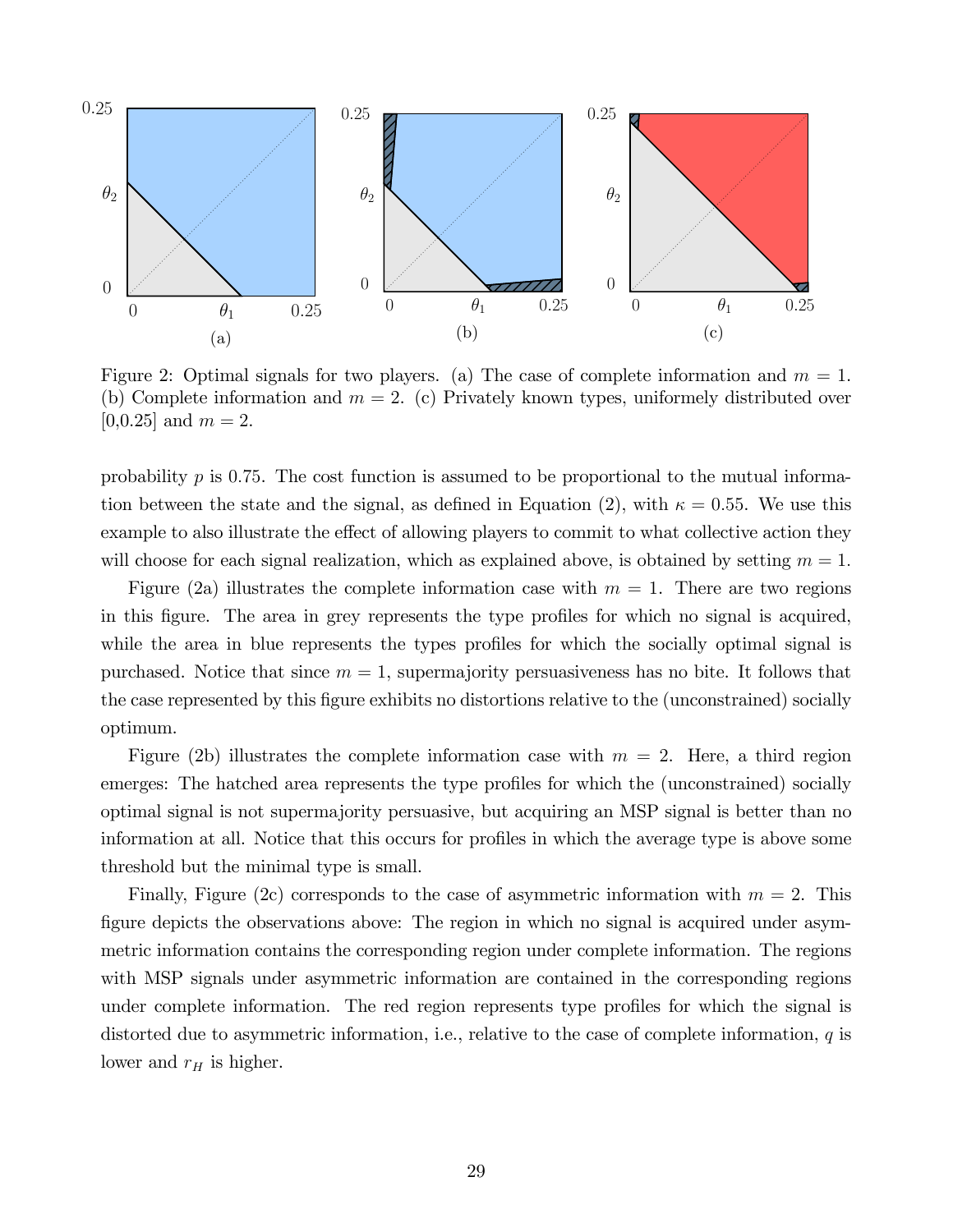The diagnostic odds ratio of the acquired signal. In our environment, a signal is essentially a classification test: Either a reform is needed ( $\omega = 1$ ) or not ( $\omega = 0$ ). As in any imperfect classification test, there are false positives (choosing the reform when it should not be chosen), and there are false negatives (sticking with the status quo when a reform is required). How should one evaluate the "quality" of the signal as a diagnostic tool for when the group should adopt the reform? The literature on clinical testing (see, e.g. Glas et al., 2003) has proposed the Diagnostic Odds Ratio (DOR) as a possible one-dimensional indicator of diagnostic performance that takes into account both forms of false results. More specifically, the DOR measures the ratio between the odds of positive results when a reform should be chosen  $(r_H/r_L)$  to the odds of positive results when a reform should not be chosen  $((1 - r_H)/(1 - r_L)).$ 

Should the quality of a test depend on the particular stochastic realization of the types? In our leading speciÖcation, where the cost is measured as the mutual information between the state and signal, as defined in Equation  $(2)$ , Corollary 1 implies that for interior solutions the signal's quality (as measured by DOR) is *independent* of the types profile and is equal to  $e^{n/\kappa}$ . Thus, the more members, the better the quality; And, the greater the cost scaler  $\kappa$ , the lower the quality. In this sense, the quality of the optimal signal is robust to the particular realization of types.

**The effect of the supermajority rule.** In our model, players do not have private information on the state  $\omega$  (see also Section 6.3). Thus, voting on the collective action does not serve as a mean for aggregating information (notice the difference from settings in which the players are privately informed about the state, in which case more votes typically contribute to the probability that the right decision is taken). Consequently, a higher supermajority requirement only toughens the supermajority-persuasiveness constraint. In particular, as explained above, when  $m = 1$ , this constraint is never binding. This makes it more difficult for the group to purchase a persuasive signal. Hence, in some cases the group foregoes opportunities to depart from the status-quo, which could have raised its welfare. This implies the following:

**Observation 4.** The socially optimal gain from information is non-increasing in the supermajority requirement m.

This observation is illustrated for the case of commonly known types in panel (a) of Figure 3. The figure assumes  $n = 16$  players whose types are uniformly distributed over [0, 0.3], a prior probability  $p = 0.7$  that the state is  $\omega = 1$  and a cost function given by Equation (2) with  $\kappa = 8$ . Panel (b) depicts the ex-ante probability to acquire information (i.e., the probability mass of type profiles for which  $q^c(\theta) > 0$  as a function of m for different values of  $\kappa$ . As evident from the figure, for larger m and for larger  $\kappa$ , the ex-ante probability to acquire information decreases.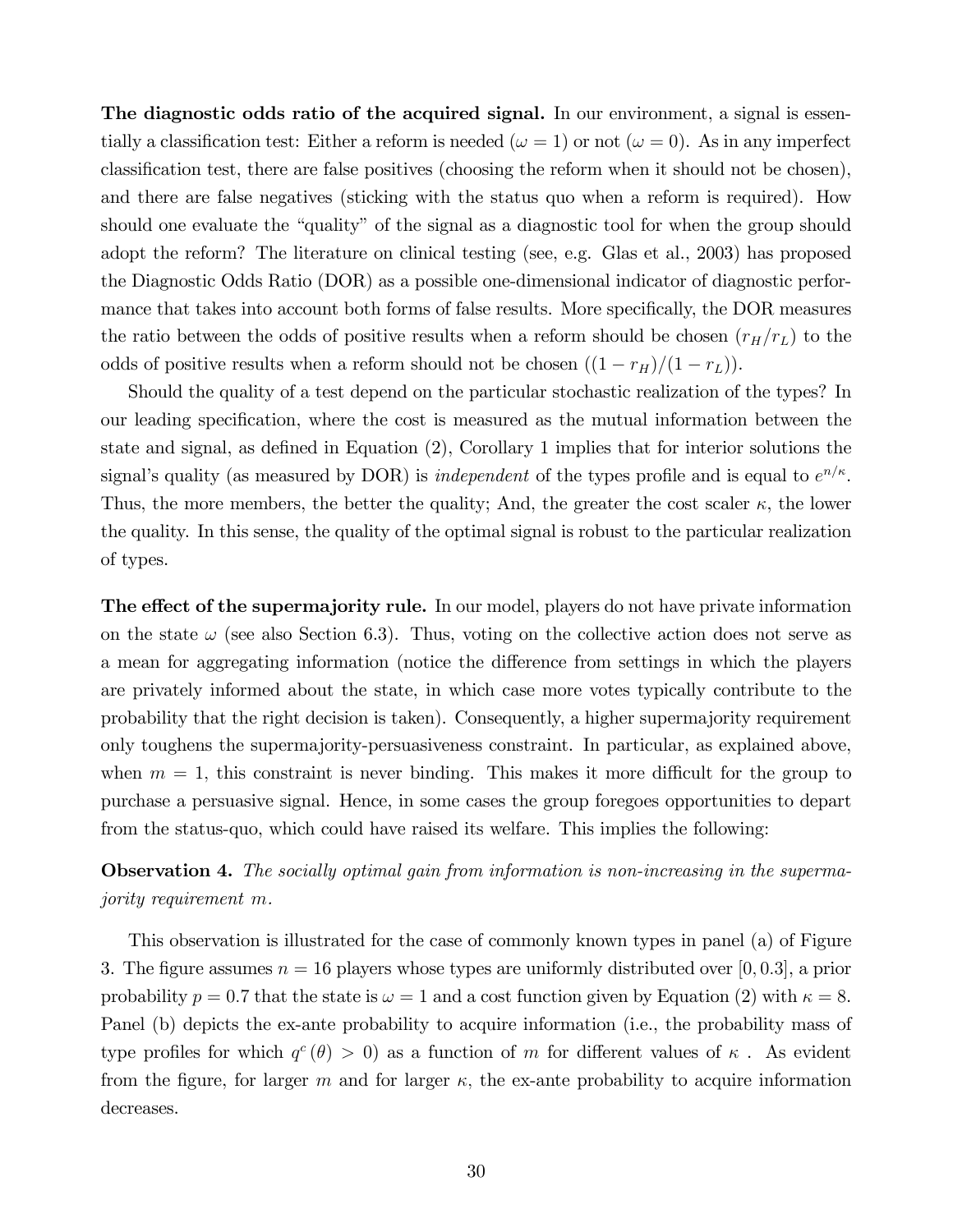

Figure 3: Effects of the cost scaler  $\kappa$  and the supermajority requirement m

While the monotonicity exhibited in panel (a) remains even if types were not commonly known, the monotonicity in panel (b) is not guaranteed for intermediate values of  $m$  if types are private information. This is because changes in the required supermajority  $m$  may affect the probability to acquire information through the value of  $\lambda^*$  in subtler ways. It is noteworthy, however, that at the extreme, if unanimity is required  $(m = n)$  and n is sufficiently large, then for almost all type profiles the minimally-supermajority-persuasive signal requires  $r_H$  to be close 1. If the cost function is such that purchasing a signal that fully reveals  $\omega = 1$  (i.e.  $r_H = 1$ ) is too costly, then no signal will be acquired for almost all type profiles. In our leading cost specification (Equation 2), this is true for  $\kappa$  sufficiently large.

Finally, the supermajority requirement affects the likelihood that deviating from the statusquo is the right decision, conditional on making that decision. By Proposition 2, when types are commonly known (i.e.  $\lambda^* = 0$ ), a tougher SP constraint immediately implies that either information is acquired with a weakly higher  $r_H$ , or information is not acquired if the higher  $r_H$ that the SP constraint requires is too costly. When types are not commonly known, the effect is again more subtle and depends on the distribution of types because a change in  $m$  can also affect the value of  $\lambda^*$ .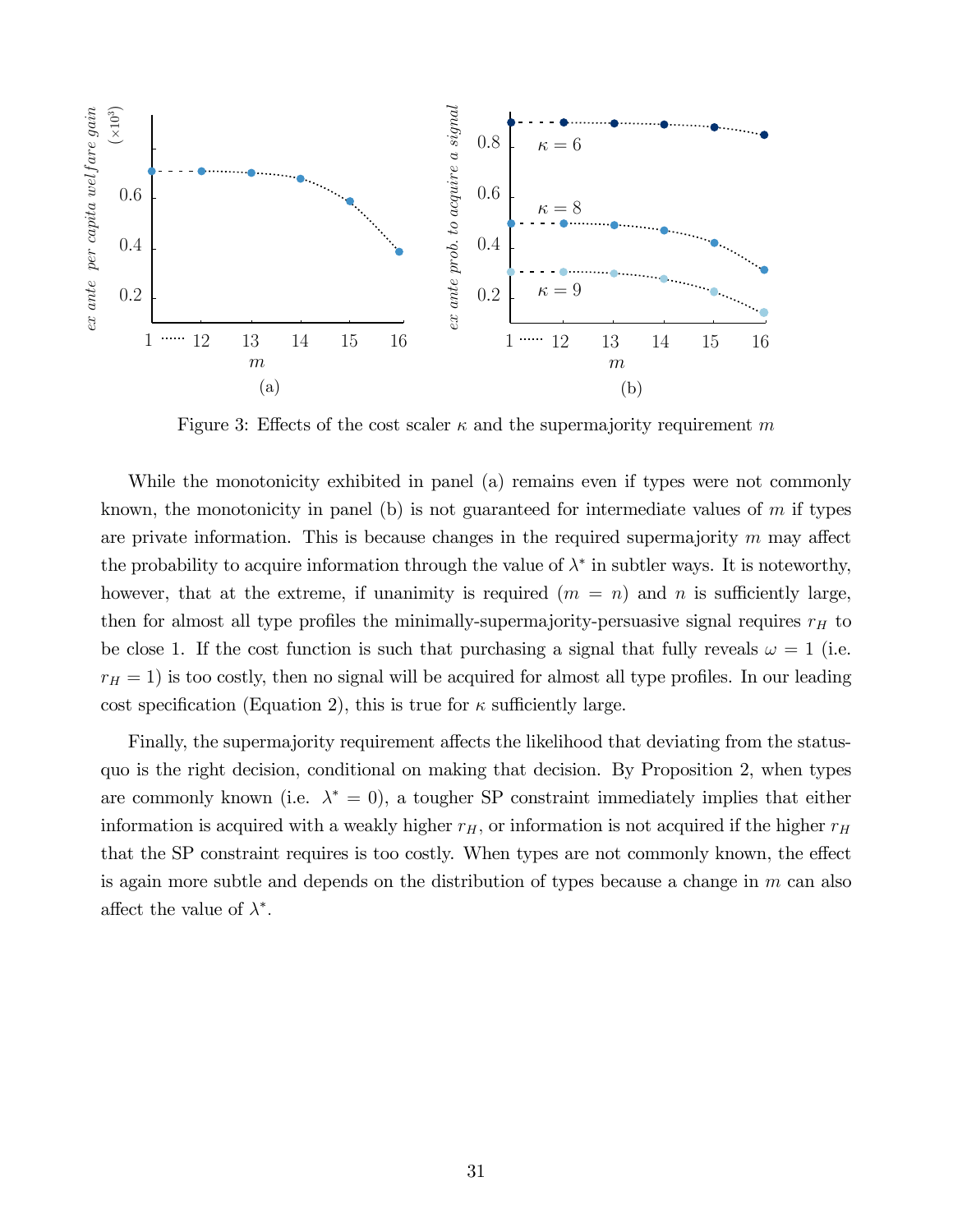## 6 Discussion

In this section we discuss some key features of our model.

### 6.1 Key features of the preference specification

We start by examining which features of our preference specification are necessary for tractability, and which play a key role in the analysis of the optimal mechanism. Virtually all works on voting that involve costs or transfers assume binary actions and states, unidimensional types and quasi-linear preferences (these include among many others: Dal Bó (2007), Dekel, Jackson and Wolinksy (2008), Casella, Llorente-Saguer and Palfrey (2012) and Drexl and Kleiner (2018)). In particular, unidimensionality is important for our mechanism-design approach to the bargaining over information since mechanism-design with multidimensional types is notoriously difficult. Since there are four different utility numbers (corresponding to all possible combinations of the action and the state), some normalization is needed to reduce the types to a single dimension.

Our normalization involves two assumptions:  $(i)$  the payoff from matching the state is independent of the state (and higher than the payoff from a mismatch to capture the common value component) and  $(ii)$  the payoffs from a mismatch sum up to a constant. It is the second assumption that allows us to apply Myersonian techniques to characterize the socially optimal (budget-balanced and individually rational) bargaining outcomes. To see this, denote a playerís payoff from  $(a = 1, \omega = 0)$  by x, and the payoff from  $(a = 0, \omega = 1)$  by y. As we showed in Section 4.1, a player's gain from participating in the bargaining, relative to having no information, is equal to  $q[x - 1 + (2 - x - y)r_H]$ , where q is the probability of choosing  $a = 1$ . If  $x + y$  is a constant, then x can represent a playerís type, and we obtain that in the expression for the player's gain, the type only multiplies  $q$ . This implies that the mapping from types to signals and cost shares is incentive compatible only if the interim-expected value of  $q$  is monotone in the player's type.

Our analysis can also be carried out with alternative normalizations that yield a unidimensional type space. For example, suppose all players get a payoff of  $1$  when the action matches the state, and all get a payoff of zero when  $a = 1$  but  $\omega = 0$ . Define a player's type t to be his payoff when  $a = 0$  but  $\omega = 1$ , where  $t \in (-\infty, 1)$ . Then type t's gain from the bargaining, relative to having no information, is equal to  $q[-1 + (2 - t)r_H]$ . By making a change of variables such that  $x := q \cdot r_H$  and  $y := q$  (and letting  $z := (p - x)/(1 - q)$  to capture  $r_L$ ), the expression for type t's gain becomes  $-tx + 2x - y$ . Note that in this formulation, a player's type multiplies the variable  $x$ . Incentive-compatibility would then require the interim-expected value of x to be monotone in a player's type. It can be shown that under our leading cost specification (2), at the optimal solution,  $r<sub>L</sub>$  is decreasing in each type, while q is increasing,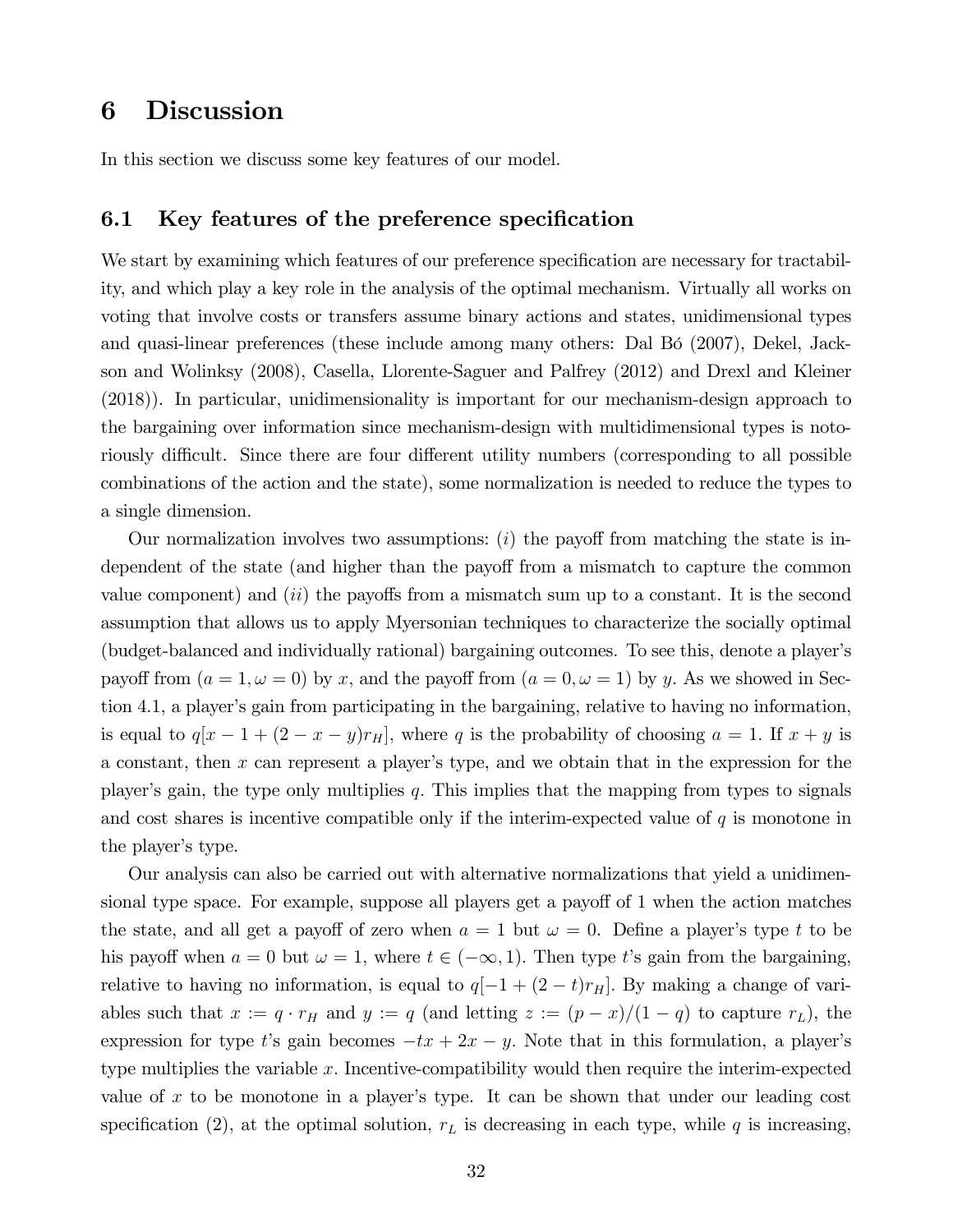and since  $r_L = (p - q \cdot r_H)/(1 - q)$ , it follows that x is monotone in types. Hence, we can also apply the Myersonian techniques to this payoff specification.

### 6.2 The participation constraint

Recall that in our model, a player who opts-out from the bargaining effectively vetoes the provision of a public signal. We make this assumption for two reasons. First, this veto-power assumption is typical in almost all public good settings (e.g., Mailath and Postlewaite, 1990 and Hellwig 2003). Second, from a more technical point of view, this assumption implies that the value of the outside option for each player does not depend on the types and actions of other players (notice, however, that the value does depend on the type of the player who opts out). While obviously there are situations that do not fit this assumption, there are many others that do.

One can of course think of other assumptions about the players' outside options. However, when considering such alternative assumptions, it is important to notice that in the novel bargaining problem that we study, it is not obvious what a player should expect to get if he does not participate in the bargaining over the signal. For example, if a quitter cannot prevent the others from acquiring a signal, does he observe the realization? Does he vote on the collective decision? Can he be excluded from the consequences of the ultimate collective decision? While each of these alternatives may be a reasonable description of some "real-world" scenario, none of them seem to be universally true. However, each of these alternative introduces new challenges to the analysis. For example, even if the quitter cannot prevent the others from acquiring information and cannot participate in the voting (but he does enjoy the consequences of the decision), then when considering to quit he needs take into account the equilibrium outcome of the game without him. This means that the participation constraint is determined endogenously in equilibrium. Thus, our paper opens the door to many interesting questions regarding the effect of outside options in situations of bargaining over public information.

An interesting feature of our framework is that by opting out, a player reveals information about his type. Our veto-power assumption implies that this learning has no effect because the game essentially ends with the group choosing the status-quo. Notice that even if we were to assume that a player who quits the bargaining cannot prevent others from voting on the signal, the information that is leaked about the quitter type still does not effect the voting strategies. This follows from the fact that each player has a weakly dominant strategy that depends solely on his own type and on the public signal.<sup>25</sup>

 $^{25}$ In contrast, there is a literature that looks at second stage trading that follows a first-stage auction. In these environments, the information learned about a player in the first stage  $-\text{in}$  particular whether that player opted out  $\sim$  affects the strategic behavior in the second stage. See, for example, Zheng (2002), Haile (2003), Hafalir and Krishna (2008), Zhang and Wang (2013) and Dworczak (2020).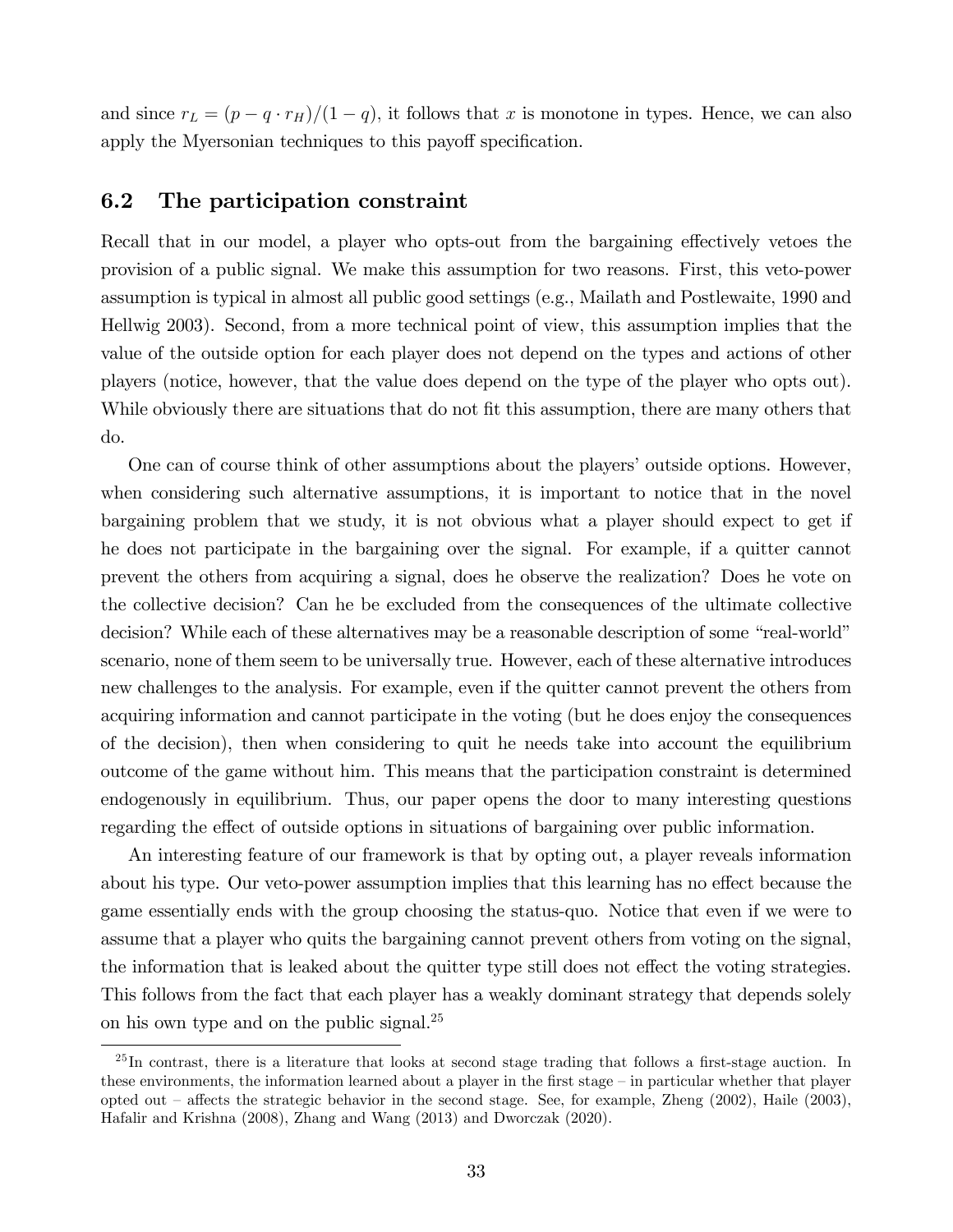### 6.3 Public vs. private information

This paper focuses on the acquisition of *public* information before making a collective action. Clearly, there are situations where group members can also decide on costly acquisition of private information. Extending the model by allowing players to collect private information introduces some non trivial challenges.

First, it is no longer the case that each player's type has a weakly dominant strategy that depends solely on the public signal. Second, determining the effect of tightening the supermajority requirement is more difficult: On the one hand, the supermajority rule affects the players' incentives to acquire private information (see. e.g. Persico,  $2004$ ); on the other hand, the supermajority rule serves to aggregate the private information collected by the players. Finally, when the decision to acquire private information is made before the decision to acquire public information, there is a more complicated learning that occurs about the players' types. In particular, here the inference that each player makes about the other group members can a§ect his voting behavior because he may also update his beliefs about the state. Hopefully our work will inspire future research to explore these questions.

### 7 Concluding remarks

This paper is concerned with the question of how groups who want to make informed collective decisions bargain over which information to acquire. Instead of committing to a particular bargaining protocol, we took a mechanism-design approach that looks for the signal that maximizes the players' expected sum of utilities, taking into account that  $(i)$  players must be willing to participate in the mechanism,  $(ii)$  they must be willing to disclose their private willingnessto-pay for information, and (iii) players vote on the outcome after they jointly observe the realization of the acquired signal.

The optimal mechanism exhibits two types of distortions in information acquisition. First, the fact that the group members vote on the basis of the signal realization implies that the signal that maximizes the net expected surplus is not necessarily the signal that is acquired (even when types are commonly known). This stems from the fact that it is wasteful to purchase a signal that will not persuade a supermajority to vote against the default. Second, the fact that players need to be incentivized to disclose their types, as this determines what the optimal signal is, further distorts the type of information that is acquired: The probability of departing from the status-quo *decreases* while the induced posterior belief that this is the right decision increases (i.e., when the players vote for  $a = 1$  they do so with *higher* confidence).

Thus, our analysis suggests that groups who rely on collective public information to make collective decisions are more conservative in departing from a status-quo relative to the case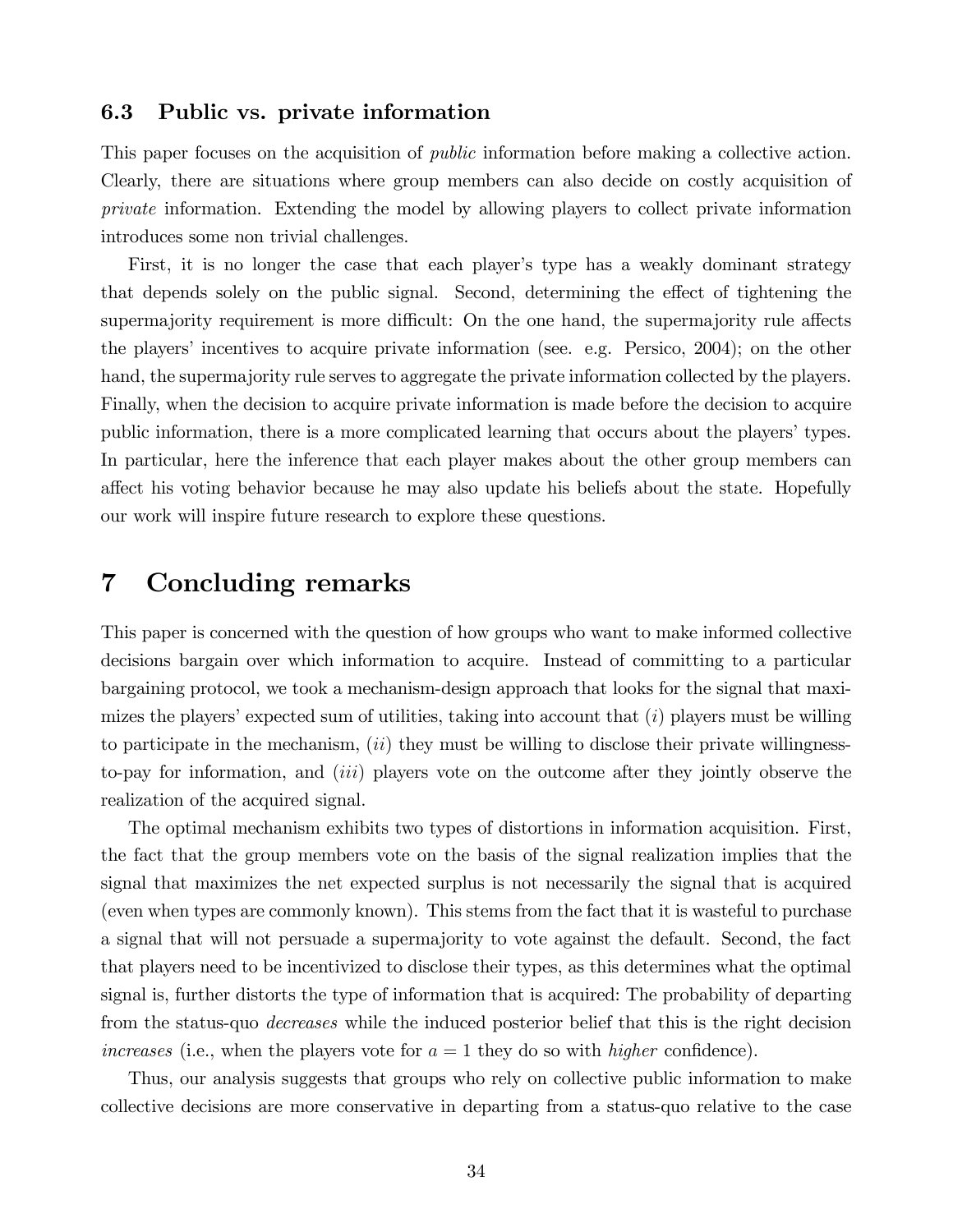of commonly known types (with or without a central planner). This conservatism stems from the distortions in information acquisition summarized above. This implies, for example, that households would underinvest in information, or would tend to acquire information that is more likely to confirm the status-quo decision. This observation is consistent with recent evidence that households sometimes make suboptimal decisions on important issues (such as fertility) because they are insufficiently informed (see Ashraf et. al, 2021). Likewise, our results suggest that organizations may pass on potential projects if such projects require the consent of a majority of managers. This again stems from conservatism in acquiring information (e.g., a tendency not to try pilot studies).

Finally, our paper proposes a framework for incorporating a stage of information acquisition to situations of collective decision-making. This framework can be used as a building block in applications that consider such environments. For example, the extensive literature on household decisions have long recognized the need to account for the fact that these decisions are the outcome of a non-cooperative game between the members (see Lundberg and Pollak, 1996). However, it has overlooked the fact that many of these decisions require the members to collect costly information, a decision which, by itself, is subject to bargaining. Our work provides the theoretical foundations to incorporating such considerations into this and other literatures on collective decision-making.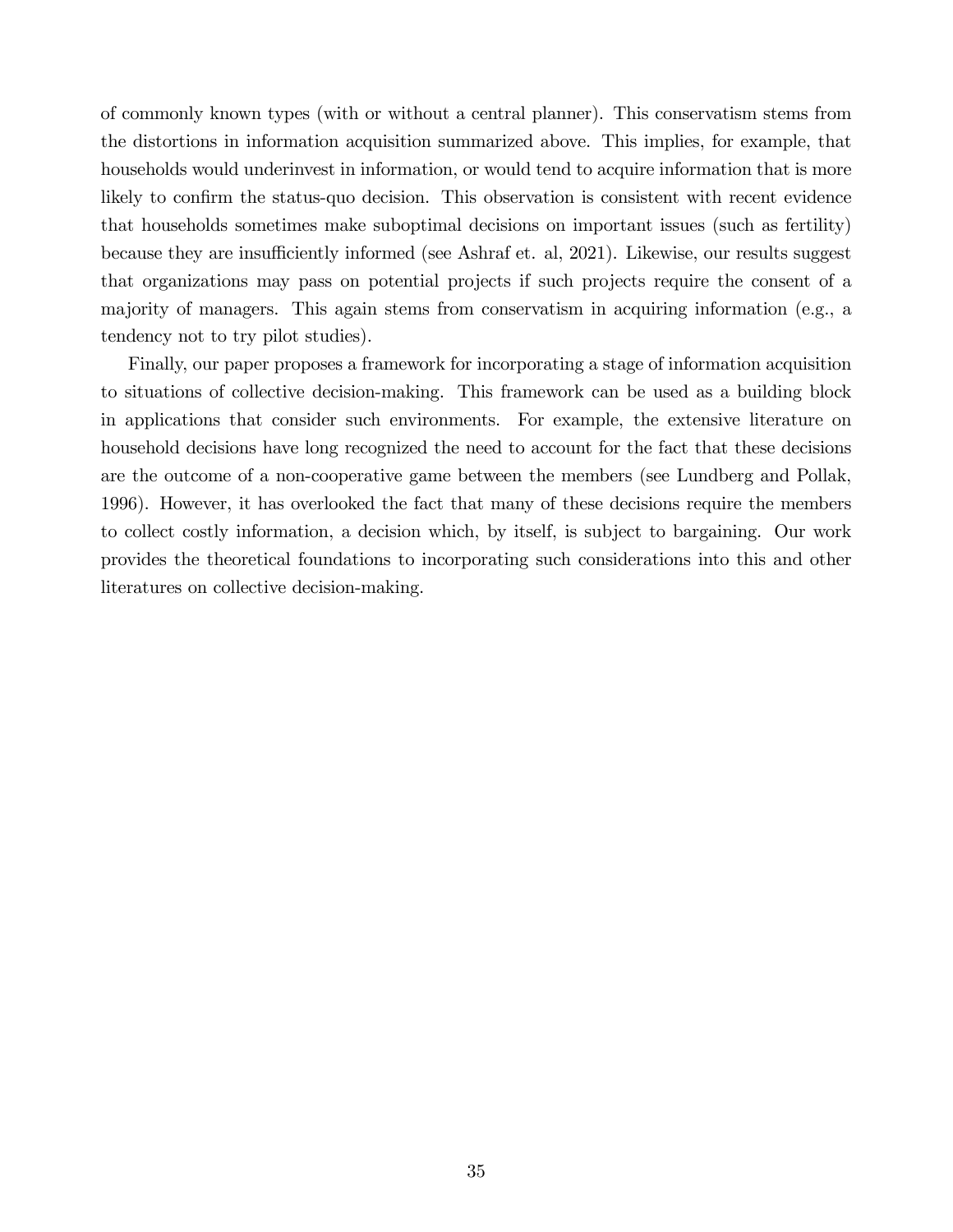### References

- [1] Aghamolla, Cyrus and Tadashi Hashimoto  $(2020)$ : "Information Arrival, Delay, and Clustering in Financial Markets with Dynamic Freeriding." Journal of Financial Economics 138, 27-52.
- [2] Alonso, Ricardo and Odilon Câmara (2016): "Persuading Voters." American Economic Review 106(11), 3590-3605.
- [3] Arieli, Itai and Yakov Babichenko  $(2019)$ : "Private Bayesian Persuasion." *Journal of* Economic Theory 182, 185-217.
- [4] Ashraf, Nava, Erica Field, and Jean Lee  $(2014)$ : "Household bargaining and excess fertility: an experimental study in Zambia." American Economic Review,  $104(7)$ ,  $2210-37$ .
- [5] Ashraf, Nava, Erica Field, Alessandra Voena and Roberta Ziparo.  $(2021)$ : "Maternal Mortality Risk and Spousal Differences in the Demand for Children." Working Paper, London School of Economics.
- [6] **Bardhi, Arjada and Yingni Guo** (2018): "Modes of Persuasion Toward Unanimous Consent." Theoretical Economics 13, 1111–1149.
- [7] Bergemann, Dirk and Stephen Morris (2013): "Robust Predictions in Games of Incomplete Information." *Econometrica* 81(4), 1251-1308.
- [8] Bergemann, Dirk and Jusso Välimäki (2000): "Experimentation in Markets." Review of Economic Studies  $67, 213-234$ .
- [9] **Bolton, Partick and Christopher Harris** (1999): "Strategic experimentation."  $Econo$ metrica  $67, 349-374.$
- [10] Borgers, Tilman (2015): An Introduction to Theory of Mechanism Design, Oxford University Press.
- [11] Candogan, Ozan and Philipp Strack  $(2021)$ : "Optimal Disclosure of Information to a Privately Informed Receiver." Working paper.
- [12] Caplin, Andrew, Mark Dean and John Leahy (2019): "Rational Inattention, Optimal Consideration Sets and Stochastic Choice." Review of Economic Studies 86(3), 1061–1094.
- [13] Casella, Alessandra, Aniol Llorente-Saguer and Thomas R. Palfrey (2012): "Competitive Equilibrium in Markets for Votes." Journal of Political Economy 120(4), 593-658.
- [14] Chan, Jimmy, Seher Gupta, Fei Li and Yun Wang (2019): "Pivotal Persuasion." Journal of Economic Theory 180, 178-202.
- $[15]$  Chan, Jimmy, Alessandro Lizzeri, Wing Suen and Leeat Yariv (2018): "Deliberating Collective Decisions." The Review of Economic Studies,  $85(2)$ , 929–963.
- [16] Dal Bó, Ernesto (2007): "Bribing Voters." American Journal of Political Science 51(4), 789-803.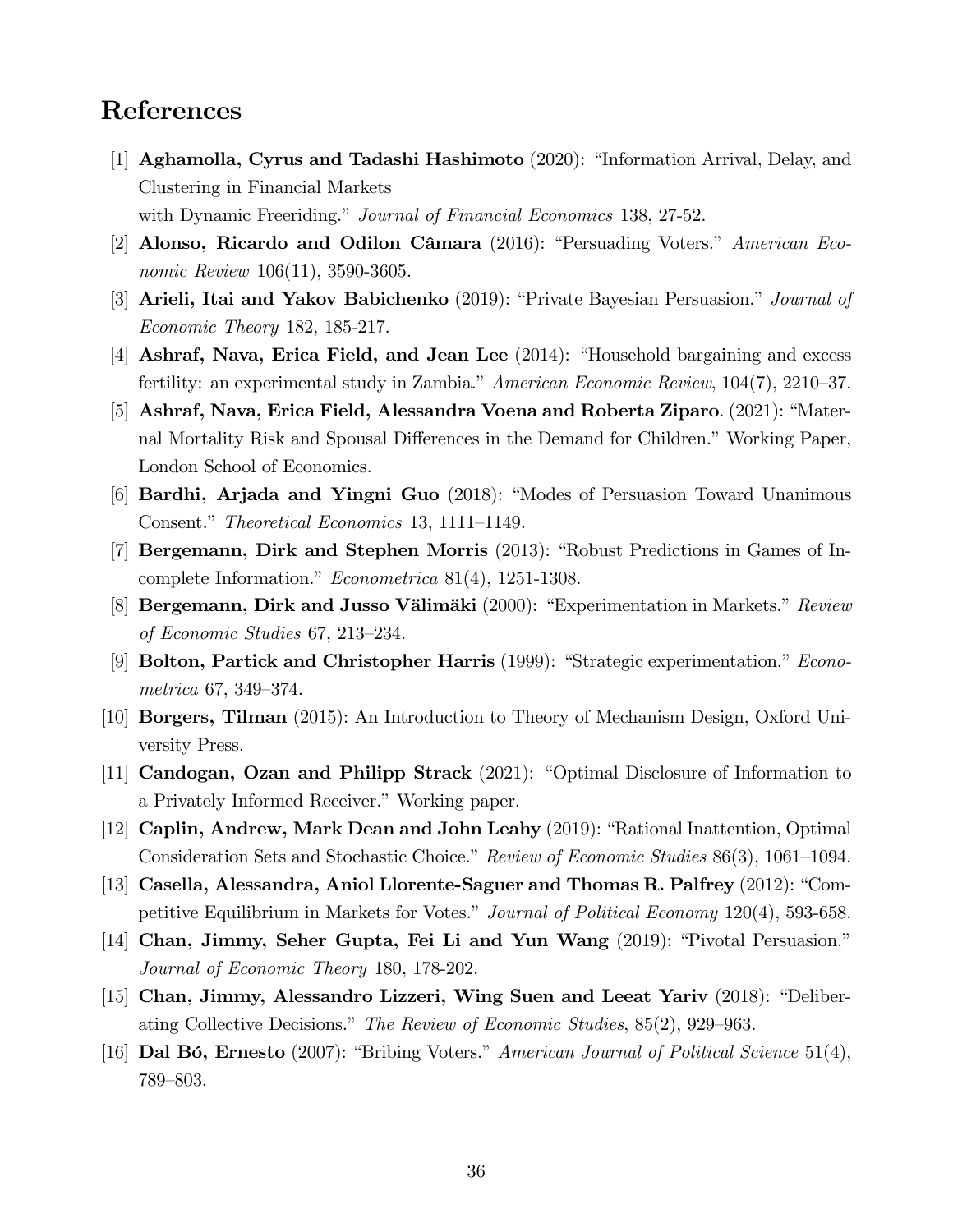- [17] Décamp, Jean-Paul and Thomas Mariotti  $(2004)$ : "Investment Timing and Learning Externality." Journal of Economic Theory 18, 80–102
- [18] Doepke, Matthias, and Fabian Kindermann  $(2019)$ : "Bargaining over Babies: Theory, Evidence, and Policy Implications.<sup>"</sup> American Economic Review,  $109(9)$ ,  $3264-3306$ .
- [19] Dekel, Eddie, Matthew O. Jackson and Asher Wolinsky  $(2008)$ . "Vote Buying: General Elections." Journal of Political Economy  $116(2)$ ,  $351-380$ .
- [20] Drexl, Moritz and Andreas Kleiner (2018): "Why Voting? A Welfare Analysis." American Economic Journal: Microeconomics, 10(3), 253-271.
- [21] **Dworczak, Piotr** (2020): "Mechanism Design With Aftermarkets: Cutoff Mechanisms." Econometrica 88, 2629-2661.
- [22] Feddersen, Timothy and Wolfgang Pesendorfer (1998): "Convicting the Innocent: The Inferiority of Unanimous Jury Verdicts under Strategic Voting." American Political Science Review,  $92(1)$ ,  $23-35$ .
- [23] Gersbach, Hans  $(2000)$ : "Size and distributional uncertainty, public information and the information paradox.", Social Choice and Welfare,  $17, 241-246$ .
- [24] Gershkov, Alex and Balázs Szentes (2009): "Optimal Voting Schemes with Costly Information Acquisition." Journal of Economic Theory,  $144(1)$ ,  $36-68$ .
- [25] Gershkov, Alex, Jacob K. Goeree, Alexey Kushnir, Benny Moldovanu and Xianwen Shi  $(2013)$ : "On the Equivalence of Bayesian and Dominant Incentive Compatible Mechanisms."  $Econometrica$ , Volume 81(1), 197–220.
- [26] Glas Afina S., Jeroen G. Lijmer, Martin H. Prins, Gouke J. Bonsel and Patrick **M. M. Bossuyt** (2003): "The Diagnostic Odds Ratio: A Single Indicator of Test Performance." Journal of Clinical Epidemiolay  $56(11)$ , 1129-1135.
- [27] Godefroy, Raphael and Eduardo Perez-Richet  $(2013)$ : "Choosing Choices: Agenda Selection with Uncertain Issues."  $Econometrica$ , 81(1), 221-253
- [28] **Hafalir, Isa and Vijay Krishna** (2008): "Asymmetric Auctions with Resale." *American* Economic Review, 98 (1), 87-112.
- [29] **Haile, Philip A.** (2003): "Auctions with Private Uncertainty and Resale Opportunities." Journal of Economic Theory,  $108$ ,  $72-110$ .
- [30] **Hellwig, Martin F.** (2003): "Public-Good Provision with Many Participants." The Review of Economic Studies,  $70(3)$ , 589–614.
- [31] Kamien, Morton I. and Nancy L. Schwartz (2012): Dynamic Optimization, Second Edition, Dover Publications.
- [32] Kelly, Frank and Yudovina, Elena (2014): Stochastic Networks, Cambridge University Press, USA.
- [33] Kolotilin, Anton, Tymofiy Mylovanov, Andriy Zapechelnyuk and Ming Li  $(2017)$ : "Persuasion of a Privately Informed Receiver." *Econometrica* 85 $(6)$ , 1949–1964.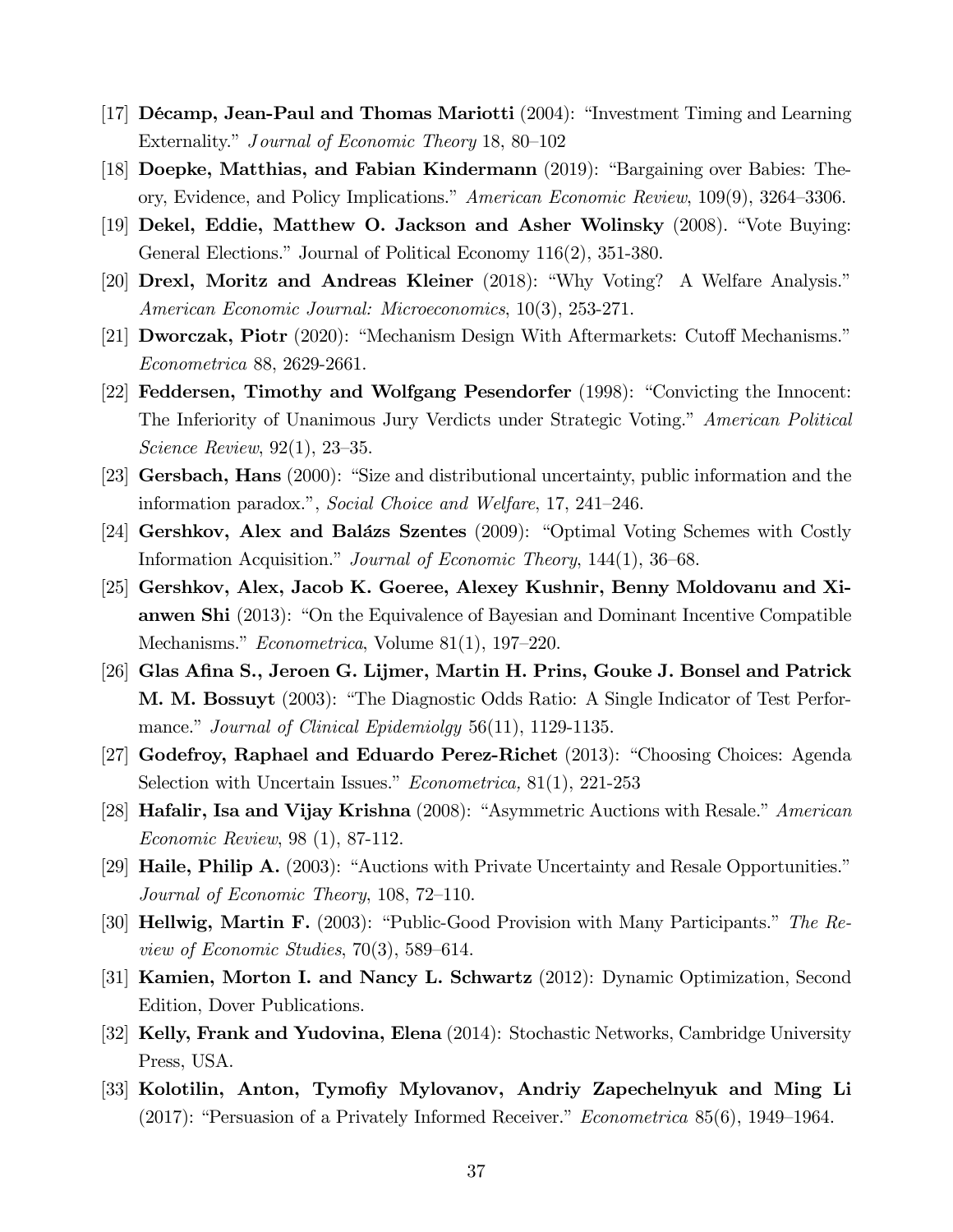- [34] **Krishna, Vijay** (2010): Auction Theory, Academic Press.
- [35] Lundberg, Shelly and Robert A. Pollak (1996): "Bargaining and Distribution in Marriage." Journal of Economic Perspectives, 10(4), 139-158.
- [36] Maćkowiak, Bartosz, Filip Matějka and Mirko Wiederholt (2018): "Rational Inattention: A Disciplined Behavioral Model." Working paper.
- [37] Mailath, George J. and Andrew Postlewaite  $(1990)$ : "Asymmetric Information Bargaining Problems with Many Agents." The Review of Economic Studies, Volume  $57(3)$ , 351-367.
- [38] Mat**ějka, Filip and Alisdair McKay** (2015): "Rational Inattention to Discrete Choices: A New Foundation for the Multinomial Logit Model." American Economic Review,  $105(1)$ , 272-298.
- [39] Mathevet, Laurent, Jacopo Perego and Ina Taneva  $(2020)$ : "On Information Design in Games." Journal of Political Economy  $128(4)$ , 1370-1404.
- [40] Mookherjee, Dilip and Stefan Reichelstein (1992): "Dominant Strategy Implementation of Bayesian Incentive Compatible Allocation Rules." Journal of Economic Theory 56, 378-399.
- [41] Myerson, Roger B. and Mark A. Satterthwaite (1983). "Efficient mechanisms for bilateral trading." Journal of Economic Theory,  $29(2)$ ,  $265-281$ .
- [42] **Persico, Nicola** (2004): "Committee Design with Endogenous Information." The Review of Economic Studies,  $71(1)$ ,  $165-191$ .
- [43] Schnakenberg, Keith E. (2015): "Expert Advice to a Voting Body." Journal of Economic Theory 160, 102-113.
- [44] Sims, Christopher A. (2003): "Implications of Rational Inattention." Journal of Mon- $\text{etary Economics } 50(3), 665-690.$
- [45] **Taneva, Ina** (2019): "Information Design." American Economic Journal: Microeconomics 11(4), 2019, 151-185.
- [46] **Wang, Yun** (2013): "Bayesian Persuasion with Multiple Receivers." Working Paper.
- $[47]$  Zhang, Jun and Ruqu Wang  $(2013)$ : "Optimal Mechanism Design with Resale via Bargaining." Journal of Economic Theory, 148(5), 2096-2123.
- [48] **Zheng, Zhoucheng C.** (2002): "Optimal Auction with Resale." *Econometrica*, 70, 2197-2224.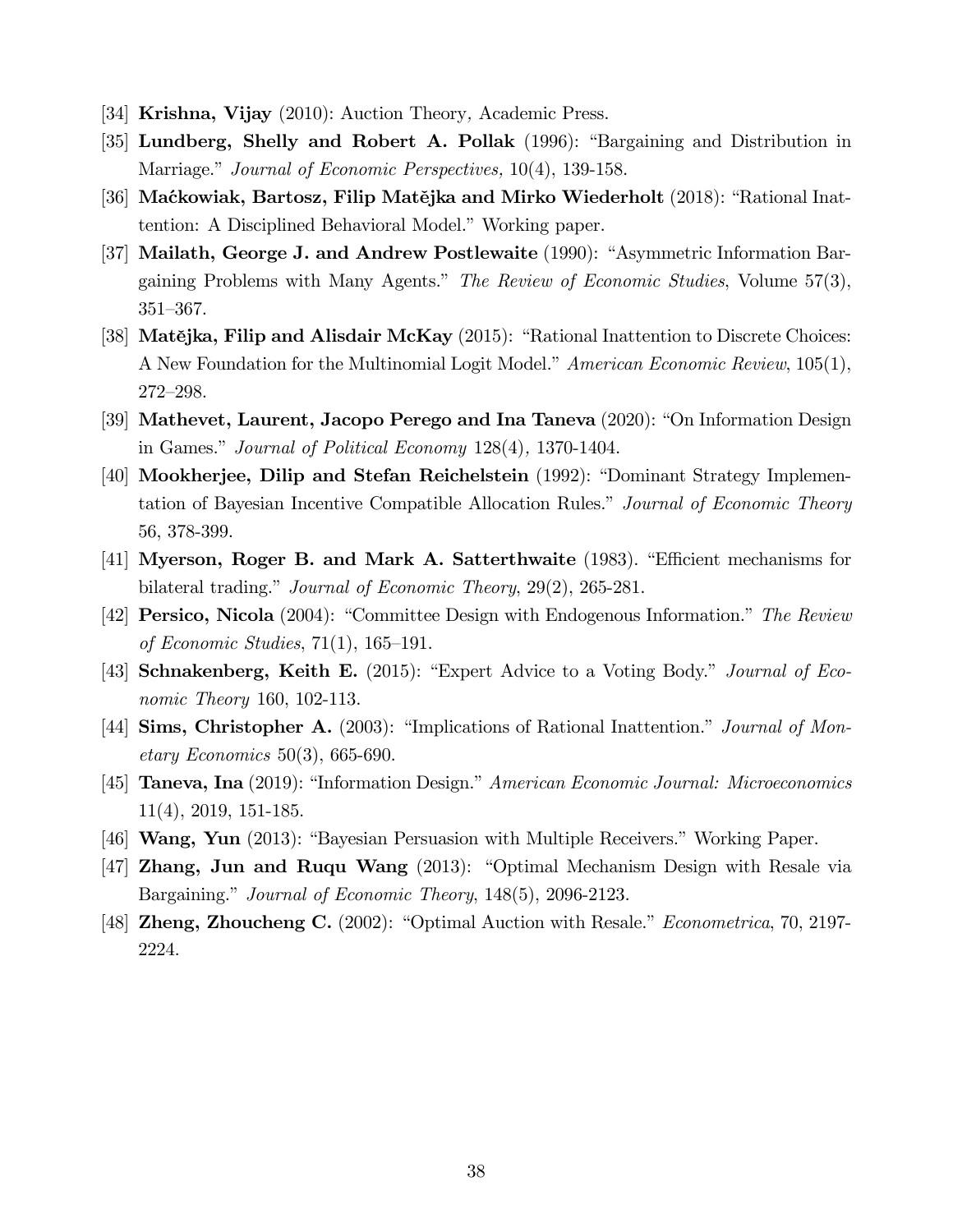### 8 Appendix: Proofs

### Proof of Lemma 1

Let  $\theta \in [0, p]^n$  be the players' types. Consider a signal that induces a probability distribution q over a set  $R \in [0,1]^J$  of posterior beliefs (on state  $\omega = 1$ ) such that the expected posterior equals p, i.e.  $\sum_{r \in R} q(r) \cdot r = p$ . Let  $\bar{R}$  (respectively,  $\underline{R}$ ) be the set of posterior beliefs above (respectively, below)  $1 - \theta^{(n-m+1)}$ . Suppose that  $\bar{R}$  contains (at least) two distinct elements r' and r'', where  $r' < r''$ . Both r' and r'' lead to the same collective action  $a = 1$  in the voting game.

Consider now a modified signal that induces a distribution  $\hat{q}$  over a set of posterior beliefs  $\hat{R}$ . The set  $\hat{R}$  is identical to R, with one difference: The posteriors r' and r'' are replaced by the posterior  $\hat{r} \equiv \frac{q(r')}{q(r')+q(r')}$  $\frac{q(r')}{q(r')+q(r'')}r'+\frac{q(r'')}{q(r')+q(r')}$  $\frac{q(r^{n})}{q(r') + q(r'')}r''$ . The distribution  $\hat{q}$  is defined such that  $\hat{q}(r) = q(r)$ for all  $r \in R \setminus \{r', r''\}$ , while  $\hat{q}(\hat{r}) = q(r') + q(r'')$ . Note that since  $\hat{r} \in (r', r'')$ , then  $\hat{r}$  is above  $1 - \theta^{(n-m+1)}$  and so it induces the collective action  $a = 1$ , which is the same as the collective action induced by r and r'. Thus, the modified signal  $\hat{q}$  (over  $\hat{R}$ ) induces the same distribution over outcomes as the original signal  $q$  (over  $R$ ). By construction, the modified signal also satisfies  $\sum_{r \in \hat{R}} \hat{q}(r) \cdot r = p$ . Since the modified signal is strictly less informative in the Blackwell sense, it is cheaper than the original one. The proof for the case in which there are more than two elements in  $\underline{R}$  is analogous.

### Proof of Proposition 1

Fix n and  $\bar{\theta}$ . The derivative of  $r_H$  in the planner's solution (as defined in 5) with respect to  $\kappa$ is given by:

$$
\frac{d}{d\kappa}\left(\frac{e^{\frac{n}{\kappa}}-e^{\frac{n}{\kappa}\overline{\theta}}}{e^{\frac{n}{\kappa}}-1}\right)=-\left(\left(\overline{\theta}+\left(1-\overline{\theta}\right)e^{\frac{n}{\kappa}}\right)e^{-\frac{n}{\kappa}\left(1-\overline{\theta}\right)}-1\right)\cdot\frac{ne^{\frac{n}{\kappa}}}{\kappa^2\left(e^{\frac{n}{\kappa}}-1\right)^2}.
$$

This expression is negative. This is because  $(\bar{\theta} + (1 - \bar{\theta}) e_{\substack{R \\ \sim}}^{\frac{n}{\epsilon}}) e^{-\frac{n}{\kappa}(1 - \bar{\theta})} - 1$  is positive for all for all  $\kappa$  and  $\bar{\theta}$  < 1 (to see this, let  $g(z) = (\bar{\theta} + (1 - \bar{\theta}) z) z^{(\bar{\theta}-1)} - 1$ , and notice that  $g(1) = 0$ , and  $dg/dz > 0$  for all  $z > 1$  and  $\overline{\theta} < 1$ . Thus,  $r_H$  is decreasing in  $\kappa$ .

Similarly, the derivative of  $r<sub>L</sub>$  in the planner's solution (as defined in 5) with respect to  $\kappa$ is:

$$
\frac{d}{d\kappa}\left(\frac{e^{\frac{n}{\kappa}\left(1-\overline{\theta}\right)}-1}{e^{\frac{n}{\kappa}}-1}\right)=\left(\left(\overline{\theta}+\left(1-\overline{\theta}\right)e^{-\frac{n}{\kappa}}\right)e^{\frac{n}{\kappa}\left(1-\overline{\theta}\right)}-1\right)\cdot\frac{n}{\kappa^2}\frac{e^{-\frac{n}{\kappa}}}{\left(e^{-\frac{n}{\kappa}}-1\right)^2}.
$$

This expression is positive, because  $(\bar{\theta} + (1 - \bar{\theta}) e^{-\frac{n}{\kappa}}) e^{\frac{n}{\kappa}(1 - \bar{\theta})} - 1$  is positive for all for all  $\kappa$  and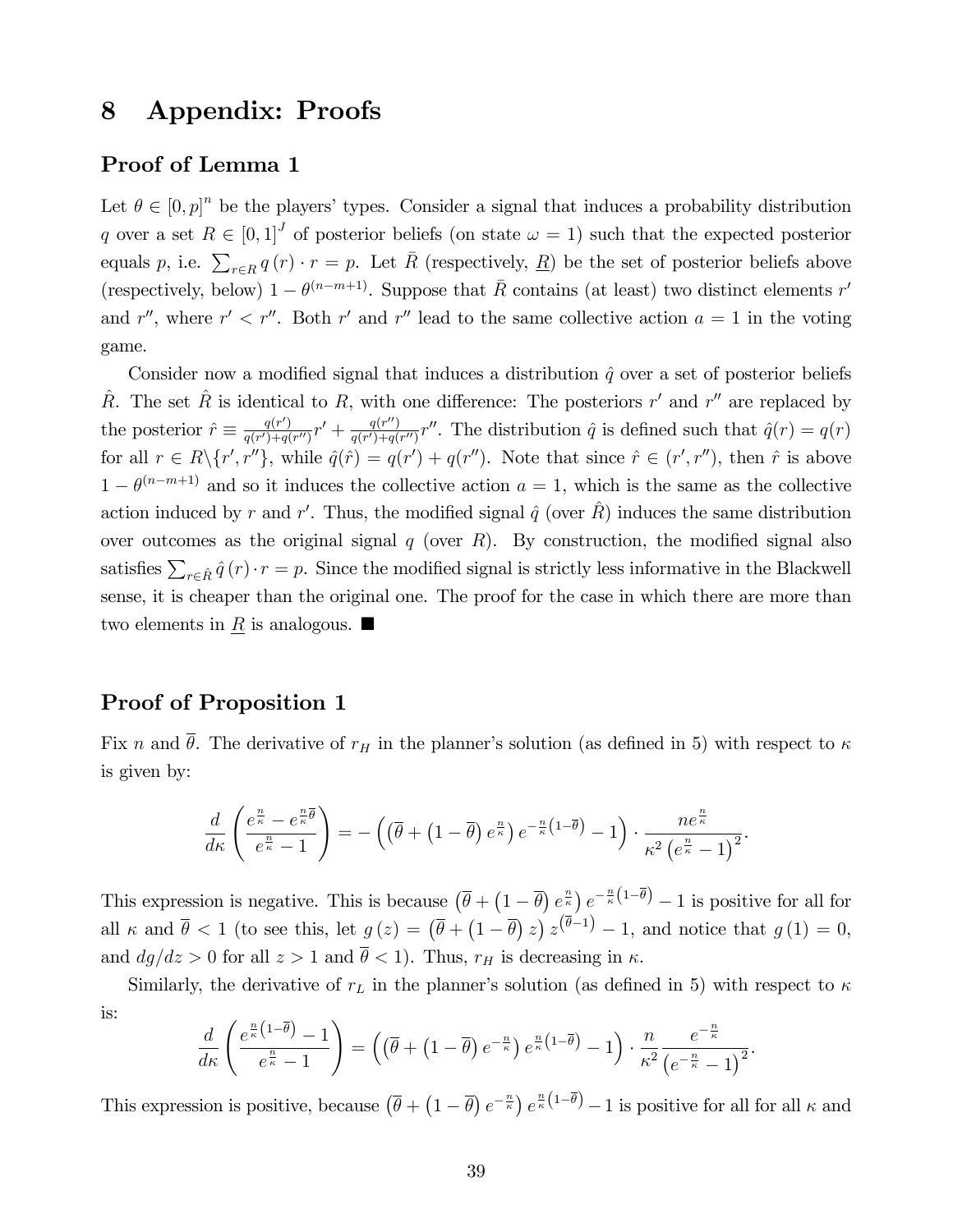$\bar{\theta}$  < 1 (to see this, define g as before, and notice that  $dg/dz < 0$  for all  $z < 1$  and  $\bar{\theta} < 1$ ). Thus,  $r_L$  is increasing in  $\kappa$ .

Taken together, these observations imply that for all n and  $\bar{\theta}$ , as  $\kappa$  decreases, the value of  $r_H$  in the planner's solution increases whereas  $r_L$  decreases, making the signal purchased by the planner more Blackwell informative. Finally, It is easy to verify that as  $\kappa \to 0$  the values of  $r_H$  and  $r_L$ , as given by (5), converge to 1 and 0, respectively, while q converges to p. Thus, as the cost scaler goes to zero, the socially optimal signal that the planner acquires for any type profile converges to the fully informative one.

### Proof of Lemma 2

From  $U(\theta_i) = \int_0^{\theta} Q(x) dx - M(0) - T_i(0)$  we obtain:

$$
T_i(\theta_i) = Q(\theta_i) \cdot \theta_i - M(\theta_i) - \int_0^\theta Q(x) dx + M(0) + T_i(0). \tag{22}
$$

Player *i*'s ex-ante expected net utility is given by  $\int_0^{1-p} U(\theta_i) dF(\theta_i)$ . Applying integration by parts we obtain:

$$
\int_0^{1-p} U(\theta_i) dF(\theta_i) = \int_0^{1-p} Q(\theta_i) [\frac{1 - F(\theta_i)}{f(\theta_i)}] dF(\theta_i) - T_i(0) - M(0)
$$

Plugging in  $U(\theta_i) = Q(\theta_i) \cdot \theta_i - M(\theta_i) - T_i(\theta_i)$  and rearranging yields:

$$
\int_0^{1-p} T_i(\theta_i) dF(\theta_i) = T_i(0) + M(0) + \int_0^{1-p} \left[ v(\theta_i) \cdot Q(\theta_i) - M(\theta_i) \right] dF(\theta_i)
$$
 (23)

where  $v(\theta_i)$  is the virtual valuation of type  $\theta_i$ .

Substituting Equation  $(23)$  into Equation  $(11)$  yields that the designer's problem is to maximize

$$
\sum_{i=1}^{n} \int_{0}^{1-p} \left[ \frac{1 - F(\theta_i)}{f(\theta_i)} Q(\theta_i) \right] dF(\theta_i) - \sum_{i=1}^{n} T_i(0) - \sum_{i=1}^{n} M(0) \tag{24}
$$

subject to the following ex-ante budget balance constraint (which is obtained by plugging Equation 23 into Equation BB):

$$
\int_{\theta} c(q(\theta), r_H(\theta)) dF^n(\theta) = \sum_{i=1}^n T_i(0) + \sum_{i=1}^n M(0) + \sum_{i=1}^n \int_0^{1-p} \left[ v(\theta_i) Q(\theta_i) - M(\theta_i) \right] dF(\theta_i) \tag{25}
$$

where individual rationality requires  $-M(0) - T_i(0) \geq 0$  for every player i, and therefore  $0 \leq -\sum_{i=1}^{n} [T_i(0) + M(0)].$  Since the constants  $T_1(0), \ldots, T_n(0)$  enter the objective function and the constraint only through the aggregate  $\sum_{i=1}^{n} T_i(0)$ , we can assume that they are all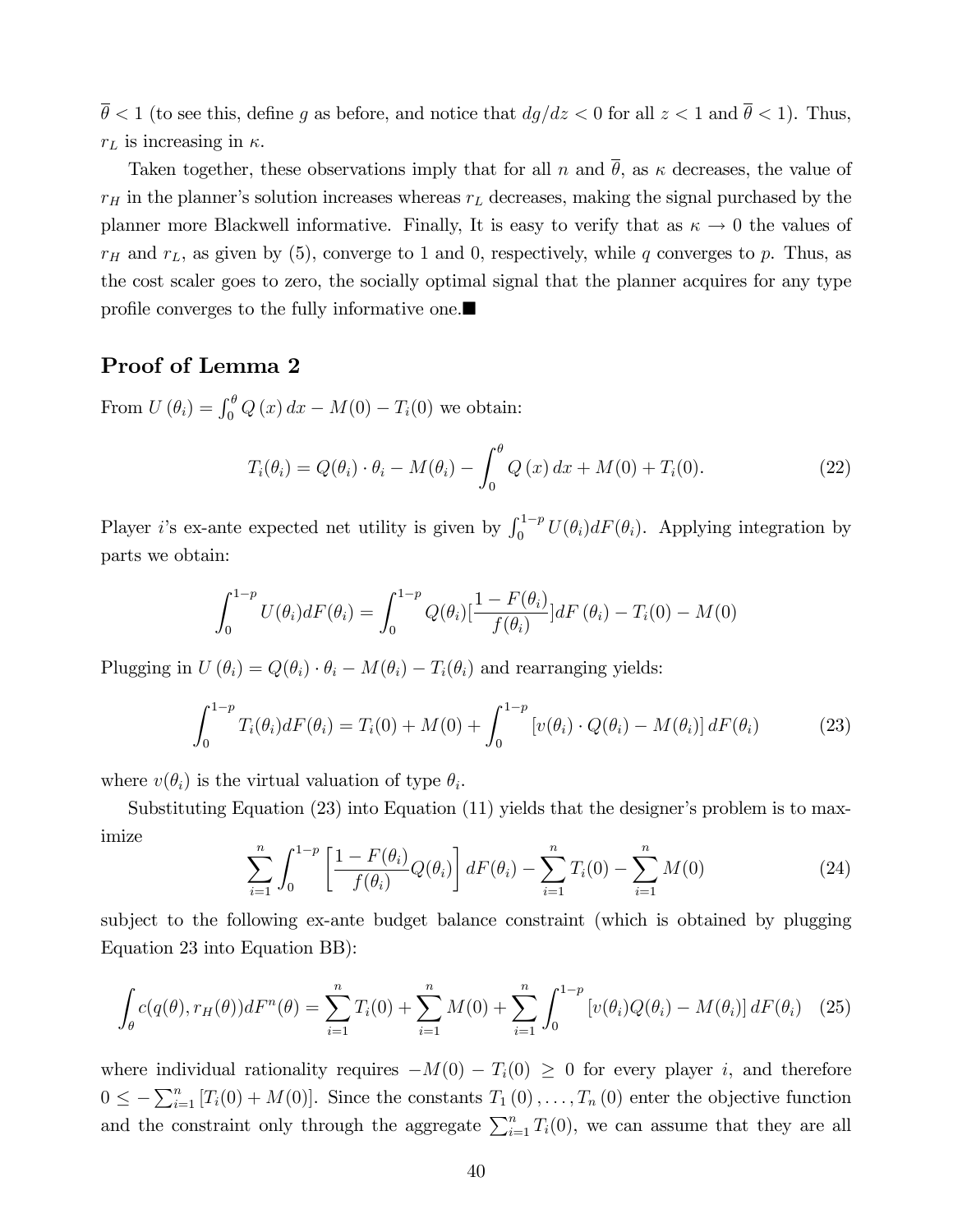equal. We therefore denote  $T(0) = T_1(0) = \ldots = T_n(0)$ . We then use the ex-ante budgetbalance constraint to substitute for  $-\sum_{i=1}^{n} T_i(0) - \sum_{i=1}^{n} M(0)$  in Equation (24) and obtain the objective function and the conclusion that inequality (13) is a necessary condition for individual rationality and ex-ante budget-balance.

To show that inequality  $(13)$  is a sufficient condition for individual rationality and ex-ante budget-balance, first denote by  $q^*$  and  $r_H^*$  the solution to the optimization problem stated in the lemma. Let  $\Psi^*$  denote the aggregate virtual surplus (the left-hand side of Equation 13) evaluated at  $q^*$  and  $r_H^*$ . Second, compute  $M^*(0)$  using the  $q^*$  and  $r_H^*$ . Third, set  $T^*(0)$  =  $-M^*(0) - \frac{1}{n} \Psi^*$ . This guarantees ex-ante budget balance according to Equation (25). Since the aggregate virtual surplus  $\Psi^*$  is non-negative by Equation (13) then individual rationality is satisfied (i.e.  $-T^*(0) - M^*(0) \ge 0$ ). Finally, to complete the description of the mechanism it remains to define the transfer functions  $(t_i^*(\theta))_{i=1}^n$  such that for each player  $i$ ,  $\mathbb{E}_{\theta_{-i}}(t_i^*(\theta_i, \theta_{-i}))$  $T_i^*(\theta_i)$ . One way to do this is to simply let  $t_i^*(\theta_i, \theta_{-i}) = T_i^*(\theta_i)$ .

### Proof of Lemma 3

Suppose that  $\langle q, r_H, t_1, ..., t_n \rangle$  is an auxiliary mechanism that satisfies incentive compatibility, individual rationality and ex-ante budget balance, but does not satisfy SP. We show a modification that increases the expected payoff to the players without affecting the constraints. Therefore, the given mechanism is not optimal.

Since the mechanism does not satisfy SP, there exist a non-zero measure of type realizations  $(\theta_i, \theta_{-i})$  for which  $q(\theta) > 0$  and  $r_H(\theta) < 1 - \theta^{(n-m+1)}$ . Suppose we modify q into q' as follows:

$$
q'(\theta) = \begin{cases} q(\theta) & \text{if } r_H(\theta) \ge 1 - \theta^{(n-m+1)} \\ 0 & \text{if } r_H(\theta) < 1 - \theta^{(n-m+1)} \end{cases}.
$$

That is, whenever the original mechanism purchases a non instrumental signal, the modified mechanism does not purchase a signal. Notice that

$$
Q'(\theta_i) = \int_{\theta_{-i}|r_H(\theta_i, \theta_{-i})>1-(\theta_i, \theta_{-i})^{(n-m+1)}} q'(\theta_i, \theta_{-i}) dF(\theta_{-i})
$$
  
\n
$$
= \int_{\theta_{-i}|r_H(\theta_i, \theta_{-i})>1-(\theta_i, \theta_{-i})^{(n-m+1)}} q(\theta_i, \theta_{-i}) dF(\theta_{-i}) = Q(\theta_i)
$$
  
\n
$$
M'(\theta_i) = \int_{\theta_{-i}|r_H(\theta_i, \theta_{-i})>1-(\theta_i, \theta_{-i})^{(n-m+1)}} (1 - r_H(\theta_i, \theta_{-i})) \cdot q'(\theta_i, \theta_{-i}) dF(\theta_{-i})
$$
  
\n
$$
= \int_{\theta_{-i}|r_H(\theta_i, \theta_{-i})>1-(\theta_i, \theta_{-i})^{(n-m+1)}} (1 - r_H(\theta_i, \theta_{-i})) \cdot q(\theta_i, \theta_{-i}) dF(\theta_{-i})
$$
  
\n
$$
= M(\theta_i).
$$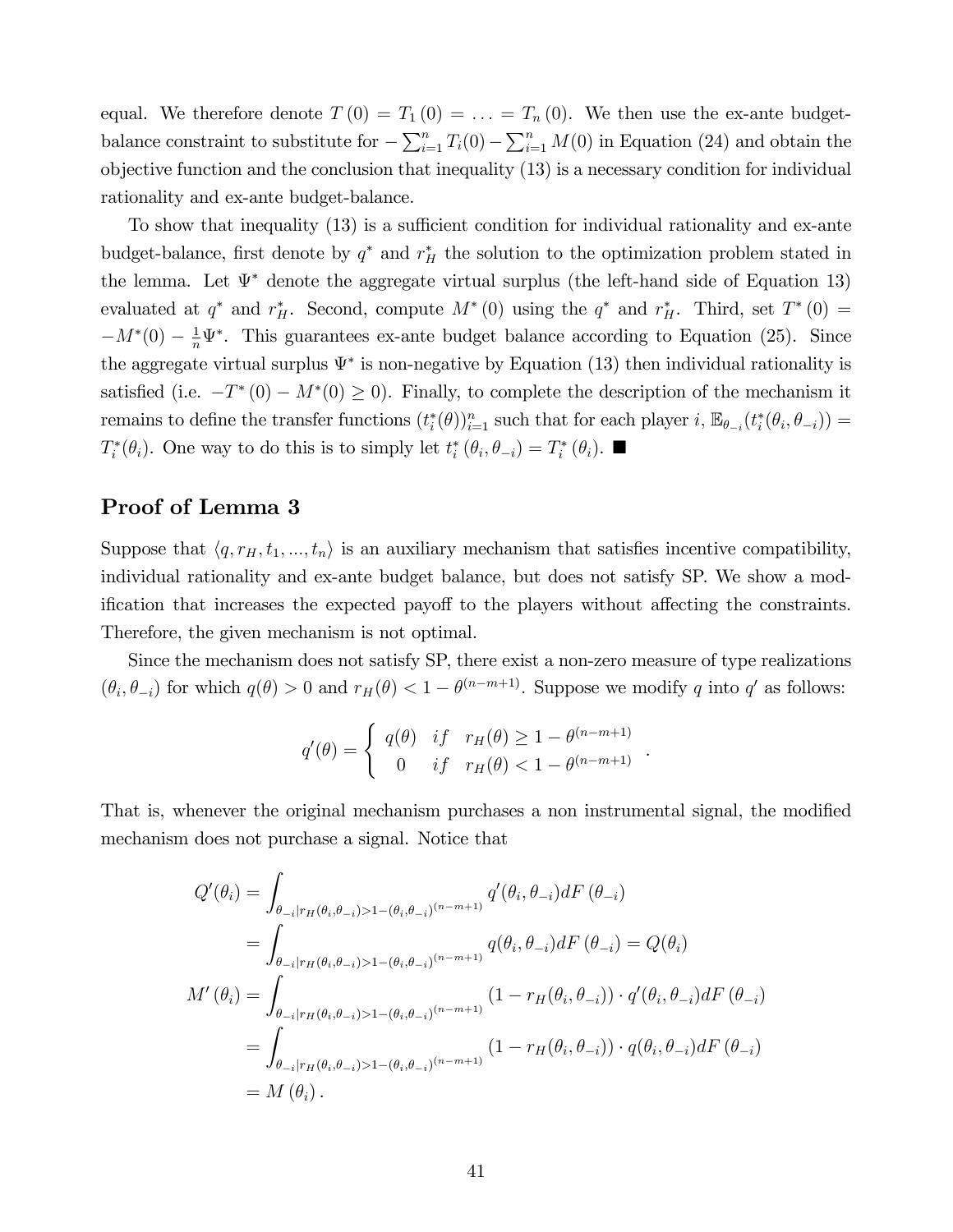Denote the expected decrease in the cost of purchasing signals by

$$
\Delta = \int_{\theta | r_H(\theta) < 1 - \theta^{(n-m+1)}} c(q(\theta), r_H(\theta)) dF(\theta) > 0.
$$

For every  $i \in \{1, \ldots, n\}$  define

$$
t_i'(\hat{\theta}) = t_i(\hat{\theta}) - \frac{\Delta}{n}.
$$

The new mechanism satisfies incentive compatibility and individual rationality because  $Q' =$ Q and  $M' = M$ , and the transfers decreased by a constant for all types (so that  $-M(0) - T(0) \ge$ 0). By construction the mechanism is budget-balanced, and since the expected payment of type 0 decreased, then by Equation (24) the expected surplus increased.  $\blacksquare$ 

### Proof of Proposition 2

The proof consists of three parts. First, we characterize the three functions,  $r_H^* (\theta, \lambda)$ ,  $r_L^* (\theta, \lambda)$ and  $q^*(\theta, \lambda)$ , that satisfy SP (see Definition 1) and maximize  $\hat{\mathcal{L}}$  (see Equation 18), for any type profile  $\theta$  and any multiplier  $\lambda$  (for ease of exposition we omit the dependency of  $\mathcal L$  on the type profile and the multiplier in the notations). Second, we show that for any  $\lambda \geq 0$ , the function  $q^*(\theta,\lambda)$  is increasing in each player's type whereas  $r_H^*(\theta,\lambda)$  is decreasing in each player's type. Hence, the function  $Q^*(\theta_i, \lambda)$  that is induced by  $q^*(\theta, \lambda)$  (according to Equation 14) is monotone. Third, we show that there exists  $\lambda^* \geq 0$  for which the mechanism defined by  $r_H^*(\theta, \lambda^*)$ ,  $r_L^*(\theta, \lambda^*)$  and  $q^*(\theta, \lambda^*)$  generates zero aggregate virtual surplus. By the Lagrange Sufficiency Theorem (see, e.g., Theorem C.1 in Kelly and Yudovina, 2014), the functions  $r_H^* (\theta, \lambda^*)$ ,  $r_L^* (\theta, \lambda^*)$  and  $q^* (\theta, \lambda^*)$  define the mechanism that attains the maximal aggregate surplus (Equation 12) subject to (i)  $Q(\theta_i)$  is monotone and (ii) the aggregate virtual surplus (Equation 13) is non negative.

**PART I.** Fix a type profile  $\theta$  and a multiplier  $\lambda > 0$  and let  $w = w(\theta, \lambda)$ . Recall that, as defined in the text,  $(\tilde{q}, \tilde{r})$  is the signal that solves (FOCq) and (FOCr), if such a signal exists. By property (P3), if  $(\tilde{q}, \tilde{r})$  is interior then it is the unique signal that satisfies the necessary conditions for being a local (or global) maximizer of  $\hat{\mathcal{L}}$ .

We consider three cases:

**Case (i):** Suppose that  $({\tilde{q}}, {\tilde{r}}_H)$  is not interior, or that (FOCq) and (FOCr) do not have a solution. Then, it is optimal to purchase no signal. This is because the signal that maximizes  $\hat{\mathcal{L}}$  must be a "corner solution": either  $r_H = 1$ , or  $q = p/r_H$  (which is equivalent to  $r_L = 0$ ), or  $q = 0$  (which is equivalent to acquiring no information). Consider the corner solution  $(q, 1)$  for some  $q > 0$ . This solution does not maximize  $\mathcal{\hat{L}}$  because by property (P2) of the cost function,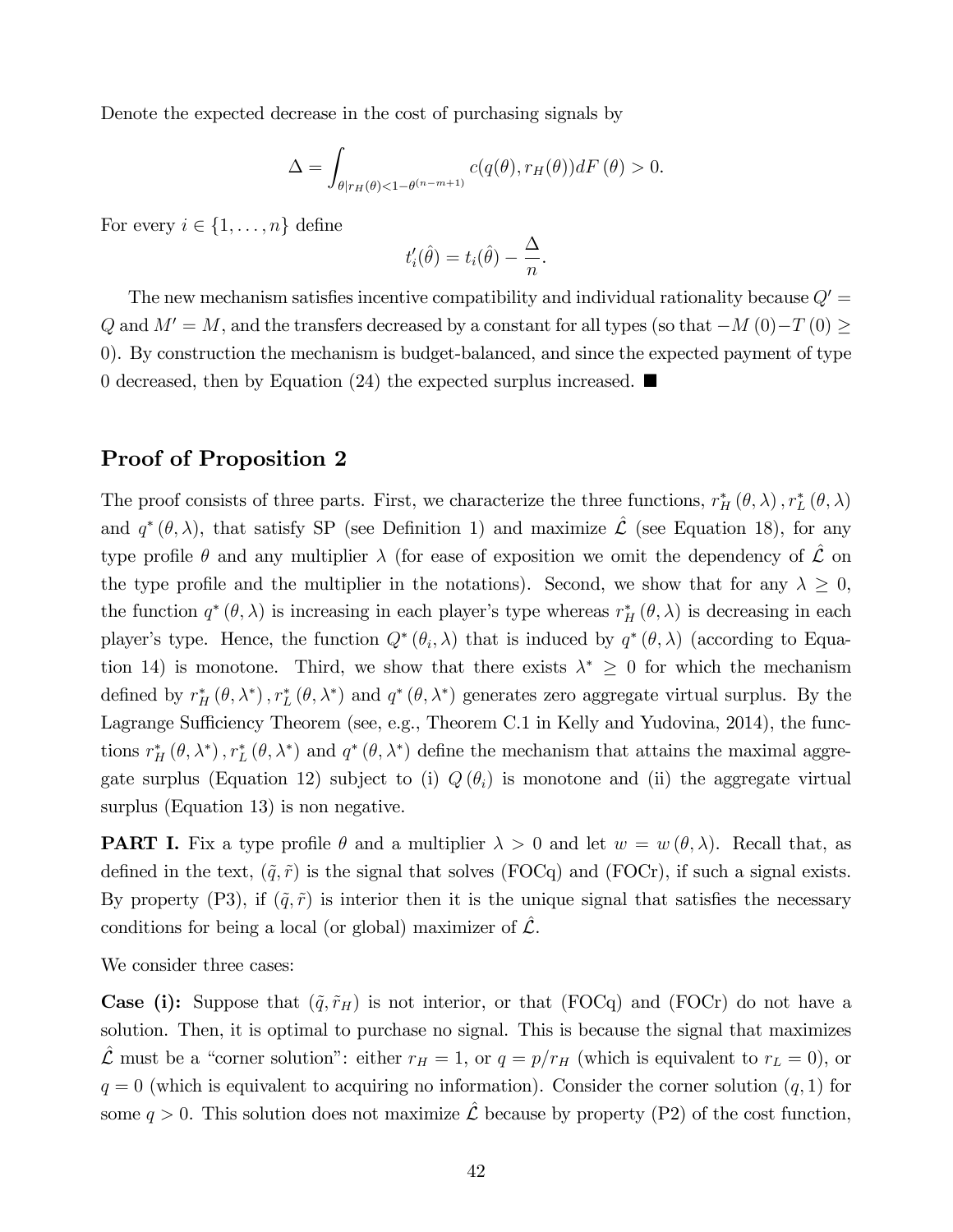1  $\frac{1}{n}c_2(q,1) > 1$  and therefore  $\mathcal{L}_2(q,1; w) < 0$ . Thus, decreasing  $r_H$  increases  $\mathcal{L}$ . Similarly, the corner solution  $\left(\frac{p}{r} \right)$  $\left(\frac{p}{r_H}, r_H\right)$  for some  $r_H > p$  is also not a maximizer of  $\hat{\mathcal{L}}$ . This is because by (P2), 1  $\frac{1}{n}c_1(p/r_H, r_H) > 1$ , and therefore  $\mathcal{L}_1(p/r_H, r_H ; w) < 0$  for any w. Thus, the optimal solution is the corner solution  $q = 0$  in which no signal is acquired.

**Case (ii):** Suppose that  $(\tilde{q}, \tilde{r}_H)$  is interior and SP. Then,  $q_H^*(\theta, \lambda) = \tilde{q}$  and  $r_H^*(\theta, \lambda) = \tilde{r}_H$ . To prove this, it suffices to show that  $({\tilde q}, {\tilde r}_H)$  is better than any corner solution. This is because, by property  $(P3)$  of the cost function, there are no other local or global interior maximizers for  $\mathcal{L}$ . The signals in which  $r_H = 1$ , or  $q = p/r_H$  are not optimal because of the argument presented in Case (i) above. To see why acquiring no information  $(q = 0)$  is not optimal, consider the function  $g(q) \equiv q \cdot \frac{1}{n}$  $\frac{1}{n}c_1(q, \tilde{r}_H) - \frac{1}{n}$  $\frac{1}{n}c(q, \tilde{r}_H)$  that is obtained by plugging (FOCq) into  $\hat{\mathcal{L}}$ . The fact that  $c_{11} > 0$  (by property P1) implies that  $g(0) = 0$  and  $g'(q) > 0$  for every  $q > 0$ . Since  $(\tilde{q}, \tilde{r}_H)$ is interior then  $\tilde{q} > 0$  and consequently  $\mathcal{L}(\tilde{q}, \tilde{r}_H ; w) = g (\tilde{q}) > 0$ . Namely, the signal  $(\tilde{q}, \tilde{r}_H)$ generates a positive value of  $\mathcal{L}$ , which is greater than 0 that is obtained when no information is acquired.

**Case (iii):** Suppose that  $(\tilde{q}, \tilde{r}_H)$  is interior but not SP. Let  $q_{MSP}$  be the value that satisfies (FOCq) when  $r_H$  is set to its MSP value, i.e.  $r_H = 1 - \theta^{(n-m+1)}$ . Thus,  $q_{MSP}$  satisfies  $\mathcal{L}_1(q_{MSP}, 1 - \theta^{(n-m+1)}; w) = 0$ . If  $q_{MSP} \in (0, p/r_H)$  the optimal signal is  $r_H^*(\theta, \lambda) =$  $1 - \theta^{(n-m+1)}$  and  $q^*(\theta, \lambda) = q_{MSP}$ . Otherwise, it is optimal to acquire no information, i.e.  $q^*(\theta,\lambda) = 0$ . To see this, recall again that  $(\tilde{q},\tilde{r}_H)$  is the unique global (and local) maximizer of  $\hat{\mathcal{L}}$ . Since  $(\tilde{q}, \tilde{r}_H)$  is not SP, the maximizer  $\hat{\mathcal{L}}$  must be a corner solution: either acquire no information  $(q = 0)$ , or acquire the signals in which  $r_H = 1$  or  $q = p/r_H$ , or acquire the signal  $(q_{MSP}, 1 - \theta^{(n-m+1)})$ , which is possible only if  $q_{MSP} \in (0, p/r_H)$ . The argument in Case (i) above implies that a signal with  $r_H = 1$  or  $q = p/r_H$  does not maximize  $\hat{\mathcal{L}}^{26}$  An argument similar to the one presented Case (ii) above, with the only difference that  $r_H$  is equal to  $1-\theta^{(n-m+1)}$ instead of  $\tilde{r}_H$ , implies that if  $q_{MSP} > 0$  then  $\mathcal{\hat{L}}(q_{MSP}, 1 - \theta^{(n-m+1)}; w)$  is positive, which is higher than 0 that is obtained when no information is acquired.

We have therefore characterized the functions  $r_H^*(\theta, \lambda)$ ,  $r_L^*(\theta, \lambda)$  and  $q^*(\theta, \lambda)$ , that satisfy SP and maximize  $\hat{\mathcal{L}}$  for the given type profile  $\theta$  and multiplier  $\lambda$ . Notice that property (P3) implies that the signal  $({\tilde q}, {\tilde r}_H)$  is continuous in  $\theta_1, \ldots, \theta_n$  and  $\lambda,^{27}$  and therefore the functions  $r_H^* (\theta, \lambda)$ ,  $r_L^* (\theta, \lambda)$  and  $q^* (\theta, \lambda)$  are also continuous in  $\theta_1, \ldots, \theta_n$  and  $\lambda$ .

**PART II.** Fix a player i, a type profile  $\theta_{-i}$  of all the players other than i and a multiplier  $\lambda$ . To reduce clutter throughout this part of the proof we omit  $\theta_{-i}$  and  $\lambda$  from the notation

<sup>&</sup>lt;sup>26</sup>That is unless  $\theta^{(n-m+1)} = 0$ , in which case  $r_H = 1$  is in fact the MSP value of  $r_H$ .

<sup>&</sup>lt;sup>27</sup>By Berge's Theorem, the set-valued map from w to maximizers of  $\mathcal{L}(q, r_H; w)$  is upper-hemicontinuous. However, since by (P3), for every w the function  $\mathcal{L}(\cdot, \cdot; w)$  has a unique maximizer, i.e. the set-valued map is a singleton for each w, then  $\tilde{r}_H$ ,  $\tilde{q}$  are continuous in w, which is itself continuous in  $\theta_1 \dots \theta_n$  and  $\lambda$ .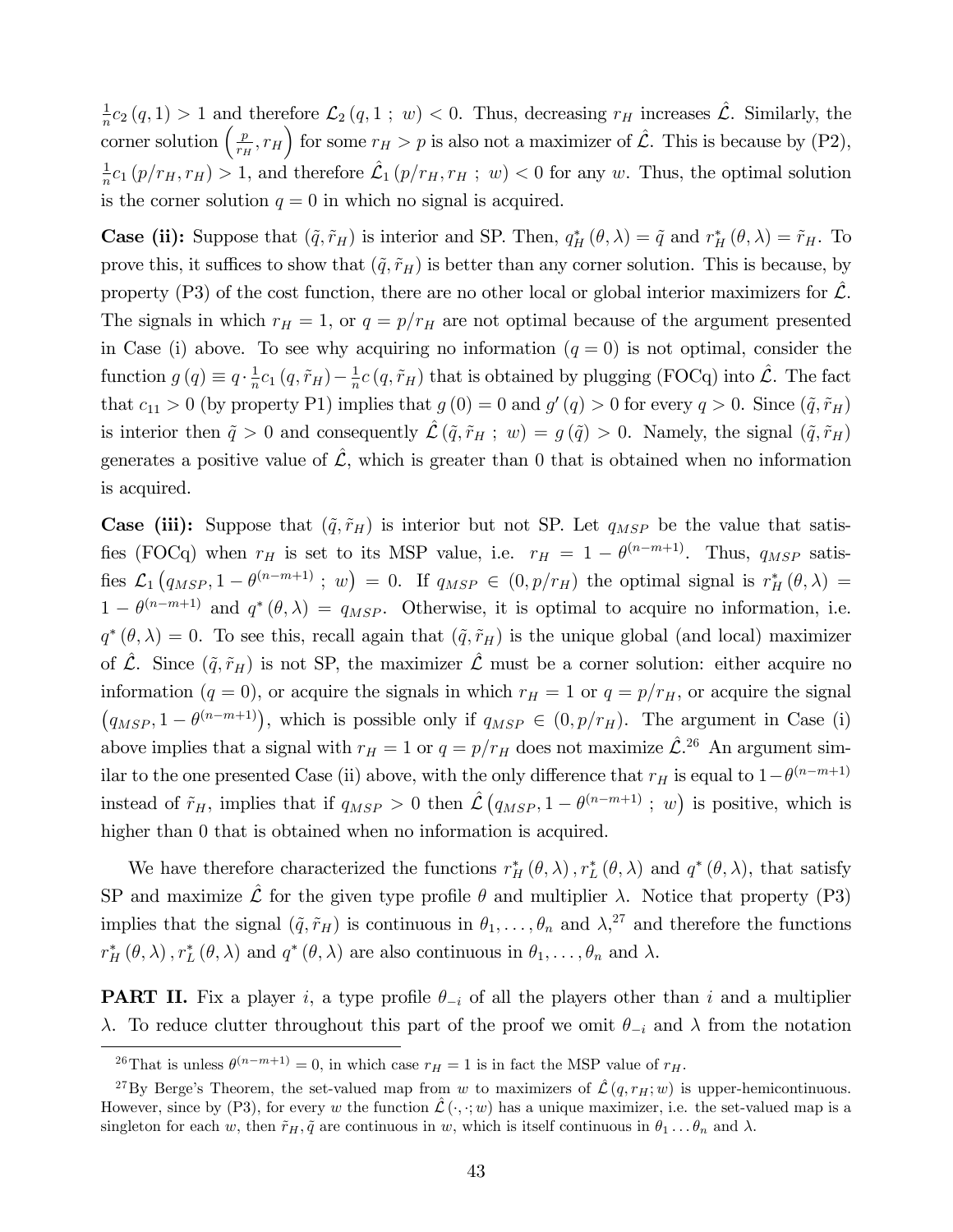and write  $q^*(\theta_i)$ ,  $r_H^*(\theta_i)$ ,  $w(\theta_i)$ ,  $c_i^*(\theta_i)$  and  $c_{ij}^*(\theta_i)$  instead of  $q^*( (\theta_i, \theta_{-i})$ ,  $\lambda)$ ,  $r_H^*((\theta_i, \theta_{-i})$ ,  $\lambda)$ ,  $w((\theta_i, \theta_{-i}), \lambda), c_i(q^*(\theta_i), r_H^*(\theta_i))$  and  $c_{ij}(q^*(\theta_i), r_H^*(\theta_i)),$  respectively.

To show that  $q^*(\theta_i)$  is increasing in  $\theta_i$  while  $r_H^*(\theta_i)$  is decreasing in  $\theta_i$  we prove three lemmas which, taken together with the results of Part I, imply the desired monotonicity result. Lemma 4 asserts that if a signal is acquired when player is type is  $\theta_i$ , then a signal is also acquired when player *i*'s type is higher than  $\theta_i$ . This implies that there exists some cutoff type  $\theta'_i$  such that if  $\theta_i < \theta'_i$  then no signal is acquired, i.e.  $q^*(\theta_i) = 0$  and  $r_H^*(\theta_i) = 1$ <sup>28</sup> and if  $\theta_i > \theta'_i$  then some information is acquired (i.e.  $q^*(\theta_i) > 0$ ).

Lemma 5 shows that if an interval  $(a, b) \subset [\theta'_i, 1-p]$  is such that the optimal signal is interior when  $\theta_i \in (a, b)$ , then  $q^*(\theta_i)$  is increasing in  $\theta_i$ , and  $r^*_H(\theta_i)$  is decreasing in  $\theta_i$ , as  $\theta_i$ varies within  $(a, b)$ . Lemma 6 shows that this monotonicity of  $q^*(\theta_i)$  and  $r^*_{H}(\theta_i)$  holds also when  $\theta_i$  varies within an interval  $(a, b) \subset [\theta'_i, 1-p]$ , if the optimal signal for every  $\theta_i \in (a, b)$ is such that  $r_H$  attains the MSP value  $1 - (\theta_i, \theta_{-i})^{(n-m+1)}$  and q is determined according to Equation (FOCq).

**Lemma 4** Suppose that  $q^*(\theta_i) > 0$  for some  $\theta_i$ . Then  $q^*(\theta_i) > 0$  for all  $\theta'_i > \theta_i$ .

**Proof.** The fact that  $q^*(\theta_i) > 0$  implies that acquiring a signal is beneficial for the type profile  $(\theta_i, \theta_{-i})$ , which means that  $\hat{\mathcal{L}}(q^*(\theta_i), r_H^*(\theta_i)) \geq 0$ . The fact that  $(q^*(\theta_i), r_H^*(\theta_i))$ is optimal for the type profile  $(\theta_i, \theta_{-i})$  implies that  $r_H^*(\theta_i)$  satisfies SP, i.e.  $r_H^*(\theta_i) \geq 1$  $(\theta_i, \theta_{-i})^{(n-m+1)}$ .

Consider a type  $\theta_i'$  of player i such that  $\theta_i' > \theta_i$ . Since the signal  $(q_H^*(\theta_i), r_H^*(\theta_i))$  is SP for the type profile is  $(\theta_i, \theta_{-i})$ , then it is also SP for the type profile is  $(\theta'_i, \theta_{-i})$ , because  $(\theta'_i, \theta_{-i})^{(n-m+1)} \ge$  $(\theta_i, \theta_{-i})^{(n-m+1)}$ . Thus,

$$
\hat{\mathcal{L}}(q^*(\theta'_i), r_H^*(\theta'_i) ; w(\theta'_i)) \geq \hat{\mathcal{L}}(q^*(\theta_i), r_H^*(\theta_i) ; w(\theta'_i)) > \hat{\mathcal{L}}(q^*(\theta_i), r_H^*(\theta_i) ; w(\theta_i)) \geq 0.
$$

The first inequality is because the signal  $q^*(\theta_i')$ ,  $r_H^*(\theta_i')$  generates the highest value of  $\hat{\mathcal{L}}$  among all the signals that satisfy SP. The second inequality follows from the facts that, all else equal,  $\hat{\mathcal{L}}$  is increasing in w, and  $w(\theta_i') > w(\theta_i)$  because the virtual values are increasing in types. Finally,  $\mathcal{L}(q^*(\theta_i'), r_H^*(\theta_i'))$  ;  $w(\theta_i')) > 0$  implies that  $q^*(\theta_i') > 0$ .  $\blacksquare$ 

**Lemma 5** Suppose that  $r_H^*(\theta_i) = \tilde{r}_H(\theta_i)$  and  $q^*(\theta_i) = \tilde{q}(\theta_i)$  for all  $\theta_i$  in some interval  $(a, b)$ . If  $\theta_i, \theta'_i \in (a, b)$  such that  $\theta'_i > \theta_i$ , then  $q^*(\theta'_i) > q^*(\theta_i)$  and  $r^*_H(\theta'_i) < r^*_H(\theta_i)$ .

<sup>&</sup>lt;sup>28</sup>When  $q = 0$  no information is acquired and the value of  $r_H$  does not matter. Hence, there's no loss in assuming that in this case  $r_H = 1$ .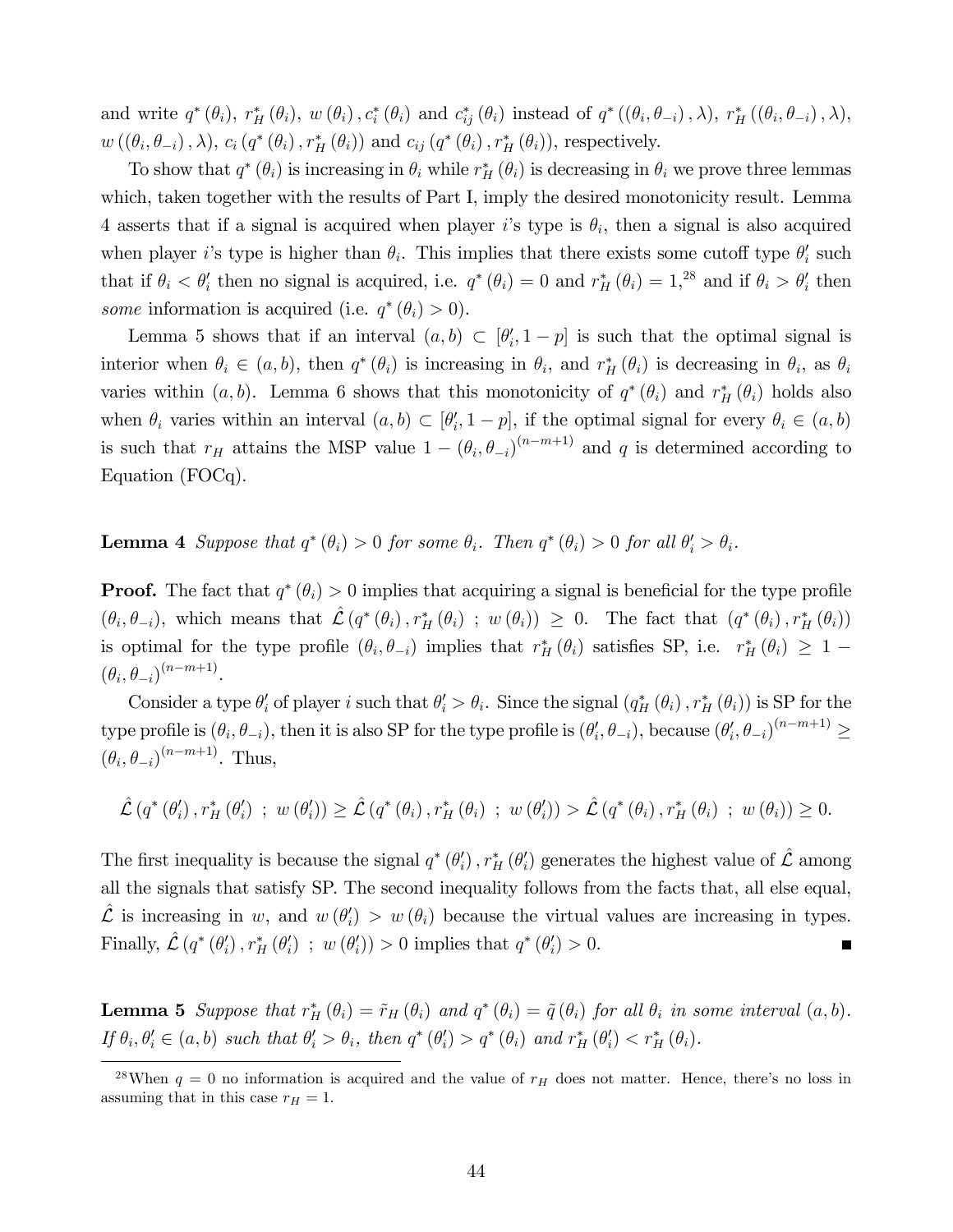**Proof.** By definition, for any  $\theta_i \in (a, b)$  the (interior) signal  $(q^*(\theta_i), r^*_H(\theta_i))$  satisfies

$$
r_H^*\left(\theta_i\right) - 1 + w\left(\theta_i\right) = \frac{1}{n}c_1^*\left(\theta_i\right), \quad \text{and} \tag{26}
$$

$$
q^*(\theta_i) = \frac{1}{n}c_2^*(\theta_i).
$$
 (27)

In addition, since  $q^*(\theta_i)$ ,  $r_H^*(\theta_i)$  maximizes  $\hat{\mathcal{L}} (\cdot, \cdot ; w(\theta_i))$ , the determinant of the Hessian matrix that is associated with  $\hat{\mathcal{L}}$  is non-negative when evaluated at  $q^*(\theta_i)$ ,  $r_H^*(\theta_i)$ . That is,

$$
\left(-\frac{1}{n}c_{11}^*(\theta_i)\right) \cdot \left(-\frac{1}{n}c_{22}^*(\theta_i)\right) - \left(1 - \frac{1}{n}c_{12}^*(\theta_i)\right)^2 \ge 0. \tag{28}
$$

The fact that (26) and (27) hold simultaneously for all  $\theta_i \in (a, b)$ , implies that the derivatives with respect to  $\theta_i$ , of both sides of each equation must also be the same. Thus,

$$
\frac{d r_H^* (\theta_i)}{d \theta_i} + \frac{d w (\theta_i)}{d \theta_i} = \frac{d q^* (\theta_i)}{d \theta_i} \cdot \frac{1}{n} c_{11}^* (\theta_i) + \frac{d r_H^* (\theta_i)}{d \theta_i} \cdot \frac{1}{n} c_{12}^* (\theta_i),
$$
 and  

$$
\frac{d q^* (\theta_i)}{d \theta_i} = \frac{d q^* (\theta_i)}{d \theta_i} \cdot \frac{1}{n} c_{21}^* (\theta_i) + \frac{d r_H^* (\theta_i)}{d \theta_i} \cdot \frac{1}{n} c_{22}^* (\theta_i).
$$

Since c is twice continuously differentiable, then  $c_{12}^*(\theta_i) = c_{21}^*(\theta_i)$ . Solving for  $dr_H^*(\theta_i)/d\theta_i$  and  $dq^*(\theta_i) / d\theta_i$  we obtain:

$$
\frac{dq^*(\theta_i)}{d\theta_i} = \frac{\frac{1}{n}c_{22}^*(\theta_i) \cdot \frac{dw(\theta_i)}{d\theta_i}}{\frac{1}{n}c_{11}^*(\theta_i) \cdot \frac{1}{n}c_{22}^*(\theta_i) - \left(1 - \frac{1}{n}c_{12}^*(\theta_i)\right)^2}
$$
(29)

$$
\frac{d r_H^* (\theta_i)}{d \theta_i} = \frac{\left(1 - \frac{1}{n} c_{12}^* (\theta_i) \right) \cdot \frac{d w(\theta_i)}{d \theta_i}}{\frac{1}{n} c_{11}^* (\theta_i) \cdot \frac{1}{n} c_{22}^* (\theta_i) - \left(1 - \frac{1}{n} c_{12}^* (\theta_i) \right)^2}
$$
(30)

The numerator of (29) is positive because  $dw(\theta_i)/d\theta_i > 0$  and  $c_{22}^*(\theta_i) > 0$  (by property P1). The denominator of (29) is positive because of Equation (28). Thus,  $dq^*(\theta_i)/d\theta_i > 0$  and therefore  $q^*(\theta_i') > q^*(\theta_i)$ .

To show that  $r_H^*(\theta_i') < r_H^*(\theta_i)$  it suffices to show that  $\frac{1}{n}c_{12}^*(\theta_i) > 1$ . This is because, by Equations (28) and (30) and since  $dw(\theta_i)/d\theta_i > 0$ , the sign of  $\frac{dr_H^*(\theta_i)}{d\theta_i}$  $\frac{H^{(0)}i}{d\theta_i}$  is the same as the sign of  $1 - \frac{1}{n}$  $\frac{1}{n}c_{12}^*(\theta_i)$ . To see why  $\frac{1}{n}c_{12}^*(\theta_i) > 1$ , hold  $r_H^*(\theta_i)$  fixed and define the functions  $g(q) \equiv \frac{1}{n}$  $\frac{1}{n}c_2(q,r_H^*(\theta_i))$  and  $h(q) \equiv q$ . Since g is increasing and convex in q (because of P1), while h is increasing an linear in q, then q and h intersect for at most two values of  $q$ , where the slope of g is greater (smaller) than the slope of h at the higher (lower) intersection point. Since  $g(0) = h(0)$  and  $g(q^*(\theta_i)) = h(q^*(\theta_i))$ , as implies by Equation (27), and since  $q^*(\theta_i) > 0$ , we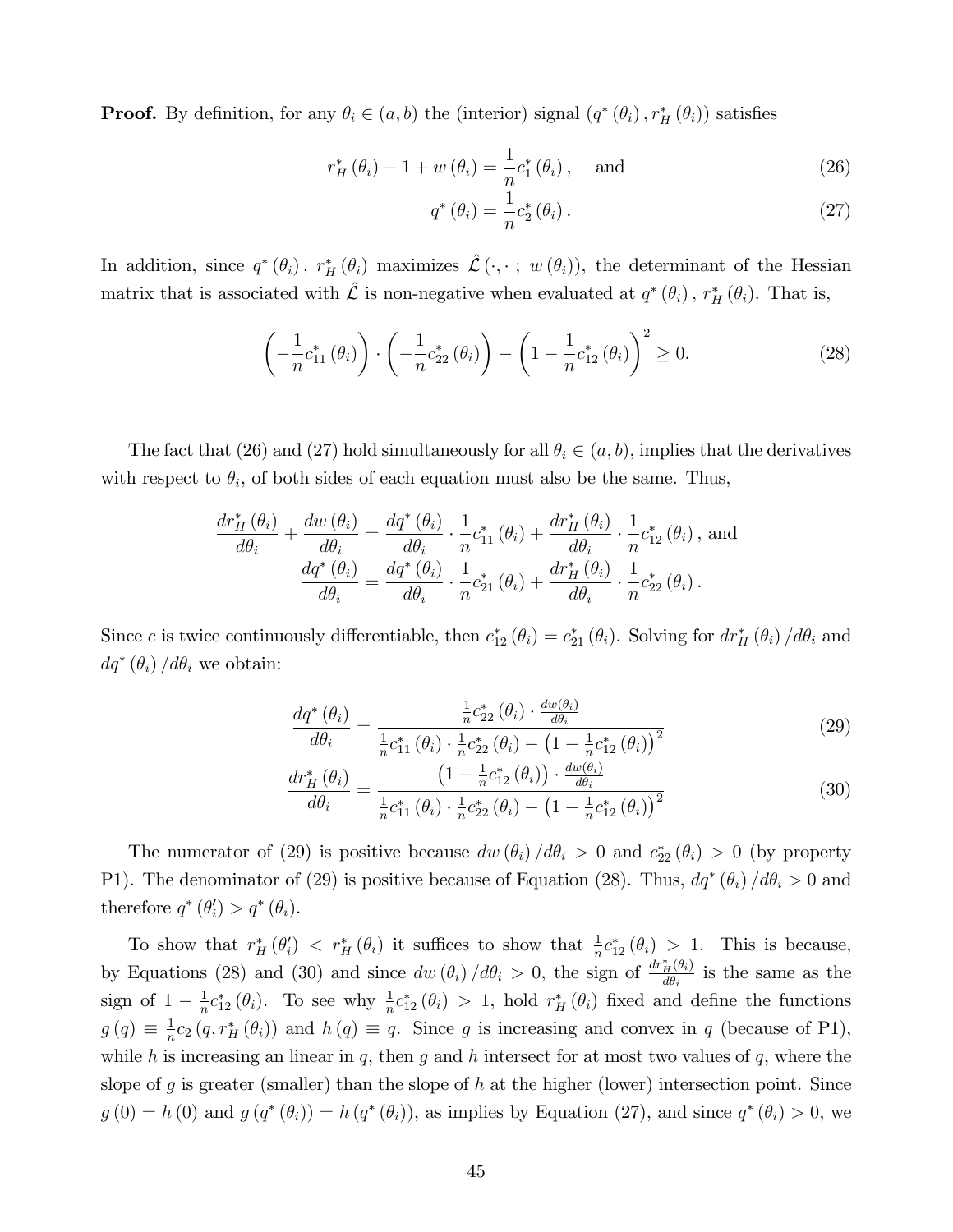deduce that  $g'(q^*(\theta_i)) > h'(q^*(\theta_i))$ , i.e.  $\frac{1}{n}c_{12}^*(\theta_i) > 1$ .

**Lemma 6** Suppose that  $r_H^*(\theta_i, \theta_{-i}) = 1 - (\theta_i, \theta_{-i})^{(n-m+1)}$  and  $q^*(\theta_i, \theta_{-i}) > 0$  is determined according to (FOCq), for all  $\theta_i$  in some interval  $(a, b)$ . If  $\theta_i, \theta'_i \in (a, b)$  and  $\theta'_i > \theta_i$ , then  $q^*(\theta'_i) \ge q^*(\theta_i)$  and  $r_H^*(\theta'_i) \le r_H^*(\theta_i)$ .

**Proof.** The fact that  $r_H^* (\theta_i') \le r_H^* (\theta_i)$  follows immediately from the observation that  $\theta_i' > \theta_i$ implies that  $(\theta_i', \theta_{-i})^{(n-m+1)} \geq (\theta_i, \theta_{-i})^{(n-m+1)}$ . Therefore  $dr_H^* (\theta_i) / d\theta_i < 0$ . It remains to show that  $q^*(\theta'_i) \geq q^*(\theta_i)$ .

Given  $r_H^*(\theta_i)$ , the values of  $q^*(\theta_i)$  is determined according to (FOCq):

$$
r_H^*\left(\theta_i\right) - 1 + w\left(\theta_i\right) = \frac{1}{n}c_1^*\left(\theta_i\right).
$$

Since the equality holds for any  $\theta \in (a, b)$ , the derivatives with respect to  $\theta_i$  of both sides of the equation must also be the equal. Therefore:

$$
\frac{d r_H^* \left(\theta_i\right)}{d \theta_i} + \frac{d w\left(\theta_i\right)}{d \theta_i} = \frac{d q^* \left(\theta_i\right)}{d \theta_i} \cdot \frac{1}{n} c_{11}^* \left(\underline{\theta}_i\right) + \frac{d r_H^* \left(\theta_i\right)}{d \theta_i} \cdot \frac{1}{n} c_{12}^* \left(\theta_i\right)
$$

Solving for  $dq^*(\theta_i) / d\theta_i$ , we obtain:

$$
\frac{dq^*(\theta_i)}{d\theta_i} = \frac{\left(\frac{1}{n}c_{12}^*(\theta_i) - 1\right) \cdot \left(-\frac{dr_H^*(\theta_i)}{d\theta_i}\right) + \frac{dw(\theta_i)}{d\theta_i}}{\frac{1}{n}c_{11}^*(\theta_i)}.
$$
(31)

 $\blacksquare$ 

The fact that  $r_H^* (\underline{\theta}_i) = 1 - (\theta_i, \theta_{-i})^{(n-m+1)}$  means that the SP condition is binding. Hence,  $\mathcal{L}_2(q^*(\underline{\theta}_i), r_H^*(\underline{\theta}_i) ; w(\underline{\theta}_i)) \geq 0$ , or equivalently  $q^*(\theta_i) \geq \frac{1}{n}$  $\frac{1}{n}c_2^*(\theta_i)$ . Hence, an argument that is similar to the one presented in the last paragraph of the proof of Lemma 5 leads to the conclusion that:

$$
\frac{1}{n}c_{21}^*\left(\theta_i\right) > 1.
$$

Since, in addition,  $dw(\theta_i)/d\theta_i > 0$  (because virtual values are increasing in types),  $c_{11}^*(\theta_i) > 0$ (because of property P1) and  $dr_H^* (\theta_i) / d\theta_i < 0$  then Equation (31) implies that  $dq^* (\theta_i) / d\theta_i > 0$ and therefore  $q^*(\theta_i') > q^*(\theta_i)$ .  $\blacksquare$ 

**Part III**. For any two signal functions  $q: \Theta^n \to [0, 1]$  and  $r_H: \Theta^n \to [0, 1]$ , denote the aggregate surplus they induce (Equation 12) by  $W(q, r_H)$ , and the aggregate virtual surplus they induce (Equation 13) by  $V(q, r_H)$ . Notice that q and  $r_H$  in this part of the proof denote functions rather than constant. Using these notations, the Lagrangian associated with our maximization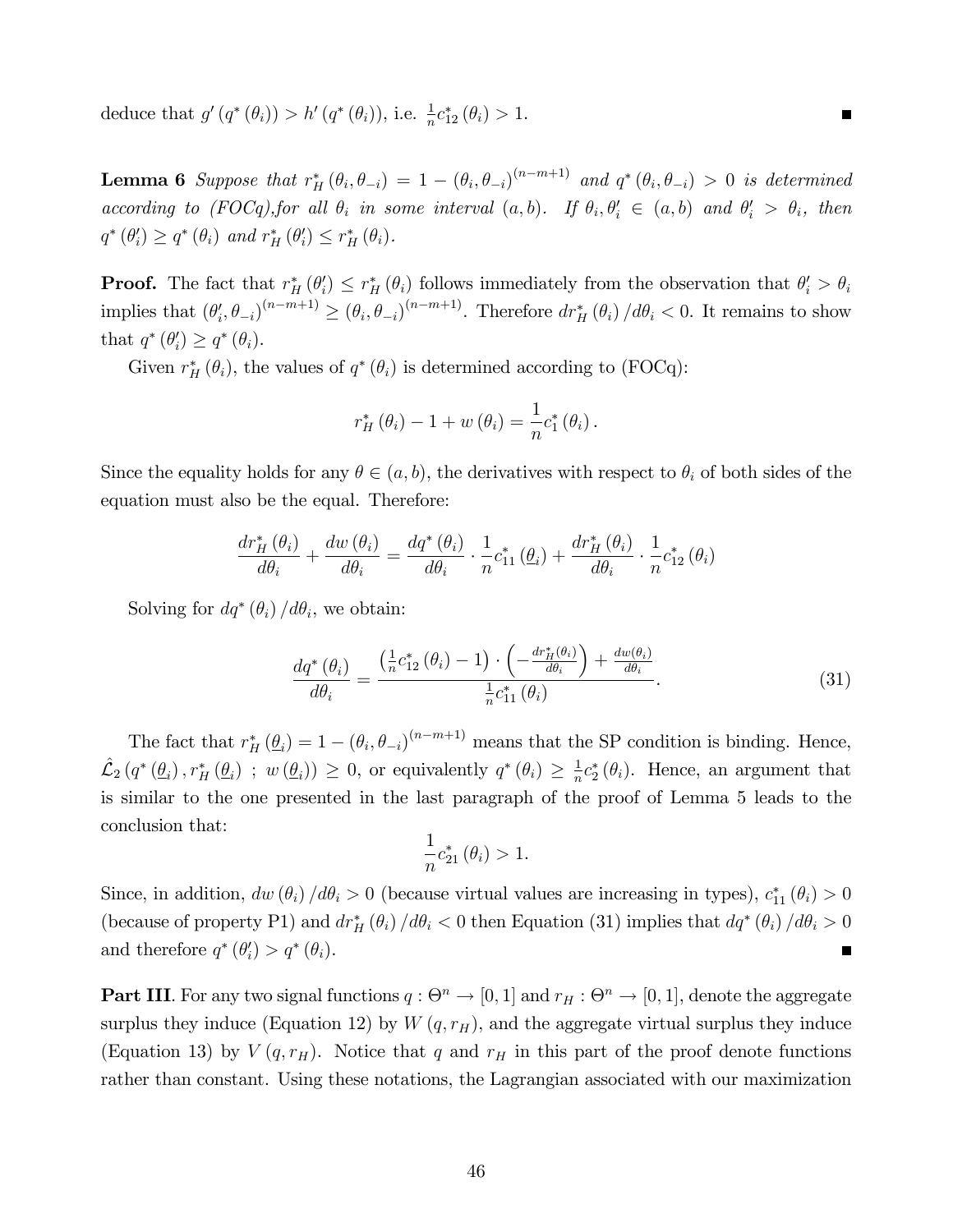problem (defined in Lemma 2) is:

$$
\mathcal{L}(q,r,\lambda) = \frac{1}{1+\lambda} W(q,r) + \frac{\lambda}{1+\lambda} V(q,r)
$$
\n(32)

$$
= \int_{\theta} \left[ q(\theta) \cdot \left[ r_H(\theta) + w(\theta, \lambda) - 1 \right] - \frac{1}{n} c(q(\theta), r_H(\theta)) \right] dF^n(\theta) \tag{33}
$$

where (33) is identical to (16) and copied here for the ease of reference. For any  $\lambda$ , denote by  $q^{*,\lambda}$  and  $r_H^{*,\lambda}$  the signal functions that were characterized in Part I of the proof and correspond to this value of  $\lambda$  (that is,  $q^{*,\lambda}(\theta) = q^*(\theta,\lambda)$  and  $r^{*,\lambda}_H(\theta) = r^*_H(\theta,\lambda)$ , for any type profile  $\theta$ ).

If  $V(q^{*,0}, r_H^{*,0}) \ge 0$  then the proof is complete. In this case, the optimal signal functions are  $q^{*,0}$   $r_H^{*,0}$ . As we show in Parts I and II, these functions maximize the aggregate surplus W pointwise (that is, for any type profile  $\theta$ ) and induce a monotone function Q. Since  $V(q^{*,0}, r_H^{*,0}) \ge 0$ they also generate a non-negative aggregate virtual surplus.

Suppose alternatively that  $V(q^{*,0}, r_H^{*,0}) < 0$ . Then, there exists  $\lambda^* > 0$  for which  $V(q^{*,\lambda^*}, r_H^{*,\lambda^*}) =$ 0. To see why, notice first that if  $V(q^{*,0}, r_H^{*,0}) < 0$ , then it must be the case that a signal is purchased for a set of type profiles with a non-zero measure. Notice also that for any signal  $(q, r_H)$ , the value of  $\hat{\mathcal{L}}$  (defined in Equation 18) increases in each player's type (via w). Taken together, these facts imply that when  $\lambda = 0$ , the maximum of  $\hat{\mathcal{L}}$  is strictly positive for all type profiles in a neighborhood of  $\theta^{\max} = (1 - p, \dots, 1 - p)$ . Suppose now that  $\lambda \to \infty$ . Because for any type profile  $\theta$  that is close to  $\theta^{\max}$ , the value of  $w(\theta,\infty)$  is close to the value of  $w(\theta,0)$ (which is close to  $1 - p$ ), and because c is continuous, then when  $\lambda \to \infty$  the maximum of  $\mathcal L$ is strictly positive (and bounded away from zero) for all type profiles in the neighborhood of  $\theta^{\max}$ . Thus, when  $\lambda \to \infty$ , Equation (33) implies that  $\mathcal{L}(q^{*,\lambda}, r_H^{*,\lambda}, \lambda) > 0$  and Equation (32) implies that  $V(q^{*,\lambda}, r_H^{*,\lambda})$ ) > 0. Finally, notice that  $V(q^{*,\lambda}, r_H^{*,\lambda})$  is continuous in  $\lambda$ . This is because, for every  $\theta$ : (i) the optimal signal  $q^{*,\lambda}(\theta)$ ,  $r_H^{*,\lambda}(\theta)$  is continuous in  $\lambda$ ,<sup>29</sup> and (ii) V is continuous in  $q(\theta)$  and  $r(\theta)$ . Since we started by assuming that  $V(q^{*,0}, r_H^{*,0}) < 0$ , then the continuity of  $V(q^{*,\lambda}, r_H^{*,\lambda})$  in  $\lambda$  implies that there exists  $\lambda^* > 0$  for which  $V(q^{*,\lambda^*}, r_H^{*,\lambda^*}) = 0$ . By the Lagrangian Sufficiency Theorem, the optimal signal is then characterized by the functions  $q^{*,\lambda^*}$  and  $r_H^{*,\lambda^*}$ .

For completeness of the argument we now explain why the Lagrangian Sufficiency Theorem, adapted to our problem's setting, implies that  $q^{*,\lambda^*}, r_H^{*,\lambda^*}$  are the optimal signal functions. To see this, notice that since  $V(q^{*,\lambda^*}, r_H^{*,\lambda^*}) = 0$  then  $\mathcal{L}(q^{*,\lambda^*}, r_H^{*,\lambda^*}, \lambda^*) = \frac{1}{1+\lambda^*} W(q^{*,\lambda^*}, r_H^{*,\lambda^*})$ . Since  $q^{*,\lambda^*}$  and  $r_H^{*,\lambda^*}$  maximize the integrand of  $\mathcal{L}(\cdot, \cdot, \lambda^*)$  pointwise (that is, for every type profile  $\theta$ ), then  $\mathcal{L}(q^{*,\lambda^*}, r_H^{*,\lambda^*}, \lambda^*) \geq \mathcal{L}(q, r_H, \lambda^*)$  for any two signal functions q and  $r_H$ . Since our problem's constraint requires the signal functions  $q$  and  $r_H$  to generate a non-negative aggregate virtual

<sup>&</sup>lt;sup>29</sup>To see this, notice that for any  $\theta$ , the values of  $q^*(\theta)$  and  $r^*(\theta)$  depend on  $\lambda$  only thorough  $w(\theta, \lambda)$ , and as the analysis in Part I suggests they are continuous in  $w$ .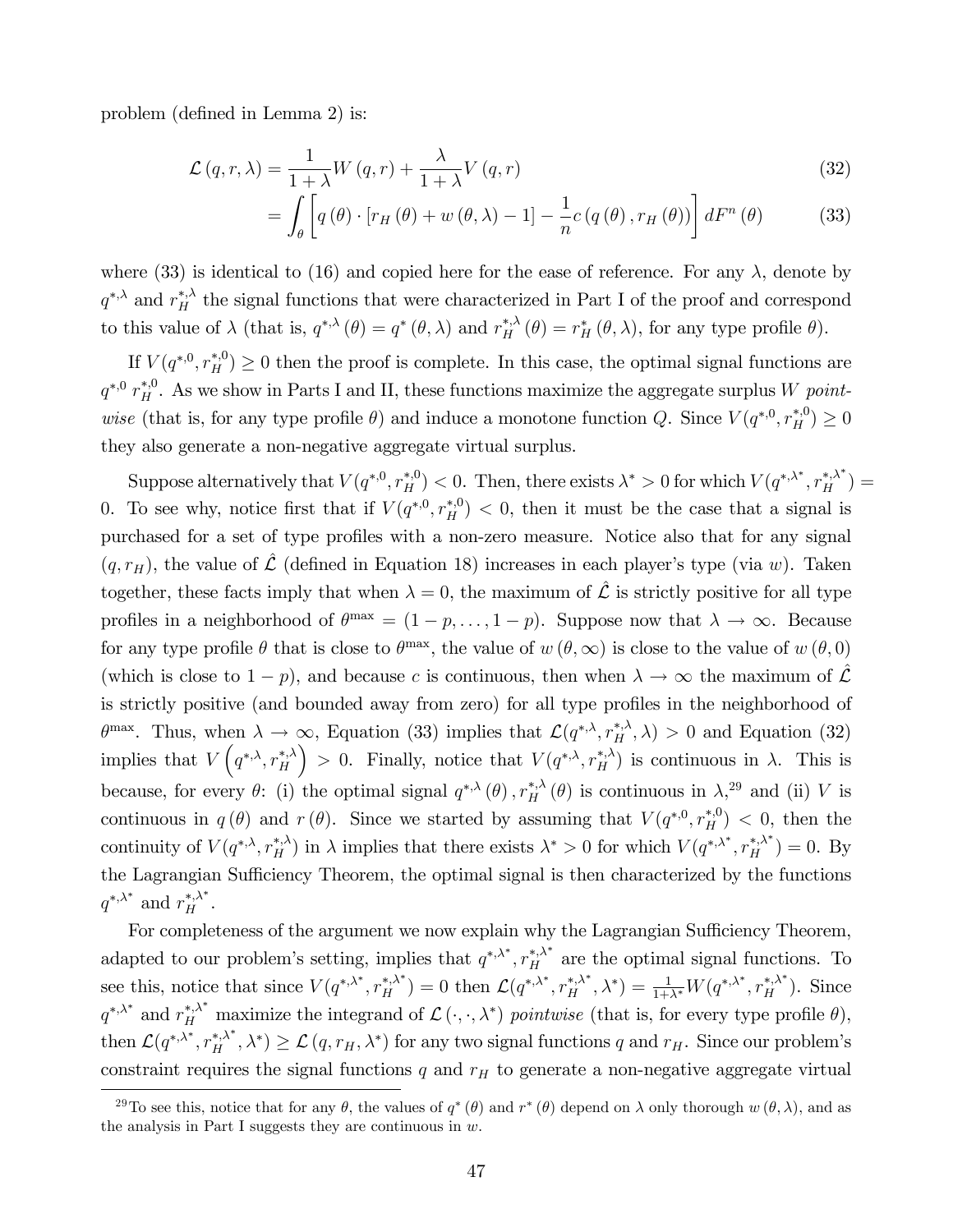surplus (i.e.  $V(q, r_H) \ge 0$ ), then  $\mathcal{L}(q, r_H, \lambda^*) = \frac{1}{1+\lambda^*} W(q, r_H) + \frac{\lambda^*}{1+\lambda^*} V(q, r_H) \ge \frac{1}{1+\lambda^*} W(q, r_H)$ . Taken together, these observations imply that  $W(q^{*,\lambda^*}, r_H^{*,\lambda^*}) \geq W(q, r_H)$  for any two signal functions  $q, r_H$  that satisfy  $V(q, r_H) \geq 0$ .

### Proof of Proposition 3

By Corollary 2, there exists an optimal auxiliary mechanism in which truthtelling is a dominant strategy. Consider an actual mechanism with the same functions  $q^*$ ,  $r_H^*$  and  $r_L^*$  and the same transfer rules (the only difference between the auxiliary and actual mechanisms is that in the latter the players are not bound by their report in the ensuing voting game). We will show that truthtelling is a dominant strategy also in the actual mechanism.

Assume, by contradiction, that truthtelling is not a dominant strategy in the actual mechanism. This means that there is a type  $\theta_i$  of player i that prefers to report some  $\theta'_i \neq \theta_i$  in the actual mechanism, but not in the auxiliary mechanism, when the other players report some  $\theta_{-i}$ (which may not coincide with their true types).

It cannot be that  $q^*(\theta'_i, \theta_{-i}) = 0$  (to simplify the notation we omit throughout this proof the dependence of  $q^*$ ,  $r^*$  and  $r_L^*$  on the value of  $\lambda^*$ ). To see why, note that when no information is acquired (i.e.,  $q^*(\theta'_i, \theta_{-i}) = 0$ ) player i prefers the action  $a = 0$  in the voting game that follows the actual mechanism. But this is precisely the action that the auxiliary mechanism chooses when  $q^*(\theta'_i, \theta_{-i}) = 0$ . Since player i does not want to deviate and report  $\theta'_i$  in the auxiliary mechanism, he has no incentive to do so in the actual mechanism.

Suppose that  $q^*(\theta'_i, \theta_{-i}) > 0$ . When the posterior belief  $r_L^*(\theta'_i, \theta_{-i})$  is realized, the auxiliary mechanism votes for  $a = 0$  on player *i*'s behalf. But since  $r_L^*(\theta_i', \theta_{-i}) < p$  this is also the action that player i prefers in the voting game that follows the actual mechanism. Suppose then that the posterior  $r_H^*(\theta_i', \theta_{-i})$  is realized. Recall that since signals that are purchased in the optimal auxiliary mechanism are SP then  $r_H^*(\theta'_i, \theta_{-i}) \geq 1 - (\theta'_i, \theta_{-i})^{(n-m+1)} \geq p$ . If for such a posterior, player i votes for  $a = 1$  in the second stage game following the actual mechanism, then again his action coincides with the action that the auxiliary mechanism chooses for him. Therefore, for  $i$  to have a profitable deviation in the actual mechanism but not in the auxiliary mechanism, it must be the case that after  $r_H^*(\theta_i', \theta_{-i}) > 1 - (\theta_i', \theta_{-i})^{(n-m+1)}$  player *i* prefers to vote for  $a = 0$ . This means that player i of type  $\theta_i$  strictly gains by increasing the chances of the default action. He may further increase his net utility if  $m(\theta_i', \theta_{-i}) + t_i(\theta_i', \theta_{-i}) < m(\theta_i, \theta_{-i}) + t_i(\theta_i, \theta_{-i}).$ Since by monotonicity of  $q^*$  we have  $q^*(0, \theta_{-i}) \leq q^*(\theta_i, \theta_{-i})$ , and since  $m(0, \theta_{-i}) + t_i(0, \theta_{-i}) \leq$  $m(\theta_i, \theta_{-i}) + t_i(\theta_i, \theta_{-i})$  (which immediately follows from the fact that type 0 does not want to report  $\theta_i$  in the auxiliary mechanism), then the most profitable deviation is to report  $\theta'_i = 0$ .

If  $q^*(0, \theta_{-i}) < q^*(\theta_i, \theta_{-i})$  or  $m(0, \theta_{-i}) + t_i(0, \theta_{-i}) < m(\theta_i, \theta_{-i}) + t_i(\theta_i, \theta_{-i})$  then player *i* has a profitable deviation already in the auxiliary mechanism by reporting that his type is 0. This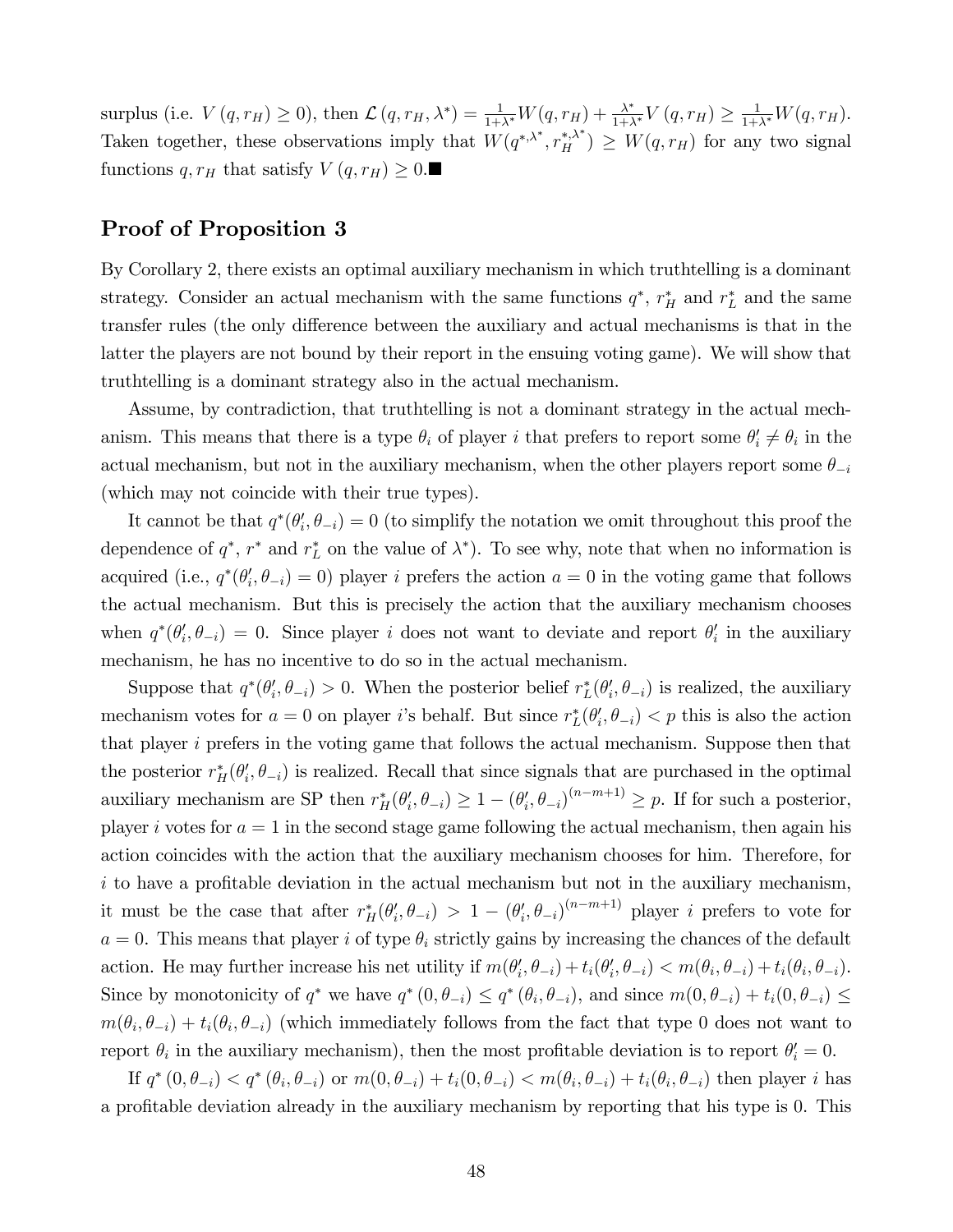contradicts truth-telling being a dominant strategy. Otherwise, player  $i$  is indifferent between reporting the truth and his most profitable deviation in the actual mechanism, contradicting our initial assumption that player  $i$  has a profitable deviation in the actual mechanism. We have therefore established that truthtelling is a dominant strategy in the actual mechanism.

Finally, note that in the optimal auxiliary mechanism in which truthtelling is a dominant strategy the budget balance constraint is satisfied only ex-ante. Therefore, the budget of the actual mechanism defined above is also balanced only ex-ante. However, since truthtelling is a dominant strategy in the actual mechanism then it is also a Bayesian Nash equilibrium. Thus, by Borgers (2015, p.47), we can modify the transfers to satisfy ex-post budget balanceness without affecting the interim expected transfers, and hence, truthtelling remains a Bayesian Nash equilibrium. Furthermore, the individual rationality of the auxiliary mechanism also carries over to the real mechanism. Thus, the resulting actual mechanism satisfies incentive compatibility, individual rationality and it is budget-balanced ex-post. Since, as we explain in the text, the expected surplus that is achievable by the optimal actual mechanism is bounded above by the expected surplus that is achievable by the optimal auxiliary mechanism, it follows that the actual mechanism we defined above is the optimal one.  $\blacksquare$ 

#### Proof of Proposition 4

We prove each of the three cases separately.

Case (i). Consider any type profile  $\theta$  such that  $\theta_i < \varepsilon$  for some small  $\varepsilon > 0$  and for all  $i \in \{1, \ldots, n\}$ . The SP requirement implies that, if a signal is acquired for this type profile, then  $r_H \geq 1 - \theta^{(n-m+1)} > 1 - \varepsilon$ . To check whether acquiring such a signal is better than staying uninformed, we evaluate the derivative of  $\hat{\mathcal{L}}$  (Equation (18) with respect to q, for values of  $r_H \geq 1 - \varepsilon$  and of  $q > 0$ :

$$
\hat{\mathcal{L}}_1(q, r_H; w(\theta, \lambda^*)) = r_H - (1 - w(\theta, \lambda^*)) - \frac{1}{n} c_1(q, r_H) < 1 - (1 - \varepsilon) - \frac{1}{n} c_1(q, r_H) \tag{34}
$$

$$
\langle \varepsilon - \frac{1}{n} c_1 (0, 1 - \varepsilon) \,, \tag{35}
$$

where the first inequality is because  $r_H < 1$  and  $w(\theta, \lambda^*) < \varepsilon$ , and the second inequality is because  $c_{11} > 0$  and  $c_{12} > 0$ . Since  $c_1(0,1) > 0$ ,<sup>30</sup> and because c is continuously differentiable, then for  $\varepsilon$  sufficiently small,  $\varepsilon < \frac{1}{n}c_1(0, 1-\varepsilon) = \frac{\kappa}{n}\hat{c}_1(0, 1-\varepsilon)$ . Thus, for small values of  $\varepsilon$ ,  $\hat{\mathcal{L}}_1(q, r_H; w(\theta, \lambda^*))$  < 0 for all of  $r_H \ge 1 - \varepsilon$  and  $q > 0$ , implying that decreasing q increases the value of  $\hat{\mathcal{L}}$ . Therefore, acquiring no signal is better than acquiring any informative signal

<sup>&</sup>lt;sup>30</sup>To see this, notice that  $c_1 (0, p) = 0$  and  $c_{12} > 0$ . In our leading specification, where the cost function is proportional to the mutual information between the signal realization and the state, we have that  $c_1 (0,1) =$  $-\kappa \ln(p)$ .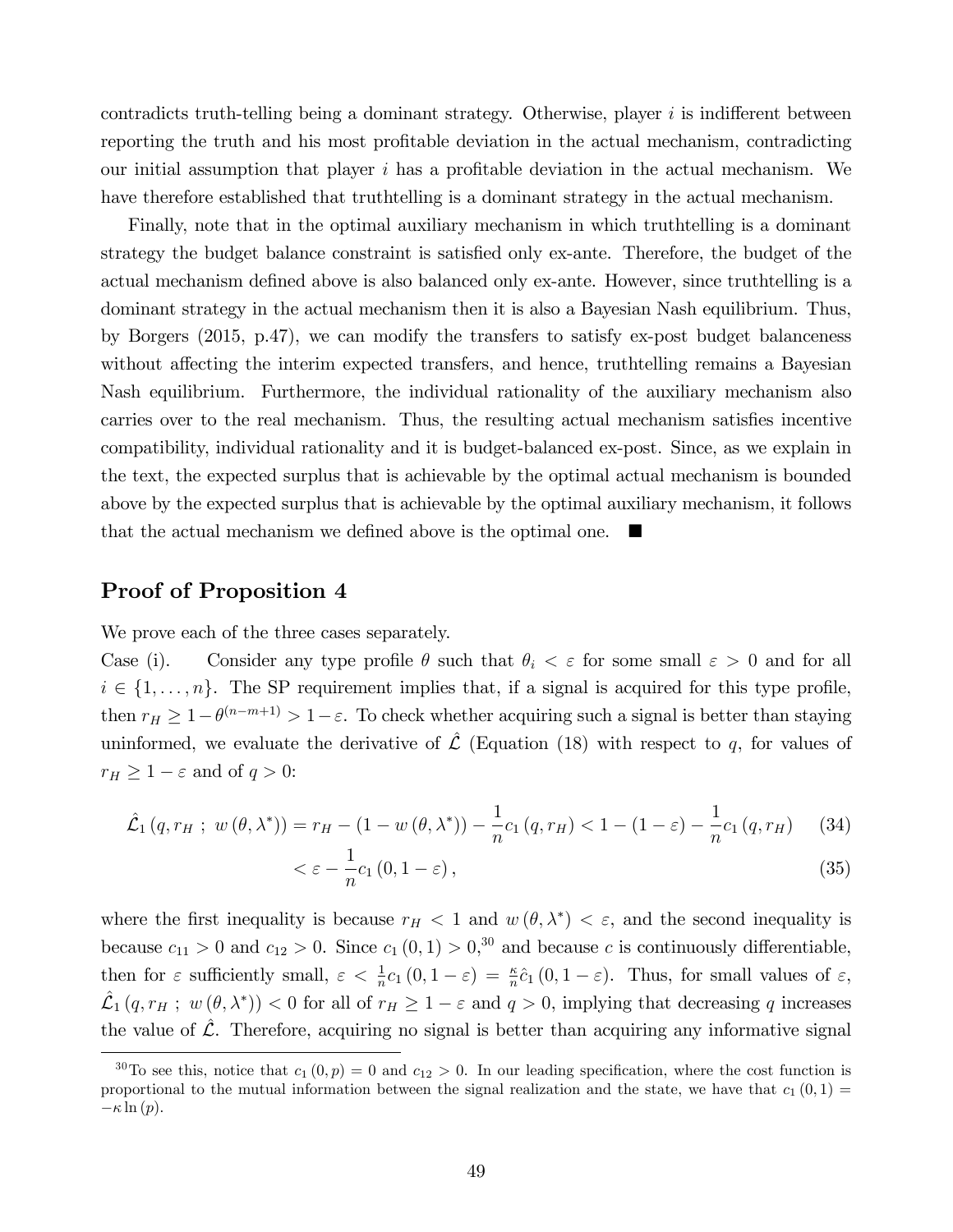for the type profile  $\theta$ .

Case (ii). Consider the type profile  $\theta$  for which  $\theta_1 = \ldots = \theta_n = (1 - p)$ . Notice that  $w(\theta, \lambda^*) = 1 - p$ , regardless of  $\lambda^*$ . Notice also that since  $1 - \theta^{(n-m+1)} = p$ , the SP constraint has no bite for the type profile  $\theta$ , because any signal with  $r_H \geq p$  is supermajority-persuasive. Therefore, the optimal signal for  $\theta$ , i.e.  $q^*(\theta)$  and  $r^*_{H}(\theta)$ , is the signal that maximizes:

$$
\hat{\mathcal{L}}(q, r_H ; (1-p)) = q(r_H - p) - \frac{1}{n}c(q, r_H) = q(r_H - p) - \frac{\kappa}{n}\hat{c}(q, r_H). \tag{36}
$$

When  $\kappa$  is sufficiently small, the maximum of (36) is strictly positive and is attained at  $q^*$ 0 and  $r_H^* > p$ . Therefore, for the type profile  $\theta$ , acquiring a signal is better than staying uninformed.

Consider now any type profile  $\theta'$  that is "close to"  $\theta$  in the sense that  $\theta'_i > (1 - p) - \varepsilon$  for some small  $\varepsilon > 0$  and for all  $i \in \{1, \ldots, n\}$ . Since the maximizers of  $\hat{\mathcal{L}}$  are continuous in w (because of P3; see also the discussion in footnote 27), and because  $w$  is continuous in each of the components of the type profile, then  $q_H^* (\theta')$  is close to  $q_H^* (\theta)$ , and  $r_H^* (\theta')$  is close to  $r_H^* (\theta)$ . This implies that for the type profile  $\theta'$ , acquiring a signal is better than staying uninformed. Also, the optimal signal for  $\theta'$  is SP but not MSP. This is because, when  $\varepsilon$  is sufficiently small,  $r_H^* (\theta') > p + \varepsilon > 1 - (\theta')^{(n-m+1)}.$ 

Case (iii). Consider the type profile  $\theta$  for which  $\theta_1 = \cdots = \theta_{n-1} = 0$  and  $\theta_n = 1 - p$ . There exists  $\kappa^*$  such that for all  $\kappa < \kappa^*$ : (i) the multiplier  $\lambda^*$ , defined in Proposition 2, is close to zero such that  $w(\theta, \lambda^*) > \frac{(1-p)}{2n}$ , and (ii)  $\kappa < \frac{(1-p)}{4 \cdot \hat{c}_1(0,1)}$ . Suppose that  $\kappa < \kappa^*$ . Since  $m > 1$ , the SP condition implies that, if a signal is acquired for the type profile  $\theta$ , then it must be that  $r_H^* (\theta) = 1$ . To check whether acquiring a signal with  $r_H = 1$  is better than staying uninformed, we evaluate the derivative of  $\hat{\mathcal{L}}$  with respect to q, at  $r_H = 1$  and  $q = 0$ :

$$
\hat{\mathcal{L}}_1(0,1; w(\theta,\lambda^*))=1-(1-w(\theta,\lambda^*))-\frac{\kappa}{n}\hat{c}_1(0,1)>\frac{(1-p)}{2n}-\frac{\kappa}{n}\hat{c}_1(0,1)>\frac{(1-p)}{4n}>0,
$$

where the first inequality is because  $w(\theta, \lambda^*) > \frac{(1-p)}{2n}$  and the second inequality is because  $\kappa < \frac{(1-p)}{4 \cdot \hat{c}_1(0,1)}$ . Thus, when  $r_H^*(\theta) = 1$ , the value of  $q^*(\theta)$  is strictly positive, and acquiring a signal with  $r_H = 1$  is better than staying uninformed. The fact that  $c_2(q, 1) = \infty$  for all q, implies that the derivative of  $\hat{\mathcal{L}}$  with respect to  $r_H$ , evaluated at  $r_H = 1$  and  $q = q^*(\theta)$  is negative, i.e.  $q^*(\theta) - \frac{1}{n}$  $\frac{1}{n}c_2(q^*(\theta),1) < 0$ . Therefore, the signal  $q^*(\theta), r^*_H(\theta)$  is not interior and the MSP condition is strictly binding.

Consider now any type profile  $\theta'$  that is "close to"  $\theta$  in the sense that  $\theta'_i < \varepsilon$  and  $\theta'_n >$  $(1-p) - \varepsilon$  for some small  $\varepsilon > 0$  and for all  $i \in \{1, \ldots, n-1\}$ . As before, the fact that the

<sup>&</sup>lt;sup>31</sup>Note that  $\hat{c}_1 (0, 1)$  is finite because  $c_1 (0, 1)$  is finite.